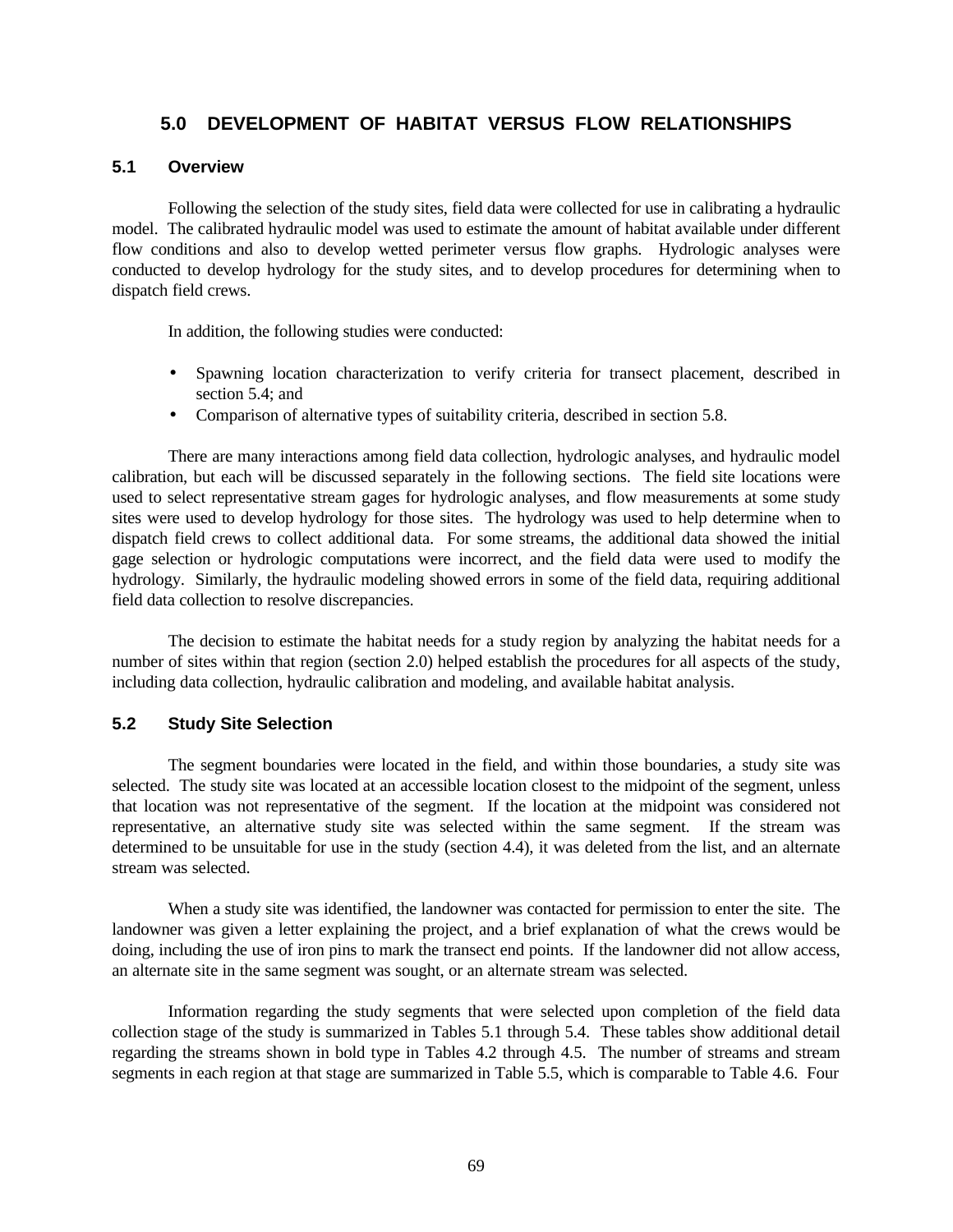|                           |            | Drainage            | Segment           | Length            |                                    | Mesohabitat                                                                                                                                                                                                                                                                                                                                                                                  |                 | Stream                        |
|---------------------------|------------|---------------------|-------------------|-------------------|------------------------------------|----------------------------------------------------------------------------------------------------------------------------------------------------------------------------------------------------------------------------------------------------------------------------------------------------------------------------------------------------------------------------------------------|-----------------|-------------------------------|
| Study Site Name           | County     | Area                | Length            | Characterized     | Riffle                             | <b>Run</b>                                                                                                                                                                                                                                                                                                                                                                                   | Pool            | Number                        |
|                           |            | square miles        | miles             | feet              | percent                            | percent                                                                                                                                                                                                                                                                                                                                                                                      | percent         | (Plate 1)                     |
| Bear Run                  | Union      | 2.19                | 2.5               | 132               | 55                                 | $\circ$                                                                                                                                                                                                                                                                                                                                                                                      | 45              |                               |
| Big Fill Run, Seg.        | Blair      | 7.98                |                   | 314               | $\circ$                            | 57                                                                                                                                                                                                                                                                                                                                                                                           |                 |                               |
| Big Fill Run, Seg. 2      | Blair      | 12.12               | $rac{7}{3.7}$     | 357               | $\overline{40}$                    | $^{29}$                                                                                                                                                                                                                                                                                                                                                                                      | $\frac{43}{51}$ | $\omega$ $\omega$             |
| Big Run                   | Juniata    | 2.88                | 5.0               | 414               |                                    | 47                                                                                                                                                                                                                                                                                                                                                                                           | $\overline{4}$  | 4                             |
| E. Br. Raven Creek        | Columbia   | 2.48                | 2.9               |                   | $\frac{8}{28}$                     | 25                                                                                                                                                                                                                                                                                                                                                                                           | 47              | $\infty$                      |
| Fowler Hollow, Seg.       | Perry      | 1.81                | $\overline{3.1}$  | 535               | 56                                 | $\frac{4}{3}$                                                                                                                                                                                                                                                                                                                                                                                | $\Omega$        |                               |
| Fowler Hollow, Seg. 2     | Perry      | $5.52$<br>$2.74$    | 3.1               | 328               | 34                                 | 32                                                                                                                                                                                                                                                                                                                                                                                           | $\frac{34}{3}$  | $\frac{1}{2}$                 |
| Granville Run             | Mifflin    |                     | 3.4               | 788               | $50\,$                             |                                                                                                                                                                                                                                                                                                                                                                                              |                 | $\overline{5}$                |
| Green Creek, Seg. 1       | Columbia   | 2.55                | $\frac{1}{4}$     | 788               |                                    |                                                                                                                                                                                                                                                                                                                                                                                              | $\frac{8}{10}$  | $\frac{9}{6}$                 |
| Green Creek, Seg. 2       | Columbia   | 9.42                | 4.0               | 825               | 3 2 2 8                            | $\frac{1}{2} \frac{1}{2} \frac{1}{2} \frac{1}{2} \frac{1}{2} \frac{1}{2} \frac{1}{2} \frac{1}{2} \frac{1}{2} \frac{1}{2} \frac{1}{2} \frac{1}{2} \frac{1}{2} \frac{1}{2} \frac{1}{2} \frac{1}{2} \frac{1}{2} \frac{1}{2} \frac{1}{2} \frac{1}{2} \frac{1}{2} \frac{1}{2} \frac{1}{2} \frac{1}{2} \frac{1}{2} \frac{1}{2} \frac{1}{2} \frac{1}{2} \frac{1}{2} \frac{1}{2} \frac{1}{2} \frac{$ | 36              |                               |
| Green Creek, Seg. 3       | Columbia   | 33.24               | 4.0               | 010               |                                    |                                                                                                                                                                                                                                                                                                                                                                                              | 66              | $\Box$                        |
| Horning Run               | Juniata    | 5.26                | 3.8               | $\frac{263}{281}$ |                                    |                                                                                                                                                                                                                                                                                                                                                                                              |                 |                               |
| Kansas Valley Run         | Perry      | 2.91                | 4.0               |                   |                                    | $\overline{0}$                                                                                                                                                                                                                                                                                                                                                                               |                 |                               |
| Laurel Run                | Juniata    | 2.85                | 7.7               | 681               |                                    | $48$                                                                                                                                                                                                                                                                                                                                                                                         |                 |                               |
| Laurel Run                | Huntingdon | 1.50                |                   | 642               |                                    |                                                                                                                                                                                                                                                                                                                                                                                              | $\frac{18}{26}$ | 2 2 2 8                       |
| Mile Run                  | Union      |                     | $\frac{2.0}{1.2}$ | 254               |                                    | $rac{25}{47}$                                                                                                                                                                                                                                                                                                                                                                                |                 | $\overline{5}$                |
| Mugser Run, Seg.          | Columbia   |                     | 3.9               |                   |                                    |                                                                                                                                                                                                                                                                                                                                                                                              | $\overline{62}$ |                               |
| Mugser Run, Seg. 2        | Columbia   | $\frac{4.39}{8.92}$ | 3.9               | $\frac{806}{65}$  |                                    | $2\sqrt{3}$                                                                                                                                                                                                                                                                                                                                                                                  | $\circ$         | $ E \overline{a} S S $        |
| Rapid Run, Seg.           | Union      | 3.50                | $\overline{3.7}$  |                   |                                    |                                                                                                                                                                                                                                                                                                                                                                                              | $\sqrt{4}$      |                               |
| Rapid Run, Seg. 2         | Union      | 10.74               |                   | 340               |                                    | $\overline{31}$                                                                                                                                                                                                                                                                                                                                                                              | 34              |                               |
| Rapid Run, Seg. 3         | Union      | 14.53               | 3.7               |                   | ដ $ z $ ន $ z z z z z z z z z z z$ | $\overline{21}$                                                                                                                                                                                                                                                                                                                                                                              | $\mathcal{L}$   |                               |
| Salem Creek               | Luzerne    | $2.70$<br>$3.22$    | 4.5               | 839               |                                    | 51                                                                                                                                                                                                                                                                                                                                                                                           | 13              | 2 2                           |
| Sand Spring Run           | Union      |                     | 4.5               | 401               |                                    | 53                                                                                                                                                                                                                                                                                                                                                                                           | $\overline{c}$  |                               |
| Swift Run                 | Mifflin    | 3.03                | 2.2               | $66\,$            |                                    | $\frac{4}{1}$                                                                                                                                                                                                                                                                                                                                                                                | $\circ$         |                               |
| Vanscoyoc Run             | Blair      | 3.36                | 5.0               | 107               | 43                                 | 57                                                                                                                                                                                                                                                                                                                                                                                           | $\circ$ $\circ$ |                               |
| Wapwallopen Creek, Seg.   | Luzerne    | 4.13                | 4.5               | 724               | $80\,$                             | $\Omega$                                                                                                                                                                                                                                                                                                                                                                                     |                 |                               |
| Wapwallopen Creek, Seg. 2 | Luzerne    | 13.90               | 4.5               | 1,031             | 35                                 | $\frac{4}{1}$                                                                                                                                                                                                                                                                                                                                                                                | $\overline{24}$ |                               |
| Wapwallopen Creek, Seg. 3 | Luzerne    | 26.82<br>33.43      | $rac{4.5}{4.5}$   | 1,274             | 61                                 | 27                                                                                                                                                                                                                                                                                                                                                                                           | $\frac{2}{6}$   | $\frac{8}{3}$ ମ $\frac{8}{3}$ |
| Wapwallopen Creek, Seg. 4 | Luzerne    |                     |                   | 1,519             | 35                                 | 59                                                                                                                                                                                                                                                                                                                                                                                           |                 |                               |

Table 5.1. Data for Ridge and Valley Freestone Region Study Sites *Table 5.1. Data for Ridge and Valley Freestone Region Study Sites*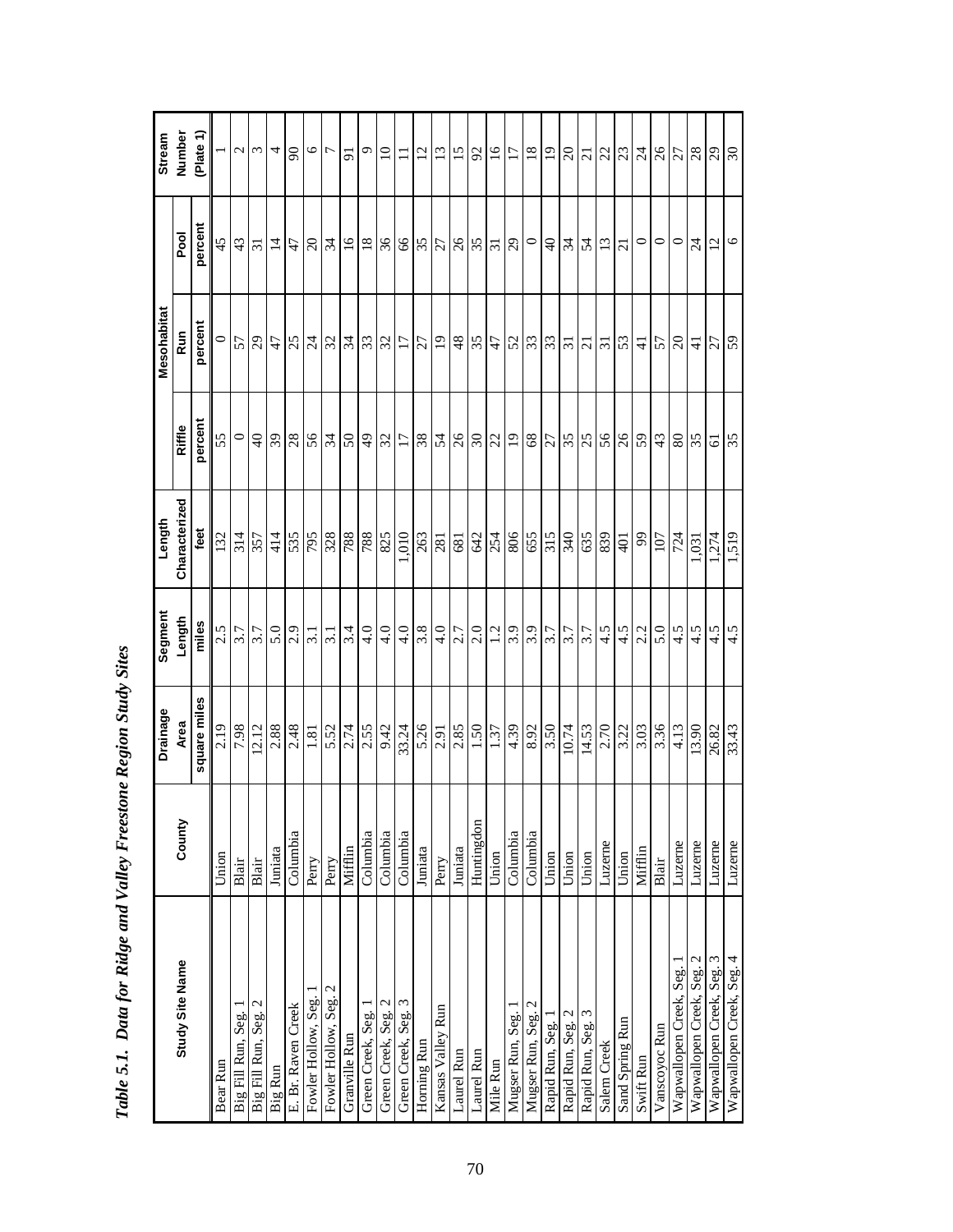|                                         |                | Drainage     | Segment       | Length              |                 | Mesohabitat         |                 | <b>Stream</b>   |
|-----------------------------------------|----------------|--------------|---------------|---------------------|-----------------|---------------------|-----------------|-----------------|
| Study Site Name                         | County         | Area         | Length        | Characterized       | Riffle          | <b>Run</b>          | Pool            | Number          |
|                                         |                | square miles | miles         | feet                | percent         | percent             | percent         | Plate 1         |
| Antes Creek                             | Lycoming       | 52.00        | 3.4           | 982                 | $\pm$           | 32                  | 27              | 51              |
| Big Spring Creek                        | Cumberland     | 7.30         | 4.8           | 530                 | 4               | $96$                | $\circ$         | 32              |
| <b>Boiling Spring Run</b>               | Blair          | 6.30         | 3.4           | 189                 | 76              | $\overline{24}$     | $\circ$         | 53              |
| Bushkill Creek, Seg.                    | Northampton    | 59.37        | 3.5           | 468                 | $28$            | 72                  | $\circ$         | $\mathfrak{z}$  |
| Bushkill Creek, Seg. 2                  | Northampton    | 79.34        | 3.5           | 369                 | $\Theta$        | $\pmb{\mathcal{S}}$ | $\circ$         | 35              |
| Cedar Creek                             | Lehigh         | 11.58        | 4.2           | 572                 | $\frac{4}{5}$   | 59                  | $\circ$         | $rac{26}{37}$   |
| Cedar Run                               | Centre         | 13.94        | 2.9           | 1,001               | 18              | $99$                | $\overline{16}$ |                 |
| Cedar Run                               | Cumberland     | 6.08         | 3.3           | 401                 | $\beta$         | 42                  | 32              |                 |
| Falling Spring Run                      | Franklin       | 4.20         | 4.7           | Not available       | $\circ$         | 100                 | $\circ$         | $rac{8}{3}$     |
| Honey Creek                             | Mifflin        | 91.45        | 3.8           | 723                 | $\Omega$        | $\frac{1}{4}$       | 38              | $\frac{4}{1}$   |
| Letort Creek, Seg.                      | Cumberland     | 3.79         | 4.3           | 1,000               | $\circ$         | 001                 | $\circ$         | $\overline{4}$  |
| Letort Creek, Seg. 2                    | Cumberland     | 17.00        | 4.3           | 1,300               |                 | 001                 | $\circ$         | 42              |
| Lick Creek                              | Centre         | 10.20        | 2.5           | 1,064               | 58              | 3 8 3 4             | $\overline{19}$ | 43              |
| Little Fishing Creek                    | Centre         | 41.76        | 1.7           | 453                 |                 |                     | $\frac{4}{9}$   | $\ddot{4}$      |
| Long Hollow Run                         | Mifflin        | 6.34         | $\ddot{0}$    | 535                 | $26$ $38$       |                     | 55              | 45              |
| Monocacy Creek, Seg.                    | Northampton    | 8.45         | $4\cdot$      | 235                 |                 |                     | $\circ$         | $\frac{4}{6}$   |
| $\mathbf{\sim}$<br>Monocacy Creek, Seg. | Northampton    | 34.79        | $4\cdot$      | Not available       | $\circ$         | 100                 | $\circ$         | 47              |
| ω<br>Monocacy Creek, Seg.               | Northampton    | 41.56        | $4\cdot$      | 581                 | $\overline{15}$ | 85                  | $\circ$         | 48              |
| Nancy Run                               | Northampton    | 5.85         | 2.8           | 260                 | 45              | 55                  | $\circ$         | $\frac{1}{2}$   |
| Penns Creek, Seg. 1                     | Centre         | 15.10        | 4.0           | 1,291               | $\overline{0}$  | $\mathcal{R}$       | 26              | $50\,$          |
| Penns Creek, Seg. 2                     | Centre         | 63.50        | $\frac{4}{1}$ | 1,086               | 57              | $\frac{4}{6}$       | $\frac{27}{28}$ |                 |
| Penns Creek, Seg. 3                     | Centre         | 89.40        | 4.0           | 1,708               | 15              | 57                  |                 | 5 2             |
| Potter Creek                            | <b>Bedford</b> | 12.55        | 3.4           | 280                 | 56              | $\ddot{4}$          | $\circ$         |                 |
| Spring Creek                            | <b>Berks</b>   | 19.68        | 4.7           | 937                 | $18\,$          | 34                  | 48              | 54              |
| Spring Creek, Seg.                      | Centre         | 29.70        | 4.7           | 1,150               | $28$            | 35                  | 37              | 55              |
| Spring Creek, Seg. 2                    | Centre         | 58.55        | 4.7           | 1,093               | $^{\circ}$      | $\overline{31}$     | 61              | 56              |
| Spring Creek, Seg. 3                    | Centre         | 79.10        | 4.7           | 1,414               | 27              | 2                   | Q               | 57              |
| Spring Creek, Seg. 4                    | Centre         | 86.30        | 4.7           | 1,395               | 54              | $\overline{c}$      | 4               | 58              |
| Trindle Spring Run                      | Cumberland     | 19.55        | 0.9           | $\frac{1,392}{443}$ | $\frac{4}{3}$   | 51                  | $\circ$         | $\frac{59}{60}$ |
| <b>Trout Creek</b>                      | Lehigh         | 7.98         | 0.1           |                     |                 | $\overline{32}$     | 4               |                 |

Table 5.2. Data for Ridge and Valley Limestone Region Study Sites *Table 5.2. Data for Ridge and Valley Limestone Region Study Sites*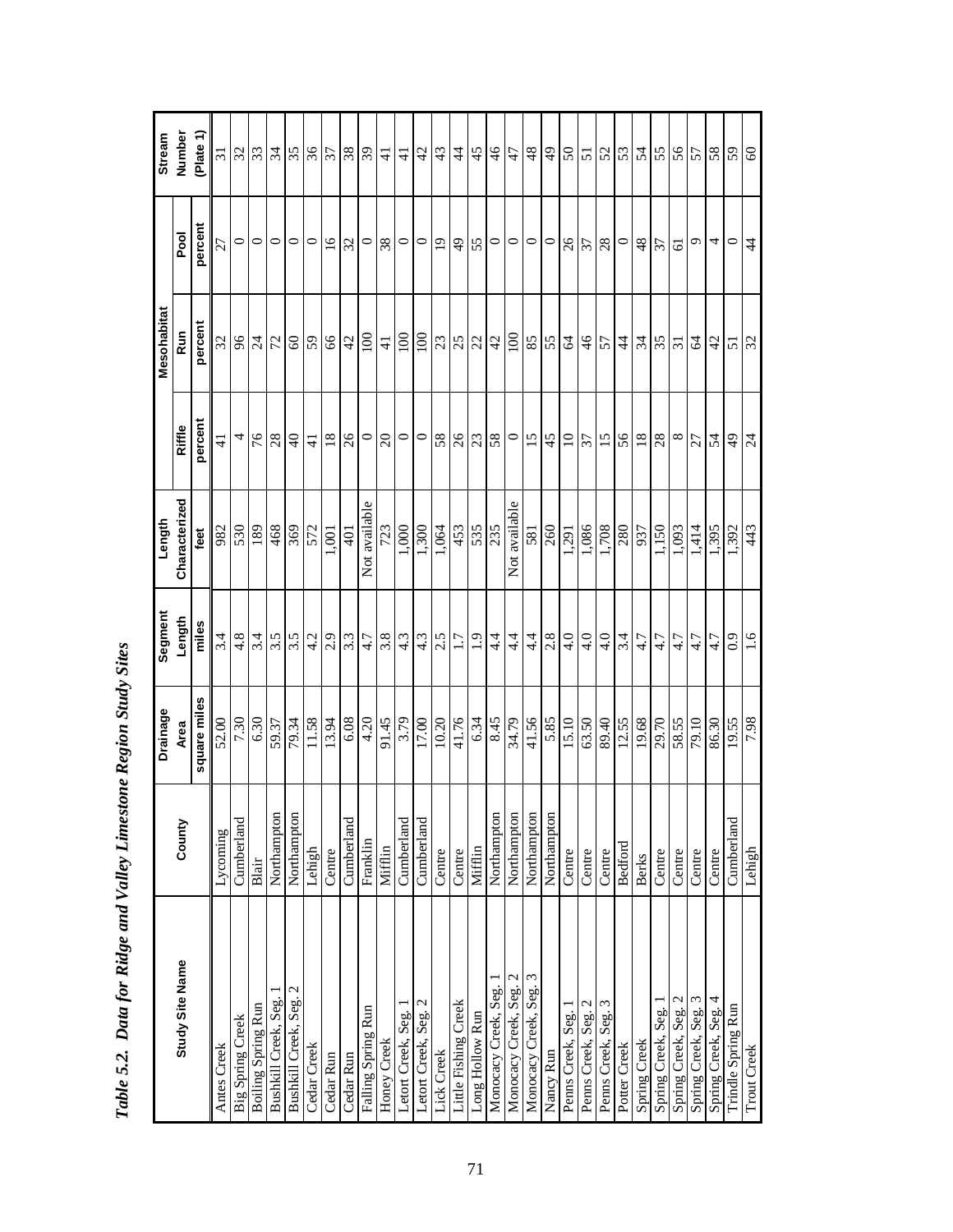|                            |                  | Drainage          | Segment          | Length            |                 | Mesohabitat     |                             | Stream         |
|----------------------------|------------------|-------------------|------------------|-------------------|-----------------|-----------------|-----------------------------|----------------|
| Study Site Name            | County           | Area              | Length           | Characterized     | Riffle          | <b>Run</b>      | Pool                        | Number         |
|                            |                  | square miles      | miles            | feet              | percent         | percent         | percent                     | (Plate 1)      |
| <b>Beech Run</b>           | Clearfield       | 1.40              | 4.5              | 315               | $\frac{4}{9}$   | 38              | 13                          | $\overline{6}$ |
| Benner Run                 | Centre           | 4.38              | 3.7              | 1,256             | $\overline{4}$  | $\frac{1}{4}$   | $\overline{0}$              | ${\cal C}$     |
| <b>Bloomster Hollow</b>    | McKean           | 1.52              | 3.5              | 804               | 59              | 28              | 13                          | 63             |
| Cherry Run                 | Forest           | 3.35              | 3.2              | 243               | $\overline{c}$  | $\Theta$        | $\overline{31}$             | $\mathcal{A}$  |
| Coke Oven Hollow           | Somerset         | 1.22              | 3.0              | 226               | 72              | $\circ$         | 28                          | 65             |
| Cush Creek, Seg. 1         | Indiana          | 1.99              | $1.8\,$          | 369               | 65              | $\circ$         | 35                          | $99$           |
| Cush Creek, Seg. 2         | Indiana          | 4.85              | 61               | 495               | 42              | 58              | $\circ$                     | 67             |
| Dunlap Run                 | Clearfield       | $\overline{1.20}$ | 2.7              | 932               | $\overline{24}$ | $\overline{16}$ | $\pmb{\mathcal{S}}$         |                |
| E. Br. Spring Creek Seg. 2 | Elk              | 11.45             | 5.7              | 562               | $\Im 0$         | 57              | 55                          | $\frac{5}{8}$  |
| Fall Creek, Seg.           | Somerset         | 3.41              | 2.6              | 381               | 38              | $\circ$         | $\mathcal{O}$               |                |
| Fall Creek, Seg. 2         | Somerset         | 5.89              | 2.6              | 315               | $83\,$          | $\circ$         | $\overline{17}$             | $\mathbb{Z}$   |
| Findley Run                | Indiana          | 6.17              | 4.9              | Not Available     | 100             | $\circ$         | $\circ$                     | 73             |
| Lower Two Mile Run, Seg.   | Venango          | 2.72              | 3.5              | 356               | 42              | 22              | 36                          | $\bar{z}$      |
| Lower Two Mile Run, Seg. 2 | Venango          | 8.43              | 3.5              | 509               | $\overline{d}$  | $\overline{29}$ | $\mathcal{L}^{\mathcal{G}}$ | 75             |
| Lyman Run                  | McKean           | 1.00              | $\overline{2.1}$ | 487               | 25              | 32              | 43                          | 76             |
| McClintock Run             | Somerset         | 11.77             | 4.6              | 598               | 48              | $\infty$        | 22                          | 77             |
| McEwen Run                 | Jefferson        | 2.13              | 3.1              | 257               | 53              | $\frac{4}{6}$   | $\overline{c}$              | $78\,$         |
| Meyers Run                 | Centre           | 0.47              | 0.9              | 600               | 37              | 34              | 29                          | 56             |
| Mill Run                   | Clinton          | 1.70              | 1.7              | 345               | 53              | $\overline{16}$ | $\overline{31}$             | 80             |
| Red Run                    | Cambria          | 1.43              | 2.5              | $\frac{259}{229}$ | 62              | $\Omega$        | $\overline{18}$             | 82             |
| <b>Seaton Run</b>          | <b>Jefferson</b> | 2.40              | 2.4              |                   | 22              | 51              | 27                          | 83             |
| Strange Hollow             | McKean           | $0.88\,$          | $\overline{3.1}$ | 214               | 57              | $^{29}$         | $\overline{4}$              | 84             |
| Tannery Hollow             | Cameron          | 4.25              | 2.0              | 1,302             | 57              | $\delta$        | $\overline{17}$             | 85             |
| Warner Brook               | McKean           | 3.22              | 3.7              | 1,109             | $\overline{5}$  | 36              | $\overline{13}$             | $86\,$         |
| Whites Creek, Seg.         | Somerset         | 24.15             | 4.8              | 553               | 2               | $\overline{4}$  | 22                          | 88             |
| Whites Creek, Seg. 2       | Somerset         | 31.79             | 4.8              | Not available     | $\circ$         | 100             | $\circ$                     | 89             |

Table 5.3. Data for Unglaciated Plateau Region Study Sites *Table 5.3. Data for Unglaciated Plateau Region Study Sites*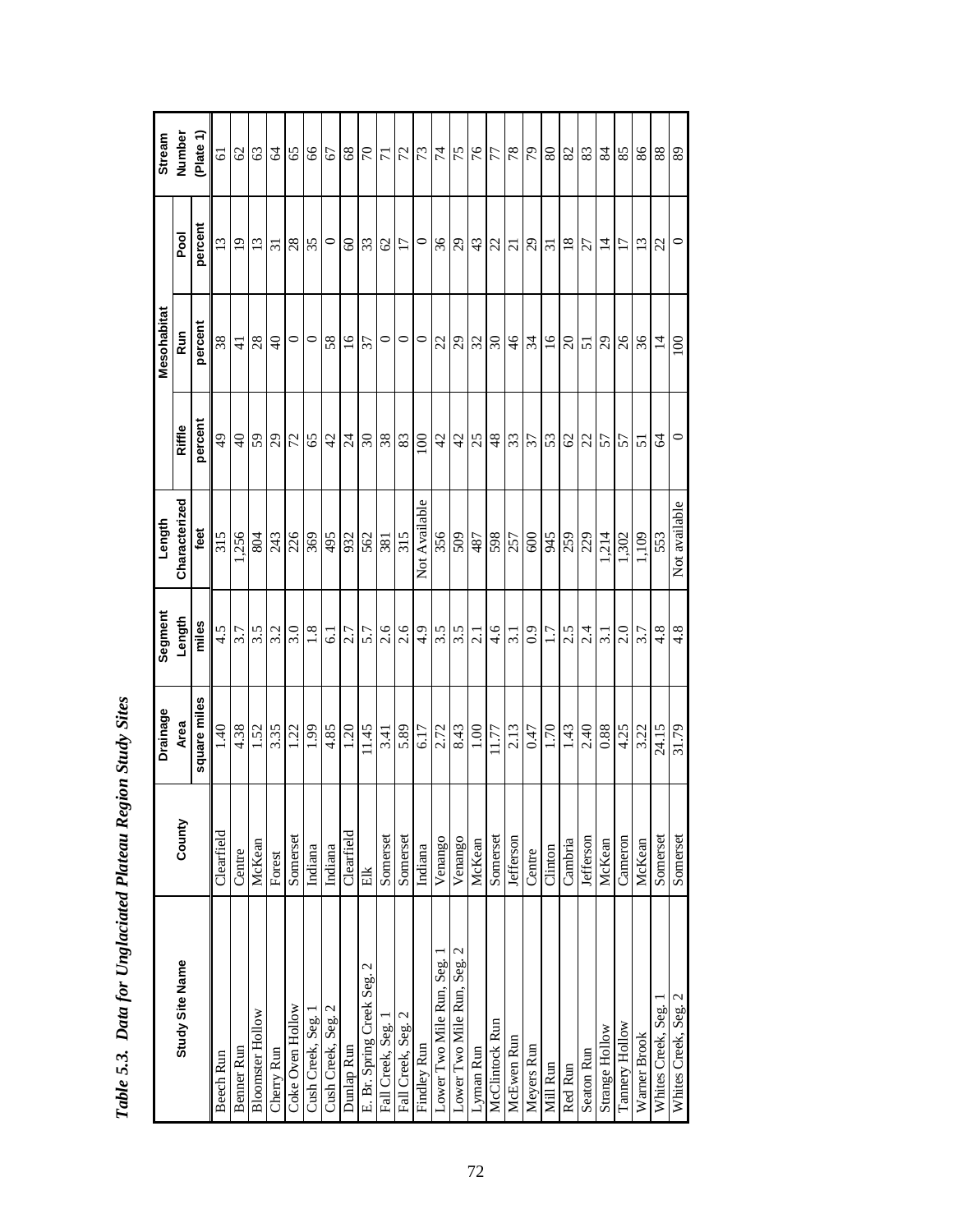|                      |           | <b>Drainage</b> | Segment | Length        |                | Mesohabitat               |                          | <b>Stream</b>  |
|----------------------|-----------|-----------------|---------|---------------|----------------|---------------------------|--------------------------|----------------|
| Study Site Name      | County    | Area            | Length  | Characterized | Riffle         | <b>Run</b>                | Pool                     | Number         |
|                      |           | square miles    | miles   | feet          | percent        | percent                   | percent                  | (Plate 1)      |
| Baisman Run          | Baltimore | 1.33            | 1.7     | 729           | $\frac{4}{2}$  | $\frac{1}{4}$             | $\frac{8}{18}$           | $\mathfrak{B}$ |
| Basin Run, Seg.      | Cecil     | 2.08            | 3.2     | 687           | 26             | $\overline{4}$            | $\odot$                  | $\beta$        |
| Basin Run, Seg. 2    | Cecil     | 9.77            | 3.2     | 956           | $\frac{4}{3}$  | $\Im$                     | 29                       | 95             |
| Cooks Branch         | Baltimore | 0.87            | 2.0     | 847           | $\Omega$       | 58                        | 22                       | 96             |
| First Mine Branch    | Baltimore | 5.07            | 3.6     | 1,030         | $\frac{49}{5}$ | 32                        | $\overline{0}$           | 97             |
| Gillis Falls, Seg. 1 | Carroll   | 2.26            | 4.2     | 533           | $\overline{4}$ | 25                        | 33                       | 98             |
| Gillis Falls, Seg. 2 | Carroll   | 7.79            | 4.2     | 1,430         | 39             | 37                        | $\overline{\mathcal{L}}$ | 99             |
| Greene Branch        | Baltimore | 1.14            | 2.0     | 564           | 53             | 32                        | 15                       | $\approx$      |
| Norris Run           | Carroll   | 2.04            | 3.0     | 669           | $\overline{4}$ | 27                        | $\overline{31}$          | 101            |
| Piney Run            | Baltimore | 5.09            | 5.0     | 865           | $\overline{c}$ | $\overline{\mathfrak{c}}$ | 49                       | 102            |
| Third Mine Branch    | Baltimore | 0.96            | 3.4     | 977           | 51             | $\Xi$                     | $\frac{8}{18}$           | 103            |
| Timber Run           | Baltimore | 0.29            | 1.7     | 710           | $\degree$      | ಸ                         | $\frac{0}{1}$            | 104            |

| i                                            |
|----------------------------------------------|
|                                              |
| <b>MAGES</b><br>١                            |
| in Mari<br>$\cdot$<br>Í                      |
|                                              |
| $\cdots$ tor Piedmant<br>.<br>ا<br>١         |
| $\ddot{\phantom{0}}$<br>$\tilde{\mathbf{z}}$ |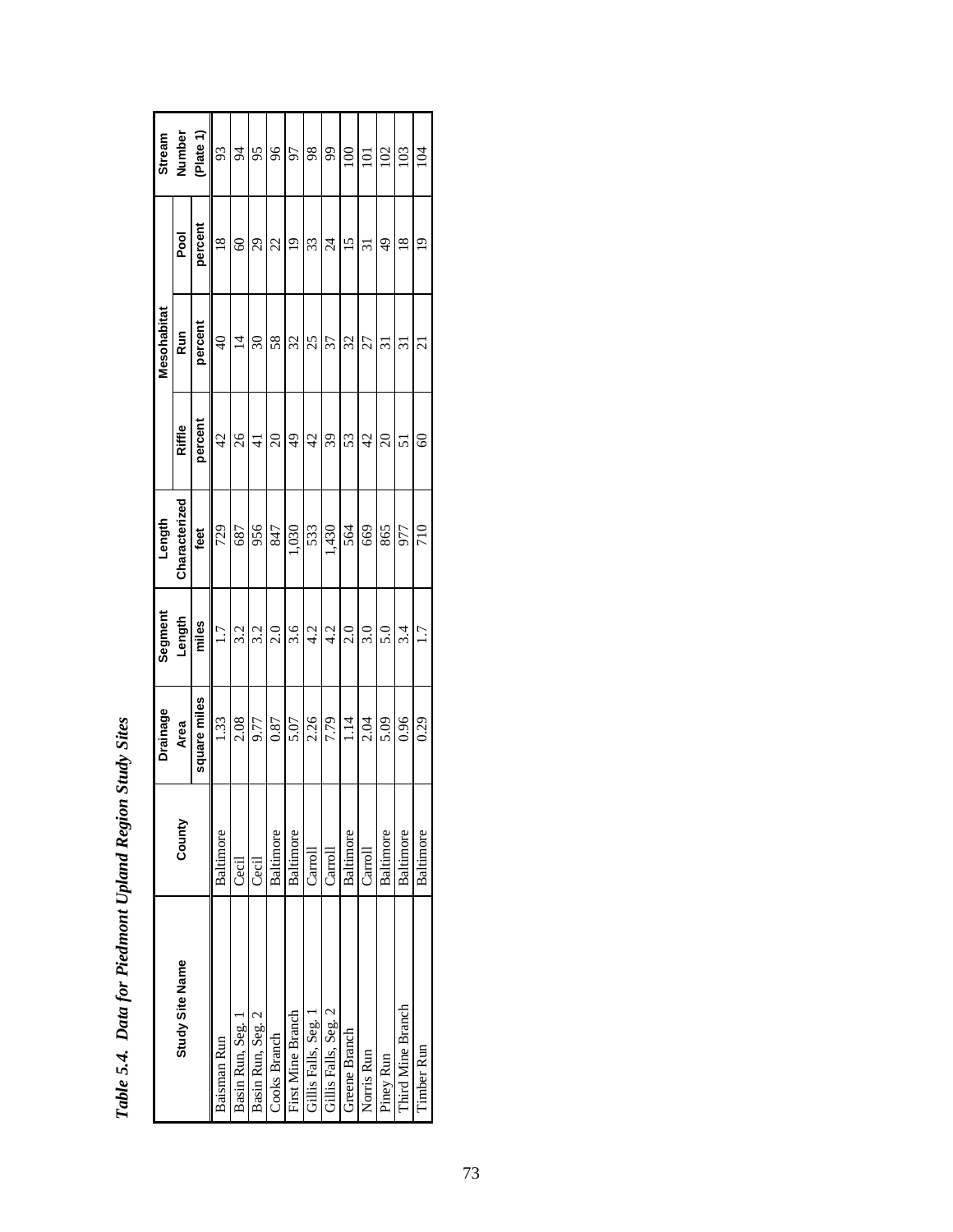|                            |                    |                     | <b>Number of Study Streams</b> |                      |              | <b>Number</b><br>οf |
|----------------------------|--------------------|---------------------|--------------------------------|----------------------|--------------|---------------------|
| <b>Study Region</b>        | <b>One Segment</b> | <b>Two Segments</b> | <b>Three Segments</b>          | <b>Four Segments</b> | <b>Total</b> | <b>Segments</b>     |
| Ridge and Valley Limestone | 16                 |                     |                                |                      | 21           | 30                  |
| Ridge and Valley Freestone | 14                 |                     |                                |                      | 20           | 30                  |
| <b>Unglaciated Plateau</b> | 19                 |                     |                                |                      | 24           | 29                  |
| Piedmont Upland            |                    |                     |                                |                      | 10           |                     |
| <b>Grand Total</b>         |                    |                     |                                |                      | 75           | 101                 |

## *Table 5.5. Summary of Study Sites and Segments After Field Data Collection*

of these segments were deleted during the modeling phase, as described in section 5.6.2. The locations of the final study sites are shown in Plate 1.

## **5.3 Field Data Collection Procedures**

Field procedures were designed to collect information necessary to develop a relationship between stage and discharge spanning the flow range of interest, and to model the aquatic habitat, for each study transect. The procedures included determining percentages of each mesohabitat type, locating transects, and collecting field data for model calibration. The necessary field data include: percentages of each mesohabitat type (riffle, run, pool); transect geometry; channel substrate/cover data; depth and water velocity at one flow; and water surface elevation for several flows.

Field data collection forms were developed specifically for this study, and sample forms are shown in Figures 5.1 through 5.4.

## **5.3.1 Mesohabitat percentages**

The percentages of different mesohabitat types present were determined by defining a reach of stream at the site that contained either three repetitions of each of the mesohabitat types (riffle, run, or pool) present, or 1,000 feet of stream, whichever was greater. Then the lengths of each repetition of each mesohabitat type were measured and recorded on the Channel Type Data Sheet, (Figure 5.2), and the percentages of each mesohabitat type were computed and recorded.

## **5.3.2 Description of data sets**

The calibrated hydraulic model is used to estimate depth and velocity over a range of simulation flows (section 5.7). Generally, the calibration process requires measurements at three flows that span the range of simulation flows. For the purpose of field data collection, the range of flows was assumed to range between the maximum and minimum median monthly flows.

In general, three satisfactory data sets were collected at each study site for hydraulic model calibration. For a number of limestone streams, the difference between the maximum median monthly flow and the minimum median monthly flow was small enough that only two satisfactory data sets were necessary to span that range, based on model extrapolation criteria discussed in section 5.3.3. A data set was considered satisfactory if the flow was in an appropriate range, if there were no irreconcilable errors in the data, and no inconsistencies among data sets. More than three site visits were necessary to collect the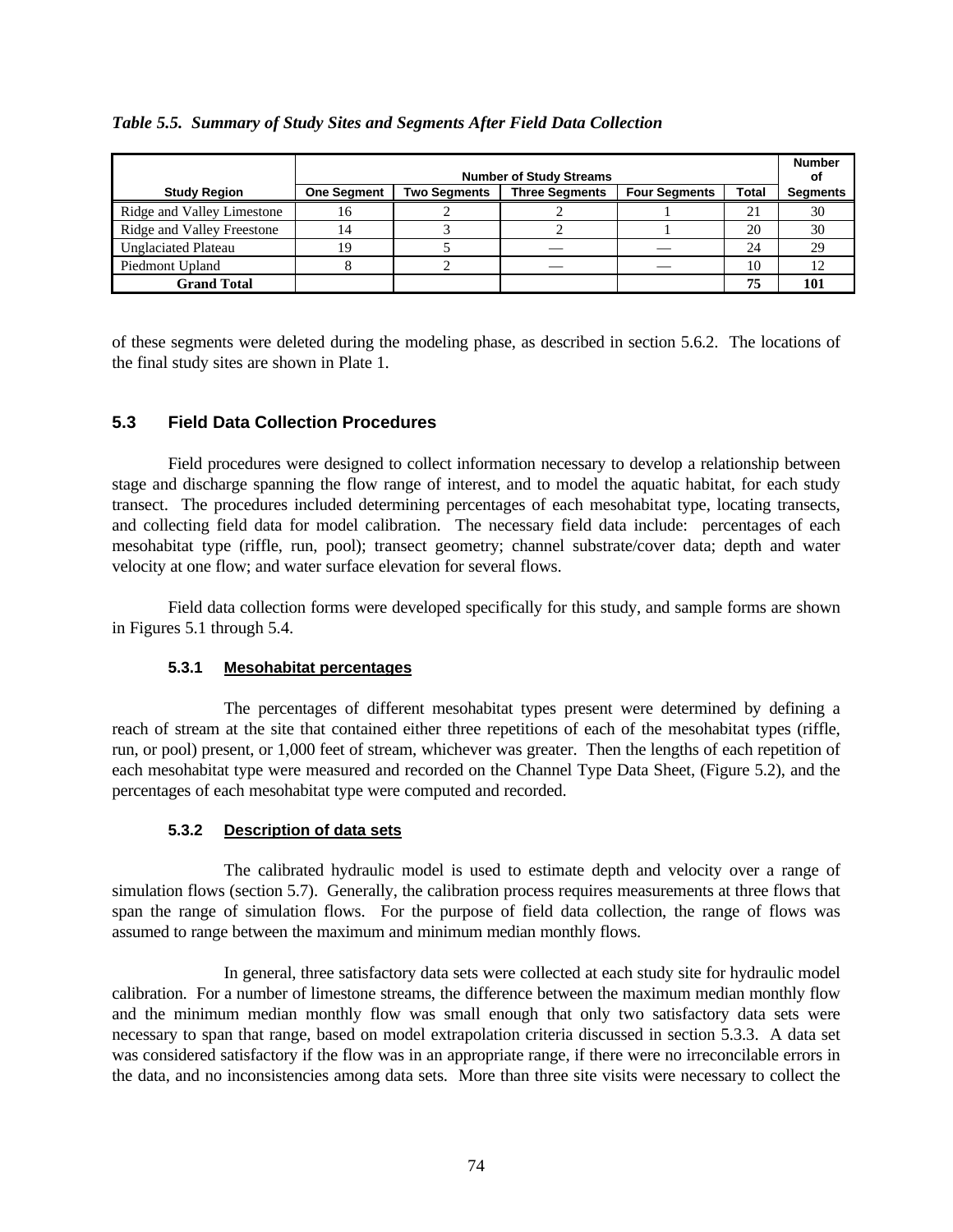|                                      | <b>INSTREAM FLOW FIELD</b>                                                             |                          |    |
|--------------------------------------|----------------------------------------------------------------------------------------|--------------------------|----|
|                                      | <b>COMPLETE DATA</b>                                                                   | PAGE                     | OF |
| <b>STREAM NAME</b>                   |                                                                                        | SEGMENT                  | OF |
| DATE                                 | CREW MEMBERS & TASK                                                                    |                          |    |
| <b>START TIME</b>                    | FINISH TIME<br>COMPUTER DATA FILE                                                      |                          |    |
| PHYSIOGRAPHIC REGION                 | GEOLOGY                                                                                |                          |    |
| TOPO MAP                             | COUNTY                                                                                 |                          |    |
| BEST CHANNEL TYPE FOR DISCHARGE      | RIFFLE, RUN, POOL,                                                                     | NO. OF X-SECT. THIS SEG. |    |
| DESCRIBE SITE LOCATION---            |                                                                                        |                          |    |
|                                      |                                                                                        |                          |    |
|                                      |                                                                                        |                          |    |
|                                      |                                                                                        |                          |    |
| DID YOU COLLECT DATA ON THIS STREAM? | YES<br>NO<br><u>IE 'NO,' EXPLAIN IN DETAIL. (USE PAGE 2, IE NEEDED.) _ _ _ _ _ _ _</u> |                          |    |
|                                      | DRAW SEGMENT STUDY LOCATION MAP. SHOW ROAD NAMES, LANDMARKS, & APPROXIMATE DISTANCE.   |                          |    |
|                                      |                                                                                        |                          |    |
|                                      |                                                                                        |                          |    |
|                                      |                                                                                        |                          |    |
|                                      |                                                                                        |                          |    |
|                                      |                                                                                        |                          |    |
|                                      |                                                                                        |                          |    |
|                                      |                                                                                        |                          |    |
|                                      |                                                                                        |                          |    |
|                                      |                                                                                        |                          |    |
|                                      |                                                                                        |                          |    |
|                                      |                                                                                        |                          |    |
|                                      |                                                                                        |                          |    |
|                                      |                                                                                        |                          |    |
|                                      |                                                                                        |                          |    |
|                                      |                                                                                        |                          |    |

*Figure 5.1. Sample Pennsylvania-Maryland Instream Flow Field Data Sheet for Complete Data Set*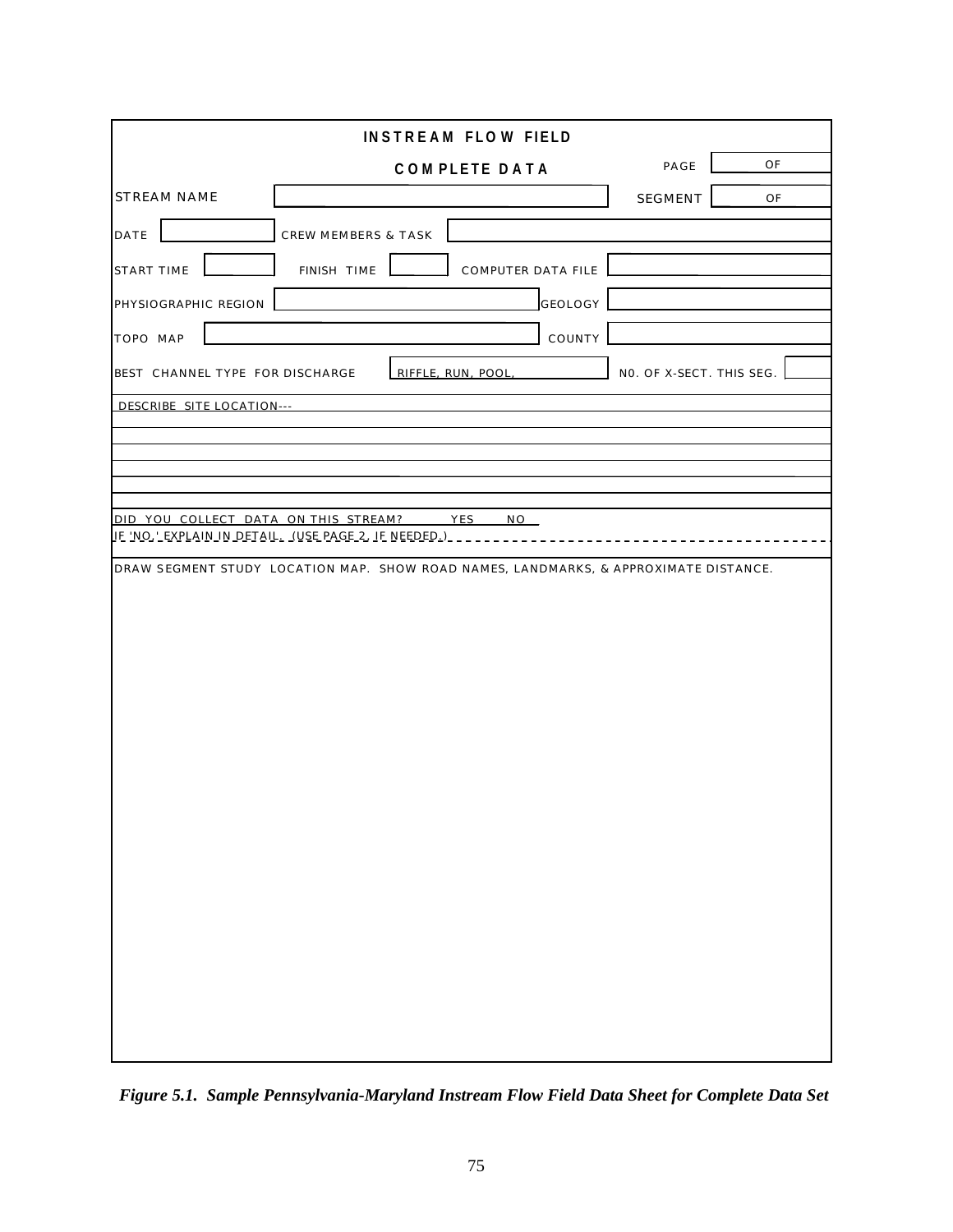|                                                       |         |              | CHANNEL TYPE DATA SHEET                                                           |          | PAGE OF |  |
|-------------------------------------------------------|---------|--------------|-----------------------------------------------------------------------------------|----------|---------|--|
| CONTROL TO UPSTREAM FOOT OF SLOPED AREA IN WHOLE FEET |         |              | ASSIGN A NAME TO EACH CHANNEL TYPE AND MEASURE DISTANCE FROM DOWNSTREAM HYDRAULIC |          |         |  |
|                                                       |         | STREAM NAME  |                                                                                   | TOPO MAP |         |  |
| <b>SEGMENT</b>                                        | OF      |              |                                                                                   |          |         |  |
| CHANNEL TYPE                                          | LENGTH  |              | CHANNEL TYPE                                                                      | LENGTH   |         |  |
|                                                       |         |              |                                                                                   |          |         |  |
|                                                       |         |              |                                                                                   |          |         |  |
|                                                       |         |              |                                                                                   |          |         |  |
|                                                       |         |              |                                                                                   |          |         |  |
|                                                       |         |              |                                                                                   |          |         |  |
|                                                       |         |              |                                                                                   |          |         |  |
|                                                       |         |              |                                                                                   |          |         |  |
|                                                       |         |              |                                                                                   |          |         |  |
|                                                       |         |              |                                                                                   |          |         |  |
|                                                       |         |              |                                                                                   |          |         |  |
|                                                       |         |              |                                                                                   |          |         |  |
|                                                       |         |              |                                                                                   |          |         |  |
|                                                       |         |              |                                                                                   |          |         |  |
| NO. OF TROUT SPOTTED / SPECIES                        |         |              |                                                                                   |          |         |  |
|                                                       | SUMMARY |              |                                                                                   |          |         |  |
| CHANNEL TYPE                                          | NUMBER  | TOTAL LENGTH | MEAN LENGTH                                                                       | PERCENT  |         |  |
|                                                       |         |              |                                                                                   |          |         |  |
|                                                       |         |              |                                                                                   |          |         |  |
|                                                       |         |              |                                                                                   |          |         |  |
|                                                       |         |              |                                                                                   |          |         |  |

*Figure 5.2. Sample Pennsylvania-Maryland Instream Flow Channel Type Data Sheet*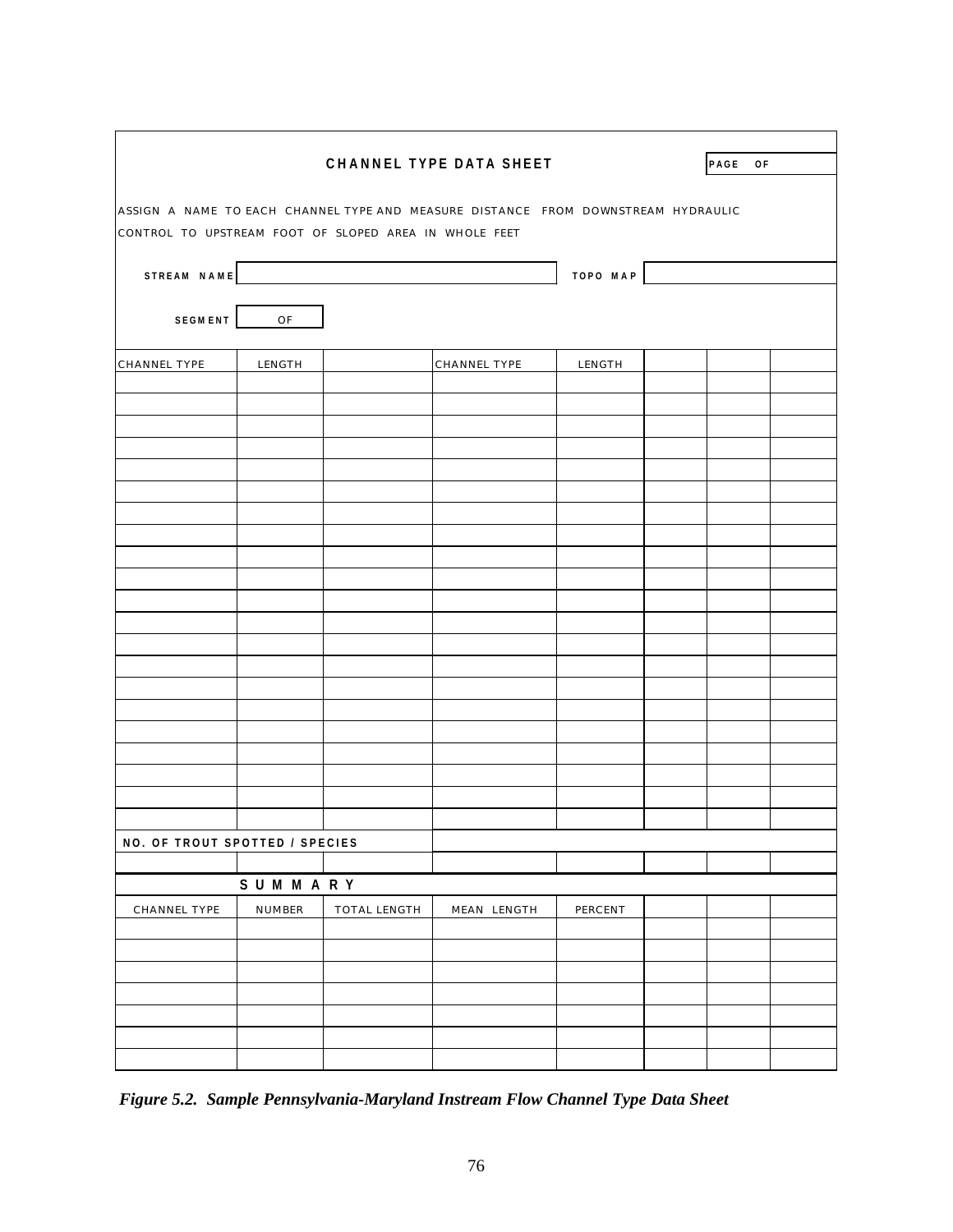| CROSS SECTION DATA SHEET ( FLOW DATA, ELEV. DATA, PHYSICAL DATA) |                    |                           |                        |         |          |      |          | PAGE           | OF                            |
|------------------------------------------------------------------|--------------------|---------------------------|------------------------|---------|----------|------|----------|----------------|-------------------------------|
| <b>STREAM NAME</b>                                               |                    |                           |                        |         |          |      |          | <b>SEGMENT</b> | 0F                            |
| CHANNEL TYPE                                                     | RUN, RIFFLE, POOL  |                           |                        |         | TOPO MAP |      |          |                |                               |
| BENCH MARK ELEV.=                                                | 100.00             |                           | B.M. DESCRIPT.         |         |          |      |          |                |                               |
| <b>BACKSIGHT READING +</b>                                       |                    |                           |                        |         |          |      |          |                |                               |
| HEIGHT INSTRUMENT(LEVEL)=                                        |                    |                           | DIST. TO CONTROL(POOL) |         |          |      |          | DISCHARGE      |                               |
| PT. DESCRIP.<br><b>STATION</b>                                   | <b>FORESIGHT</b>   | ELEV.                     | DEPTH                  | REV.    | TIME     | VEL. | *SUBSTR. | *COVER         |                               |
| I.P. LEFT                                                        |                    |                           |                        |         |          |      |          |                |                               |
|                                                                  |                    |                           |                        |         |          |      |          |                |                               |
|                                                                  |                    |                           |                        |         |          |      |          |                |                               |
|                                                                  |                    |                           |                        |         |          |      |          |                |                               |
|                                                                  |                    |                           |                        |         |          |      |          |                |                               |
|                                                                  |                    |                           |                        |         |          |      |          |                |                               |
|                                                                  |                    |                           |                        |         |          |      |          |                |                               |
|                                                                  |                    |                           |                        |         |          |      |          |                |                               |
|                                                                  |                    |                           |                        |         |          |      |          |                |                               |
|                                                                  |                    |                           |                        |         |          |      |          |                |                               |
|                                                                  |                    |                           |                        |         |          |      |          |                |                               |
|                                                                  |                    |                           |                        |         |          |      |          |                |                               |
|                                                                  |                    |                           |                        |         |          |      |          |                |                               |
|                                                                  |                    |                           |                        |         |          |      |          |                |                               |
|                                                                  |                    |                           |                        |         |          |      |          |                |                               |
|                                                                  |                    |                           |                        |         |          |      |          |                |                               |
|                                                                  |                    |                           |                        |         |          |      |          |                |                               |
|                                                                  |                    |                           |                        |         |          |      |          |                |                               |
|                                                                  |                    |                           |                        |         |          |      |          |                |                               |
|                                                                  |                    |                           |                        |         |          |      |          |                |                               |
|                                                                  |                    |                           |                        |         |          |      |          |                |                               |
|                                                                  |                    |                           |                        |         |          |      |          |                |                               |
|                                                                  |                    |                           |                        |         |          |      |          |                |                               |
|                                                                  |                    |                           |                        |         |          |      |          |                |                               |
|                                                                  |                    |                           |                        |         |          |      |          |                |                               |
|                                                                  |                    |                           |                        |         |          |      |          |                |                               |
|                                                                  |                    |                           |                        |         |          |      |          |                |                               |
|                                                                  |                    |                           |                        |         |          |      |          |                |                               |
| I.P. RIGHT                                                       |                    |                           |                        |         |          |      |          |                |                               |
|                                                                  | LEVEL LOOP CLOSURE |                           |                        |         |          |      |          |                |                               |
| BACKSIGHT +                                                      |                    | <b>B.S. DESCRIPTION--</b> |                        |         |          |      |          |                |                               |
| $HI =$                                                           |                    |                           |                        |         |          |      |          |                |                               |
| FORESIGHT -                                                      |                    | $=$                       | $=$ BM                 | (100.0) |          |      |          |                |                               |
| WATER SURFACE ELEV.=                                             | LEFT               |                           | CENTER                 |         |          |      | RIGHT    |                |                               |
| * FOR SUBSTRATE AND COVER CODES SEE BACK OF PAGE #1              |                    |                           |                        |         |          |      |          |                | SEE BACK FOR X-SECTION SKETCH |

*Figure 5.3. Sample Pennsylvania-Maryland Instream Flow Cross-Section Data Sheet*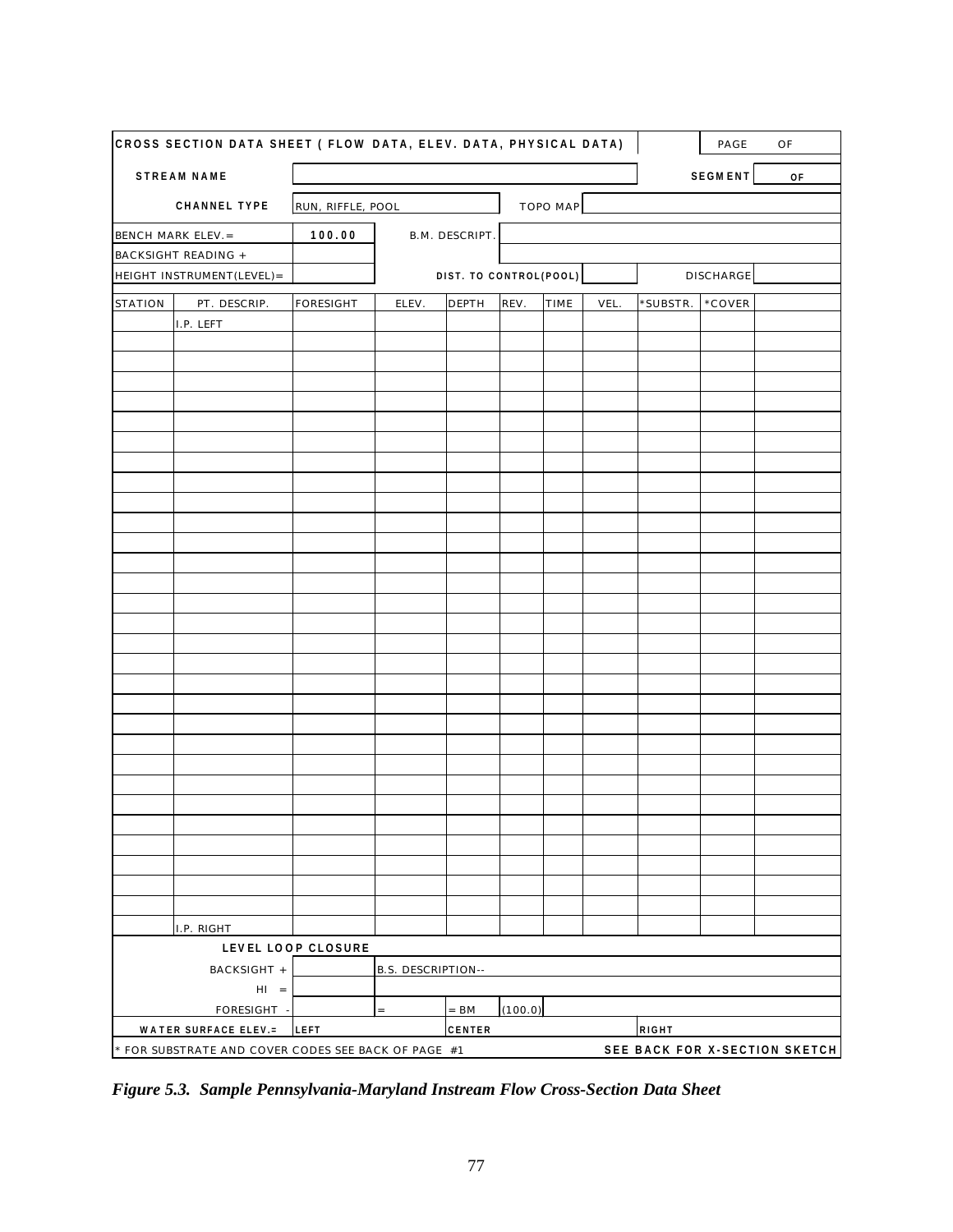|                                     |                       | <b>INSTREAM FLOW FIELD DATA</b> |                                |         |                |    |  |
|-------------------------------------|-----------------------|---------------------------------|--------------------------------|---------|----------------|----|--|
|                                     |                       |                                 | PARTIAL DATA SET               |         | PAGE           | OF |  |
| <b>STREAM NAME</b>                  |                       |                                 |                                |         | <b>SEGMENT</b> | OF |  |
| DATE                                |                       |                                 | <b>CREW MEMBERS &amp; TASK</b> |         |                |    |  |
|                                     | PHYSIOGRAPHIC REGION  |                                 |                                | GEOLOGY |                |    |  |
| <b>TOPO MAP</b>                     |                       |                                 |                                | COUNTY  |                |    |  |
|                                     | CHANNEL TYPE          |                                 |                                |         |                |    |  |
| BENCH MARK ELEV.                    | $\equiv$              |                                 |                                |         |                |    |  |
|                                     | BACKSIGHT READING +   |                                 |                                |         |                |    |  |
|                                     | $H1 =$                |                                 |                                |         |                |    |  |
|                                     |                       |                                 |                                |         |                |    |  |
| LEFT EDGE WATER                     |                       | <b>FORESIGHT</b>                | ELEV.                          |         |                |    |  |
| RIGHT EDGE WATER                    |                       |                                 |                                |         |                |    |  |
|                                     |                       |                                 |                                |         |                |    |  |
|                                     |                       |                                 |                                |         |                |    |  |
|                                     |                       |                                 |                                |         |                |    |  |
| I.P. LEFT                           |                       |                                 |                                |         |                |    |  |
| I.P. RIGHT                          |                       |                                 |                                |         |                |    |  |
|                                     |                       |                                 |                                |         |                |    |  |
|                                     |                       |                                 |                                |         |                |    |  |
| LEVEL LOOP CLOSURE                  |                       |                                 |                                |         |                |    |  |
|                                     | BACKSIGHT +<br>$H1 =$ |                                 |                                |         |                |    |  |
|                                     | FORESIGHT -           |                                 |                                |         |                |    |  |
|                                     | $BM. =$               |                                 |                                |         |                |    |  |
|                                     | CHANNEL TYPE          |                                 |                                |         |                |    |  |
| BENCH MARK ELEV.                    | $\equiv$              |                                 |                                |         |                |    |  |
|                                     | BACKSIGHT READING +   |                                 |                                |         |                |    |  |
|                                     | $H1 =$                |                                 |                                |         |                |    |  |
|                                     |                       |                                 |                                |         |                |    |  |
|                                     |                       | FORESIGHT                       | ELEV.                          |         |                |    |  |
| LEFT EDGE WATER<br>RIGHT EDGE WATER |                       |                                 |                                |         |                |    |  |
|                                     |                       |                                 |                                |         |                |    |  |
|                                     |                       |                                 |                                |         |                |    |  |
|                                     |                       |                                 |                                |         |                |    |  |
|                                     |                       |                                 |                                |         |                |    |  |
| I.P. LEFT<br>I.P. RIGHT             |                       |                                 |                                |         |                |    |  |
|                                     |                       |                                 |                                |         |                |    |  |
|                                     |                       |                                 |                                |         |                |    |  |
| LEVEL LOOP CLOSURE                  |                       |                                 |                                |         |                |    |  |
|                                     | BACKSIGHT +           |                                 |                                |         |                |    |  |
|                                     | $HI =$                |                                 |                                |         |                |    |  |
|                                     | FORSIGHT -<br>$BM. =$ |                                 |                                |         |                |    |  |
|                                     |                       |                                 |                                |         |                |    |  |

*Figure 5.4. Sample Pennsylvania-Maryland Instream Flow Field Data Sheet for Partial Data Set*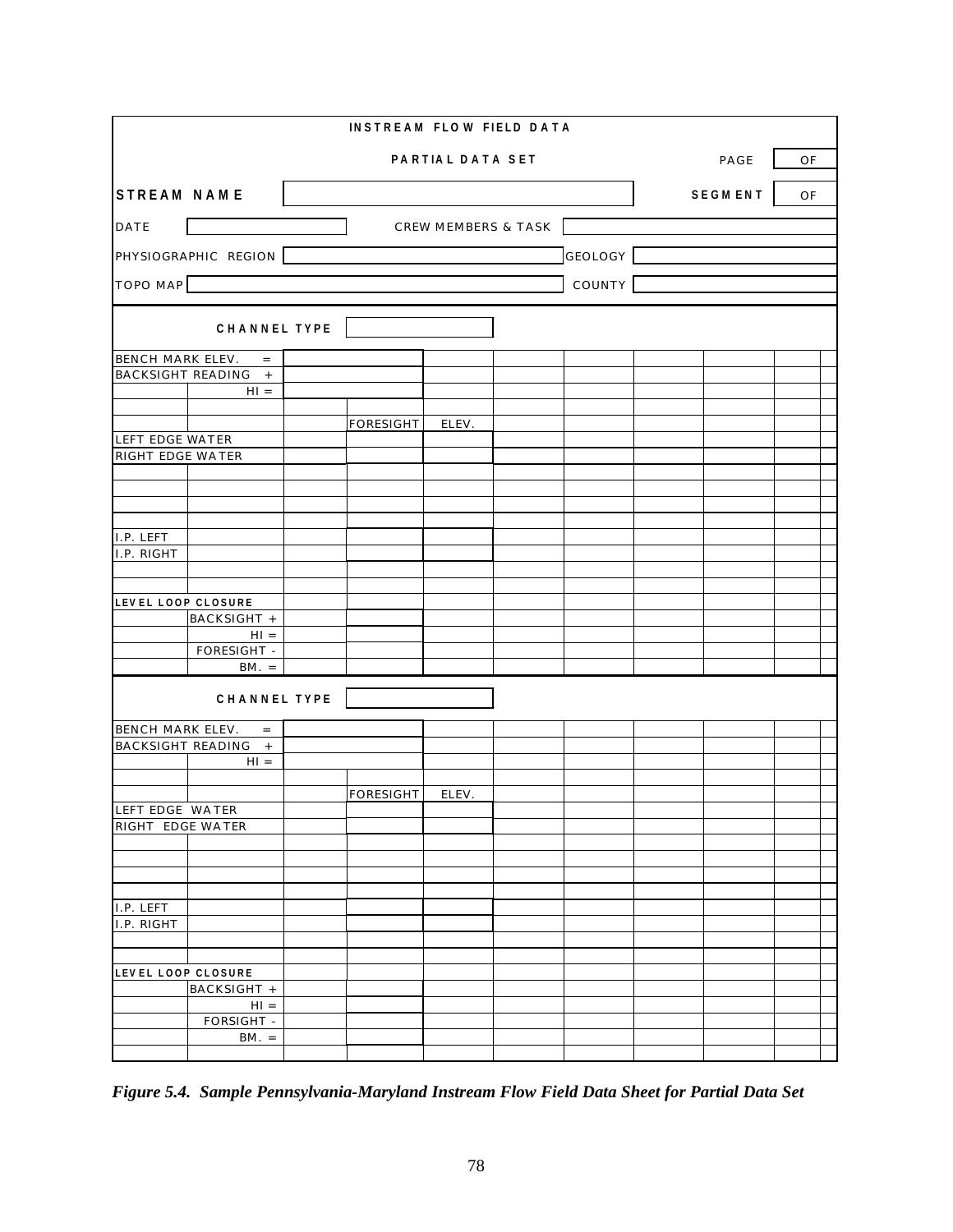required number of satisfactory data sets for some streams because measured flows were too close together, or due to measurement errors or inconsistencies.

The three data sets generally included a complete data set (CDS) and two partial data sets (PDS). Ideally, the CDS should be collected at a higher flow than the PDS. Where the CDS flow was greater than, or equal to, the target for the highest flow (section 5.3.3), two low flow partial data sets were collected.

However, in many cases, the CDS was collected at a flow less than necessary to simulate the highest median monthly flow, based on the extrapolation criteria described in section 5.3.3, and in some cases the CDS was within the flow range necessary to simulate the lowest median monthly flow. In those cases, it was necessary to collect one or two additional data sets at flows greater than the complete data set flow. The hydraulic model calibration procedure recommends depth and velocity measurements be made at the highest flow, because the flow submerges the greatest channel width. Therefore, depth and velocity measurements had to be collected as part of any high flow PDS.

The CDS included the following measurements: depths and velocities at each measurement point for each transect; bottom and overbank survey for each transect; water surface elevations; and substrate and cover codes at each measurement point for each transect. Depth and velocity measurements at one of the transects were used to compute the flow rate. Also, the stream reach was photographed.

For high flow PDSs, depth, velocity, and water surface elevation measurements were required at each transect. Again, the depth and velocity measurements at one transect were used to compute flow rate. Depths and velocities were measured at all transects at the same points used for the CDS. Additional points were measured if the increased flow covered cells that were dry during the complete data set measurement. Substrate and cover were not required for this data set.

For low flow PDSs, only water surface elevations at all transects and a flow rate measurement were required. The hydraulic model calibration procedure does not require depth and velocity measurements for this data set. The discharge measurement was normally made at one of the original transects, but changing flow conditions occasionally required the measurement be made at a nearby location.

In some instances, several complete data sets were gathered at a given study site, as a

result of:

- Changes in channel bottom configuration;
- Changes caused by construction of a beaver dam, or seasonal variations in aquatic vegetation; or
- Incorrect location of the original study site.

## **5.3.3 Model calibration and flow range criteria**

Usually, field data cannot be collected over the entire range of discharges that need to be simulated, so the calibrated model must extrapolate to flows outside the calibration range. Also, the measured flow rates used in the hydraulic calibration process need to be sufficiently different to obtain a valid hydraulic calibration. As noted in section 5.3.2, for the purpose of data collection, the simulation flows were assumed to range between maximum median monthly flow and minimum median monthly flow.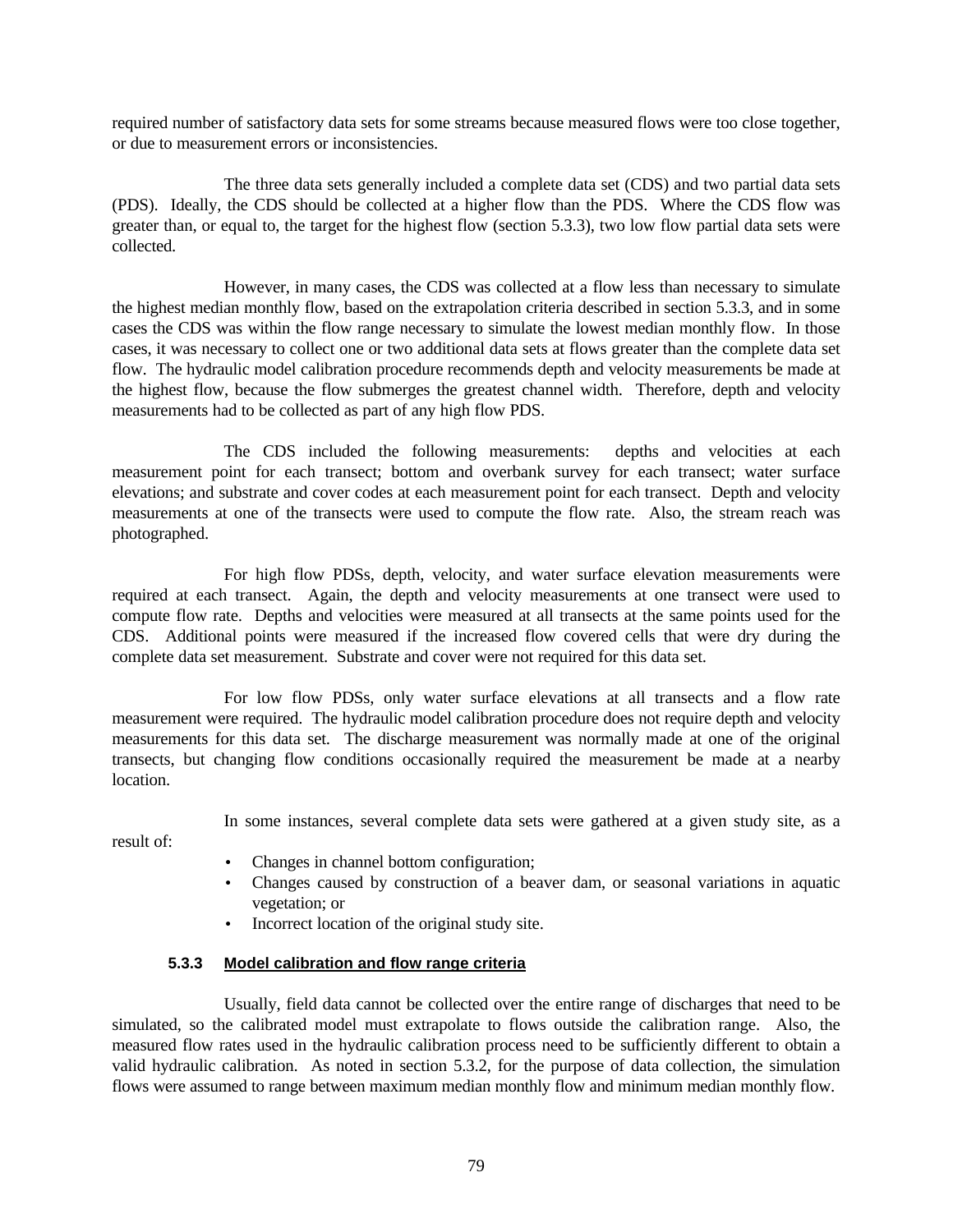The hydraulic model can reasonably be extrapolated to a flow equal to 1.5 times the highest calibration flow and 0.6 times the lowest calibration flow. The absolute maximum range for extrapolation is to a flow 2.5 times the highest calibration flow and 0.4 times the lowest calibration flow (U.S. Geological Survey, Biological Resources Division, 1994).

These extrapolation limits are summarized in Table 5.6, along with the target range of measured flows derived from the normal extrapolation limits. To satisfy the normal extrapolation limits shown in the table, the highest measurement flow should equal, or exceed, the target value (column 4) multiplied by the maximum median monthly flow, and the lowest flow measurement should be less than the target value multiplied by the minimum median monthly flow. It was assumed that valid calibration could be obtained if the lower flow is less than 50 percent of the higher flow. These criteria were used to determine the range of flows for field data collection.

*Table 5.6. Hydraulic Simulation Limits and Flow Targets*

| <b>Measurement</b><br>Flow | <b>Normal Extrapolation</b><br>Limit | <b>Maximum Extrapolation</b><br>Limit | <b>Measurement Flow</b><br>Target* |
|----------------------------|--------------------------------------|---------------------------------------|------------------------------------|
| Highest                    | 1.5 times                            | 2.5 times                             | 0.67                               |
| Lowest                     | 0.6 times                            | .4 times                              | 1.67                               |

\* Based on normal extrapolation limit.

For any study stream, the range between maximum and minimum median monthly flows can be subdivided, based on the extrapolation limits, and the criterion that flows used for calibration should differ by at least 50 percent. The relationship of the complete and partial data set flows to each other, and the criteria for determining targets, are shown in Table 5.7. In this table, Threshold 1 is the highest acceptable value of the lowest measurement flow, and the lowest acceptable value of the intermediate measurement flow. Threshold 2 represents the highest acceptable value of the intermediate measurement flow and the lowest acceptable value of the highest measurement flow.

*Table 5.7. Flow Relationships and Target Measurement Flows*

|                                | Threshold 1                                         | <b>Threshold 2</b>              |
|--------------------------------|-----------------------------------------------------|---------------------------------|
|                                |                                                     |                                 |
| <b>Lowest Measurement Flow</b> | Intermediate Flow                                   | <b>Highest Measurement Flow</b> |
| $PDS-1 \leq MIN(0.5*PDS-2,$    | $PDS-2 \leq 0.5^{\ast}CDS AND \geq 2.0^{\ast}PDS-1$ | <b>CDS</b>                      |
| 1.67*Minimum MM Flow)          |                                                     |                                 |
| PDS-1 $\leq$ -MIN(0.5*CDS,     | <b>CDS</b>                                          | $PDS-2 \geq MAX(2.0*CDS,$       |
| 1.67*Minimum MM Flow           |                                                     | 0.67*Maximum MM Flow)           |
| <b>CDS</b>                     | $PDS-1 \ge 2.0$ CDS AND $\le 0.5$ PDS-2             | $PDS-2 \geq MAX(2.0*PDS-1,$     |
|                                |                                                     | 0.67*Maximum MM Flow)           |

Key

CDS = Compete data set flow measured

 $PDS-1 = \text{target flow}$  for lower partial data set

 $PDS-2$  = target flow for higher partial data set

MM= median monthly

 $MAX = maximum value$ 

 $MIN = minimum value$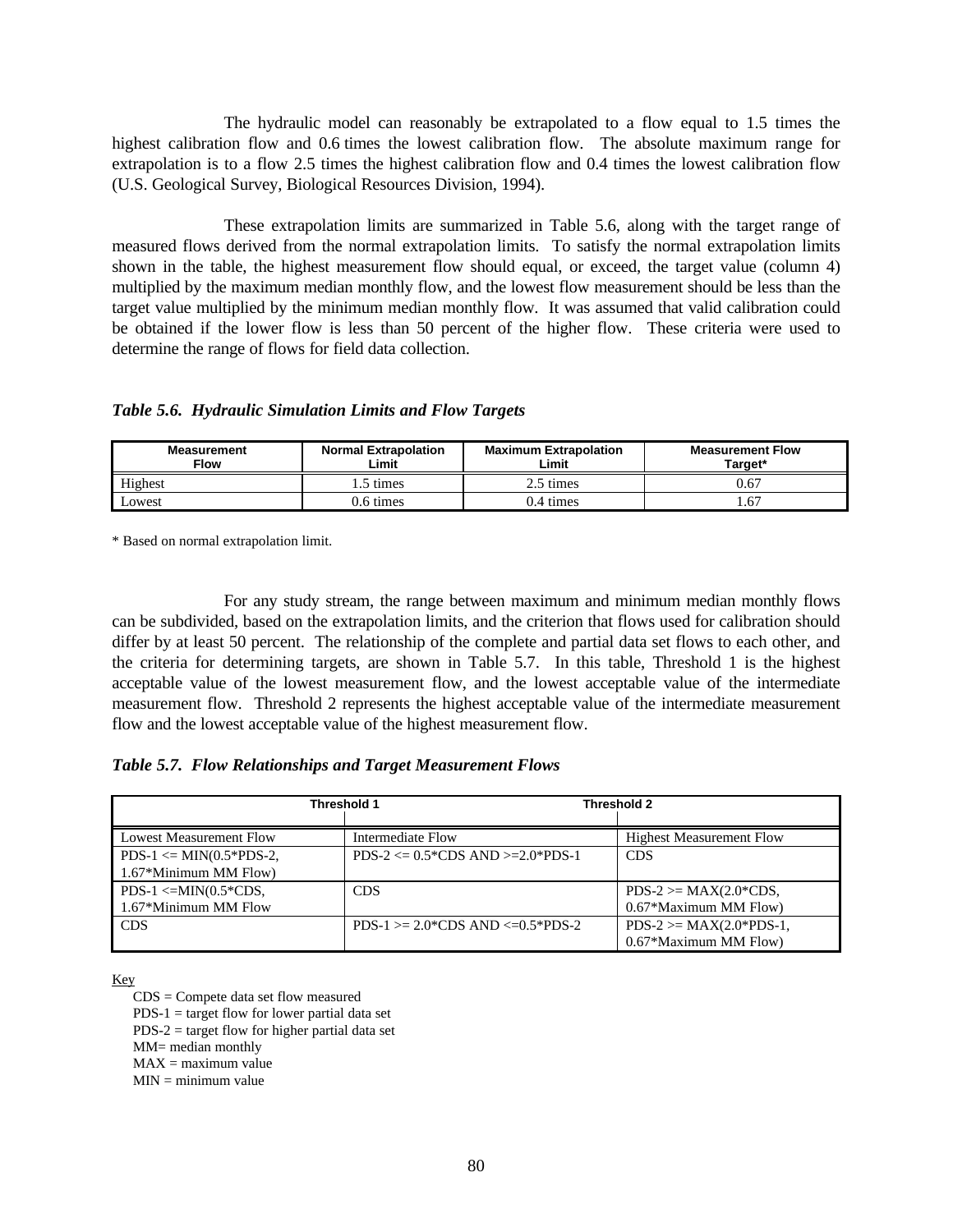#### **5.3.4 Field measurement procedures**

For each of the mesohabitat types observed, a representative occurrence of that type was selected, and a transect was established near the midpoint. The transect was located perpendicular to the streamflow.

The placement of transects at the midpoint of the selected mesohabitats resulted in questions regarding whether that location adequately represented habitat for the spawning life stage. A study of spawning locations, described in section 5.4, showed spawning habitat was adequately sampled.

Field data were collected in accordance with procedures described by Bovee (undated). Temporary benchmark(s) was (were) set at each study site and assigned an arbitrary elevation. Transects were marked at both ends with reinforcing bar, and referenced to nearby topographic features.

Velocity and discharge measurements and discharge computations followed the procedures described by Buchanan and Somers (1969). Velocity measurements were made with either rotating cup meters (Price Type AA current meter or pygmy meter), or a Marsh-McBirney electromagnetic meter. Although no direct comparisons of velocity measurements between different meters were made as part of this study, general experience of the study participants is that velocity measurements made with the electromagnetic meter compare very well with measurements made with either of the rotating cup meters. Where substantial vegetation was present, the electromagnetic meter was used, because the cup rotation was restricted. The electromagnetic meter did not work well where velocities were very low.

For most transects, depth and velocity measurements were made at 15 to 25 points across the transect. Measurements were made at points where either bottom contour, velocity, substrate, or cover changed. Generally, flow measurement points were selected so that each partial section of the transect between measurement points included no more than 10 percent of the total flow. The exact number of measurements depended upon flow conditions. Bottom elevations were surveyed at each measurement point during collection of the complete data set.

Water surface elevations were measured at each transect at the left and right edges of water, as a minimum. One or more midstream elevations were measured if the water surface elevation varied across the transect.

Substrate and cover codes were determined at each measurement point, using the coding scheme described in section 3.1.2. These codes were generally determined only once, and assumed constant throughout the study.

In many instances when a revised CDS was collected, the original CDS was utilized as a partial data set during model calibration.

## **5.3.5 Problems encountered**

The problems encountered during the study site selection and field data collection phases of the study are described in Appendix C. Aquatic vegetation frequently caused difficulty in obtaining valid velocity and flow measurements. Seasonal changes in vegetation resulted in changes in depth, velocity and roughness for different measurements, which made hydraulic calibration difficult, and in some cases impossible. For some streams, changes in transect geometry between measurements, usually as a result of high flows, also caused inconsistencies between measurements and required collection of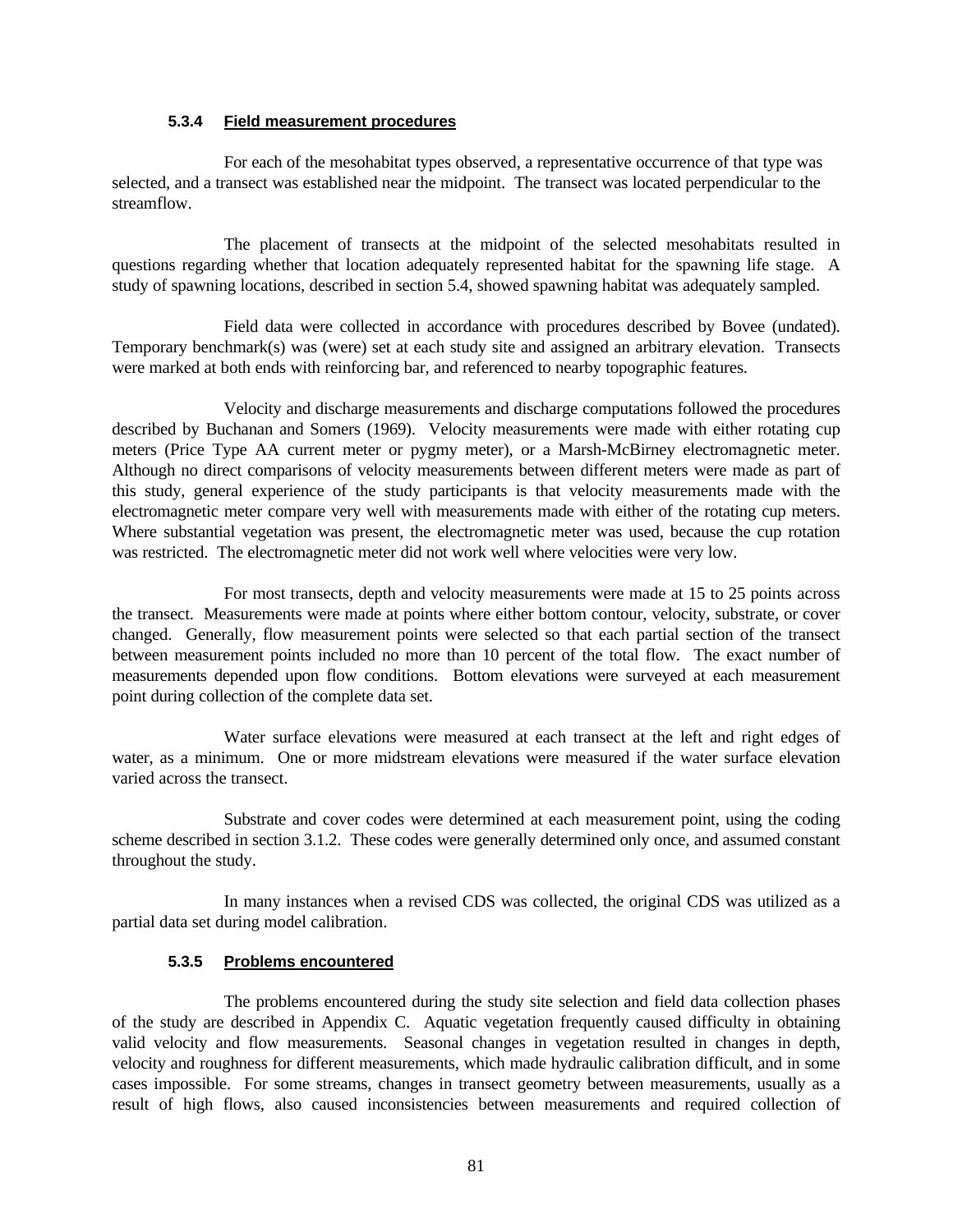additional data, or in some cases, deletion of a study site. Some study streams in the Piedmont Upland in Maryland showed signs of unstable bed and banks, as discussed in Appendix C. Future hydraulic and habitat conditions for these streams may be different from current conditions, so the habitat analyses should be used with caution. Also, withdrawals from these streams may affect sediment transport and channel morphology, which should be considered further in impact analyses.

## **5.3.6 Data processing procedures**

The field data was logged into a data tracking form as it was received. The form was used to track data processing status.

Field data for the CDSs were checked for completeness. All field calculations were checked, and all other calculations, including the flow rate, were completed and checked. The location of the site was plotted on a USGS quadrangle map using information provided in the field notes. The watershed boundary was delineated, and the drainage area was planimetered and checked. Then all the data were entered into the PHABSIM computer model, as described in section 5.6.1.

PDS field notes were processed in the same way as CDS notes. In addition, benchmark descriptions and end pin elevations were compared with previous data sets to check for discrepancies. Water surface elevations and flow rates were tabulated and checked to ensure that changes in elevations were consistent with changes in discharge.

## **5.4 Spawning Location Characterization Procedure and Results**

The procedures for locating transects for physical habitat measurements (section 5.3.4) placed each transect in the center of each mesohabitat type (i.e., riffles, runs, and pools). This placement of transects could result in missing much of the spawning habitat if the fish do not spawn in the center of the mesohabitat type. PFBC biologists suggested trout redds (nests) are often found in the downstream or tail end of pools. Transects placed in the middle of this mesohabitat type would miss these spawning areas. To determine whether the placement of transects would affect the evaluation of spawning habitat, a study was conducted during the fall spawning period to document the location of redds in each mesohabitat type.

## **5.4.1 Methods for studying spawning location**

The following criteria were used to identify redds:

- Observation of spawning trout occupying redds;
- Identification of areas that had been swept clean of algae and silt, as observed during an October 11, 1994, field trip to Little Fishing Creek in Centre County; and
- Probing the suspected redds with a walking stick to determine if the sediments were loose.

Dr. Robert Carline of the Pennsylvania State University instructed field personnel on how to identify trout redds during the October 11, 1994, field trip to Little Fishing Creek.

The list of all study streams, including the trout species (brook trout or brown trout) inhabiting each stream, was furnished to the field crews. An attempt was made to sample brook trout streams during October, which is the peak spawning period for that species. When possible, brown trout streams were sampled in November, the peak spawning period for that species.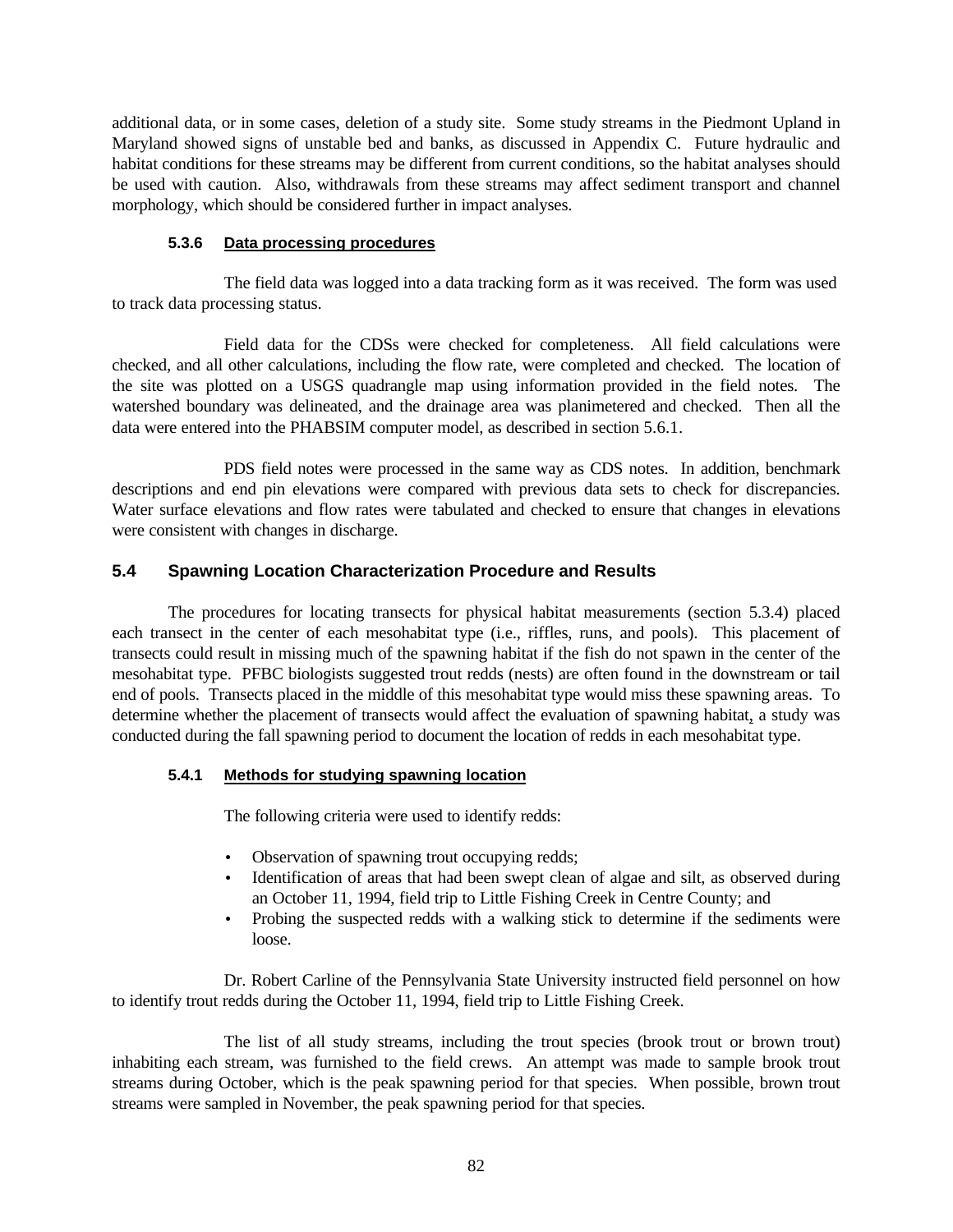The field crews walked about 300 m. (1,000 ft) of each stream, which corresponded as closely as possible with the area of the stream that was used to determine the percentage of each mesohabitat type (section 5.3.1)**.** Each mesohabitat type was divided into four parts, as shown schematically on the Spawning Data Sheet shown in Figure 5.5. The location of each redd relative to each mesohabitat type was recorded on the diagram. The depth, average column velocity, and substrate type for each redd also were recorded.

## **5.4.2 Results of spawning location study**

A summary of the streams sampled, and the number of redds observed, is shown in Table 5.8**.** Thirty streams and 31 stream segments were evaluated. Nineteen streams and 20 segments were identified as either exclusively or dominantly inhabited by brook trout. Seven streams and seven stream segments were identified as exclusively or dominantly populated by brown trout. The remaining four streams and four stream segments were inhabited by both brook and brown trout, with neither species clearly dominant. Where brook trout were dominant, redds were assumed to be primarily created by brook trout; where brown trout were dominant, the redds were assumed to be created by brown trout; where neither species was dominant, the species was considered unidentified. One hundred twenty-three redds were located on brook trout streams, 29 redds on the brown trout streams, and 24 redds on the streams where neither species was dominant.

In spite of the field training, crews had difficulty identifying redds. Many of the redds were recorded as "potential" redds because, although they generally met the criteria, the crews did not consider the identification to be definitive. Sixty-five percent of the brook trout redds were listed as "potential", as were 69 percent of the brown trout redds and 92 percent of the unidentified redds. The following discussion is based on the assumption that all "potential" redds were actual redds.

The locations of the redds in each mesohabitat type for brook trout, brown trout, unidentified species, and for all streams combined, respectively, are shown in Tables 5.9 through 5.12. Most brook trout redds were located either in pools (54.5 percent) or runs (41.5 percent), while the remaining 4.1 percent were located in riffles (Table 5.9). In pools, the proportion of redds increased from the head-end to the tail-end, as expected. However, since the middle half of the pools had a significant percentage of redds, sampling in this portion of the pool should ensure some redd locations were included in the sample. For riffles and runs, the greatest proportions of the redds were located near the center of the mesohabitat types.

Twenty-four of the 29 (82.8 percent) brown trout redds were located in runs, and most of these redds were located in the center of that mesohabitat type (Table 5.10). Only five brown trout redds were located in riffles or pools, so little can be said about their relative location in these mesohabitats.

Twenty-one of the 24 unidentified trout redds also were located in runs (Table 5.11). All were located in the central 50 percent of this habitat type.

The depth, velocity, and substrate measurements for the various redd locations are shown in Table 5.13, and summarized in Table 5.14. Brook trout redds were located at depths ranging from 0.2 to 2.0 ft, with a mean depth of 0.7 ft. Velocities ranged from 0 to 1.03 ft/sec, and the mean velocity was 0.24 feet per second (ft/sec). The primary substrate type in most brook trout redds was gravel  $(0.12-2.15$  inches in diameter). One redd was found in an area of primarily sand  $( $0.12$  inches in$ diameter); three were found in substrate predominantly larger than gravel. However, the field notes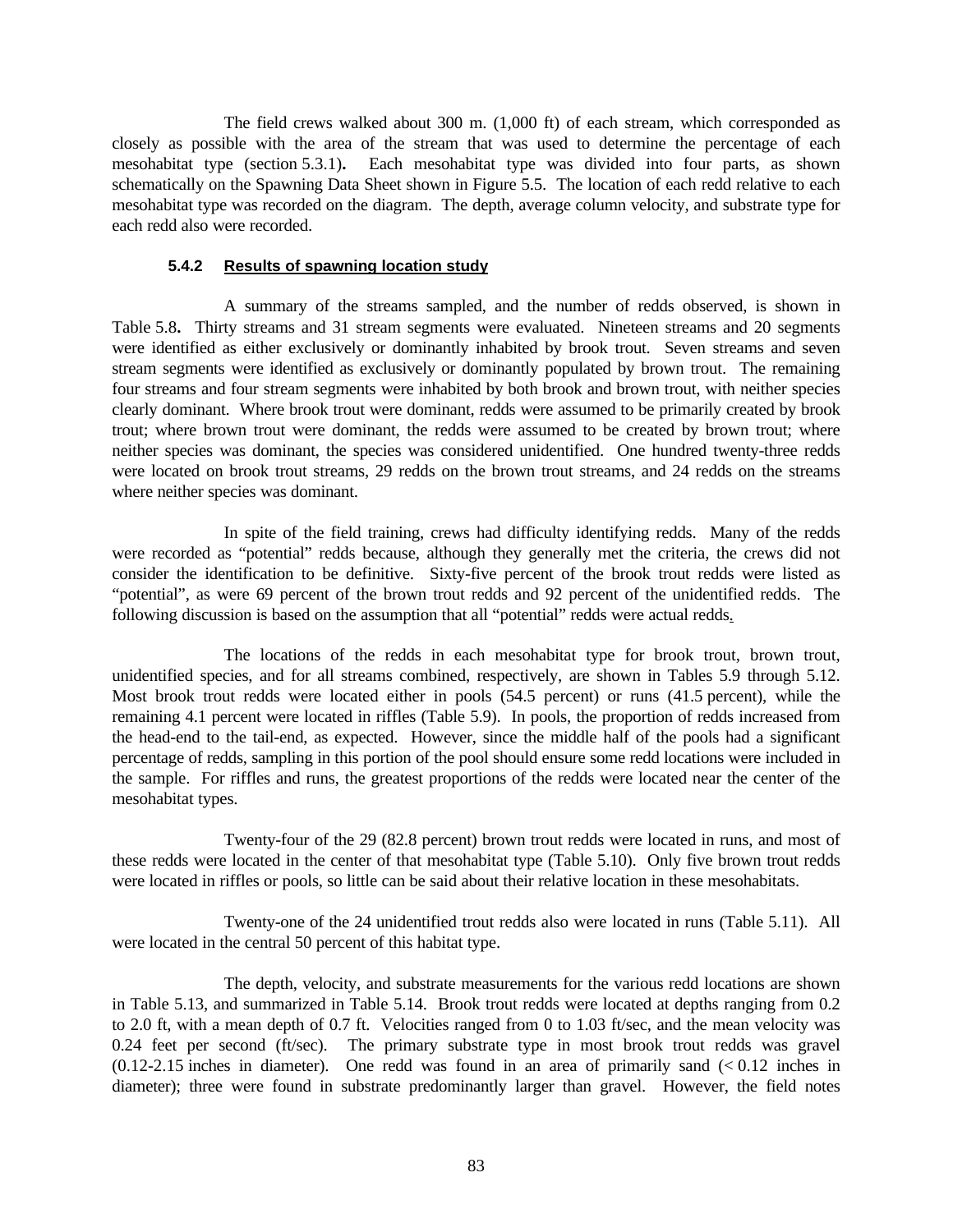|                                                                                                                         | <b>RUN</b>    |                                                                                                                                                                                                                                                     | SUBSTR.#<br><b>DEPTH</b><br>REDD#<br><b>ងនកន្លួន</b> ទី<br>28.3788 |
|-------------------------------------------------------------------------------------------------------------------------|---------------|-----------------------------------------------------------------------------------------------------------------------------------------------------------------------------------------------------------------------------------------------------|--------------------------------------------------------------------|
| PENNSYLVANIA INSTREAM FLOW STUDY<br>SPANNING DATA SHEET<br>TOPO MAP<br>$\frac{1}{1}$<br>FLOW DIRECTION<br>₽,<br>SEGMENT | <b>RIFFLE</b> | DOCUMENT LOCATION OF REDD RELATIVE TO EACH MESOHABITAT TYPE ABOVE USING CONSECUTIVE ORDER NUMBER.<br>THEN RECORD DEPTH AND SUBSTRATE CODE AT EACH REDD CORRESPONDING WITH ITS ASSOCIATED NUMBER.<br>REPORT ANY COMMENTS ON BACK OF THIS DATA SHEET. | SUBSTR.#<br><b>DEPTH</b><br>REDD#<br>t 4 5 6 5 6 5 6 2 7 3 3 4     |
| STREAM NAME                                                                                                             | <b>POOL</b>   | INSTRUCTIONS:                                                                                                                                                                                                                                       | SUBSTR.#<br>DEPTH<br>REDD#<br>555<br>$4000000$<br>$\sim$ $\sim$    |

Figure 5.5. Sample Spawning Data Sheet *Figure 5.5. Sample Spawning Data Sheet*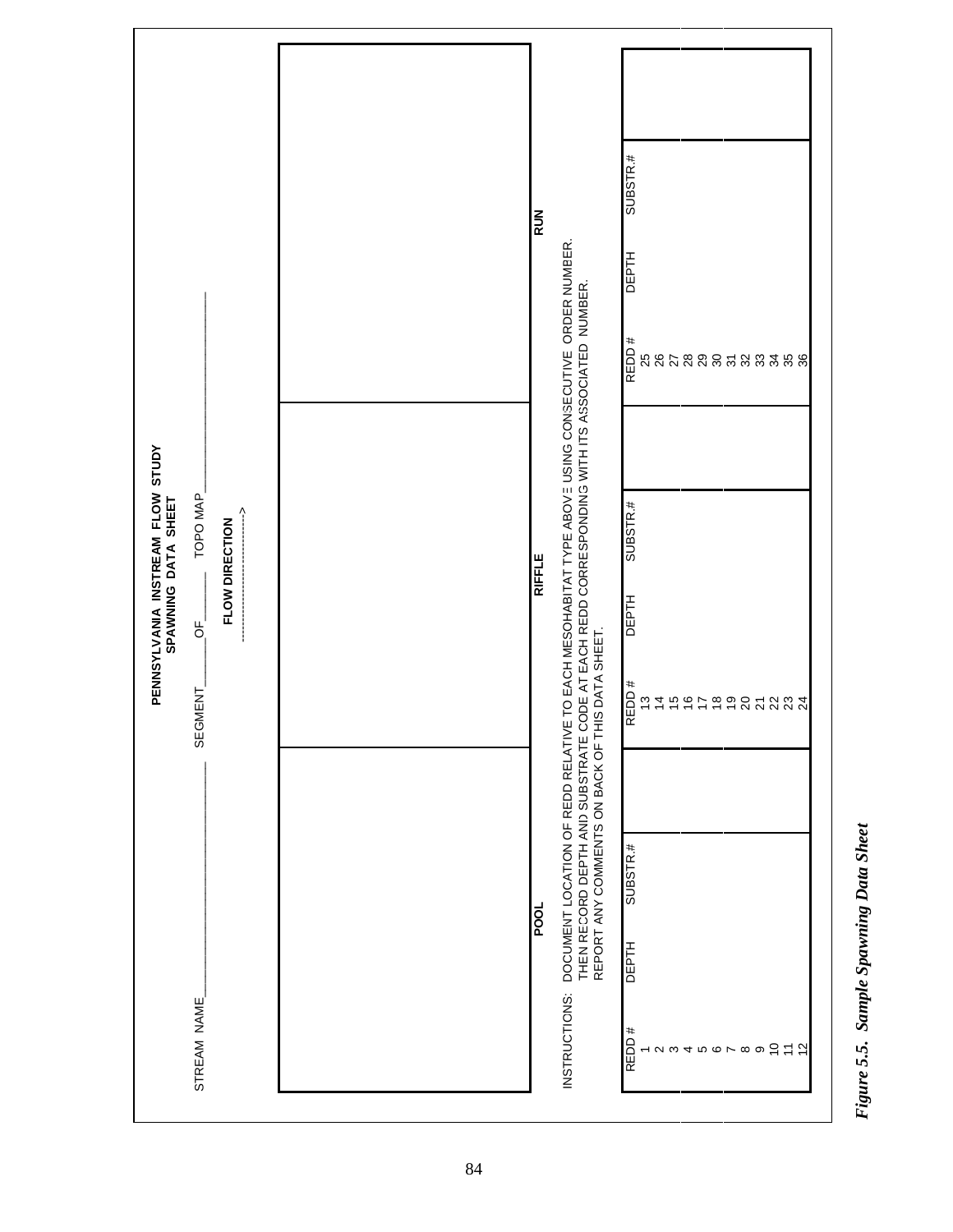| $\ddot{\phantom{0}}$    |
|-------------------------|
|                         |
| ;                       |
|                         |
| י<br>נ                  |
| l<br>I                  |
|                         |
|                         |
| $\vdots$<br>l           |
| $\frac{1}{2}$<br>Ì      |
| م<br>ا<br>$\frac{1}{2}$ |
| ;<br>;<br>Š<br>i        |

| <b>Stream</b>                                      | <b>Study Region</b>        | County     | Subbasin                | Seg. No.         | $(*)$ = Dominant<br>Species | Date     | No. of Redds     |
|----------------------------------------------------|----------------------------|------------|-------------------------|------------------|-----------------------------|----------|------------------|
| <b>Brook Trout or Brook Trout-Dominant Streams</b> |                            |            |                         |                  |                             |          |                  |
| Cherry Run                                         | Unglaciated Plateau        | Forest     | 16E                     |                  | <b>Brook Trout</b>          | 10/21/94 | $\mathcal{C}$    |
| McEwen Run                                         | Unglaciated Plateau        | Jefferson  | 17A                     |                  | <b>Brook Trout</b>          | 10/20/94 | 3                |
| Lyman Run                                          | Unglaciated Plateau        | McKean     | 16C                     |                  | <b>Brook Trout</b>          | 10/18/94 | $\mathcal{L}$    |
| Strange Hollow                                     | Unglaciated Plateau        | McKean     | 16C                     |                  | <b>Brook Trout</b>          | 10/18/94 | 5                |
| Tannery Hollow Run                                 | Unglaciated Plateau        | Cameron    | 8A                      |                  | <b>Brook Trout</b>          | 10/19/94 | 3                |
| Meyers Run                                         | Unglaciated Plateau        | Centre     | 90                      |                  | <b>Brook Trout</b>          | 10/19/94 |                  |
| Dunlap Run                                         | Unglaciated Plateau        | Clearfield | 8 <sup>C</sup>          |                  | <b>Brook Trout</b>          | 10/19/94 |                  |
| Mill Run                                           | Unglaciated Plateau        | Clinton    | 9B                      |                  | <b>Brook Trout</b>          | 10/18/94 | ${}^{\circ}$     |
| Coke Oven Hollow                                   | Unglaciated Plateau        | Somerset   | 19E                     |                  | <b>Brook Trout</b>          | 10/14/94 |                  |
| <b>Broad Run</b>                                   | Ridge and Valley Freestone | Franklin   | 13C                     |                  | <b>Brook Trout</b>          | 11/17/94 | $\overline{4}$   |
| Fowler Hollow Run                                  | Ridge and Valley Freestone | Perry      | 7A                      |                  | <b>Brook Trout</b>          | 11/03/94 | $\circ$          |
| Fowler Hollow Run                                  | Ridge and Valley Freestone | Perry      | 7A                      | $\mathrel{\sim}$ | <b>Brook Trout</b>          | 1178/94  | $\overline{20}$  |
| Bear Run                                           | Ridge and Valley Freestone | Union      | $6\AA$                  |                  | <b>Brook Trout</b>          | 10/12/94 | ᡋ                |
| Mile Run                                           | Ridge and Valley Freestone | Union      | 10C                     |                  | <b>Brook Trout</b>          | 10/13/94 | ᡋ                |
| Lower Two Mile Run                                 | Unglaciated Plateau        | Venango    | 16G                     |                  | Brook Trout*, Brown Trout   | 11/15/94 | 5                |
| Whitehead Run                                      | Unglaciated Plateau        | Cameron    | 8A                      |                  | Brook Trout*, Brown Trout   | 10/18/94 | ७                |
| <b>Benner Run</b>                                  | Unglaciated Plateau        | Centre     | $\overline{\mathbf{S}}$ |                  | Brook Trout*, Brown Trout   | 10/19/94 | $\mathrel{\sim}$ |
| Kansas Valley Run                                  | Ridge and Valley Freestone | Perry      | 12B                     |                  | Brook Trout*, Brown Trout   | 11/18/94 | $\overline{4}$   |
| Salem Creek                                        | Ridge and Valley Freestone | Luzerne    | SD <sub>1</sub>         |                  | Brook Trout*, Brown Trout   | 10/20/94 | ς                |
| Rapid Run                                          | Ridge and Valley Freestone | Union      | $\overline{10}$ C       |                  | Brook Trout*, Brown Trout   | 11/09/94 |                  |
| Subtotal                                           |                            |            |                         |                  |                             |          | 123              |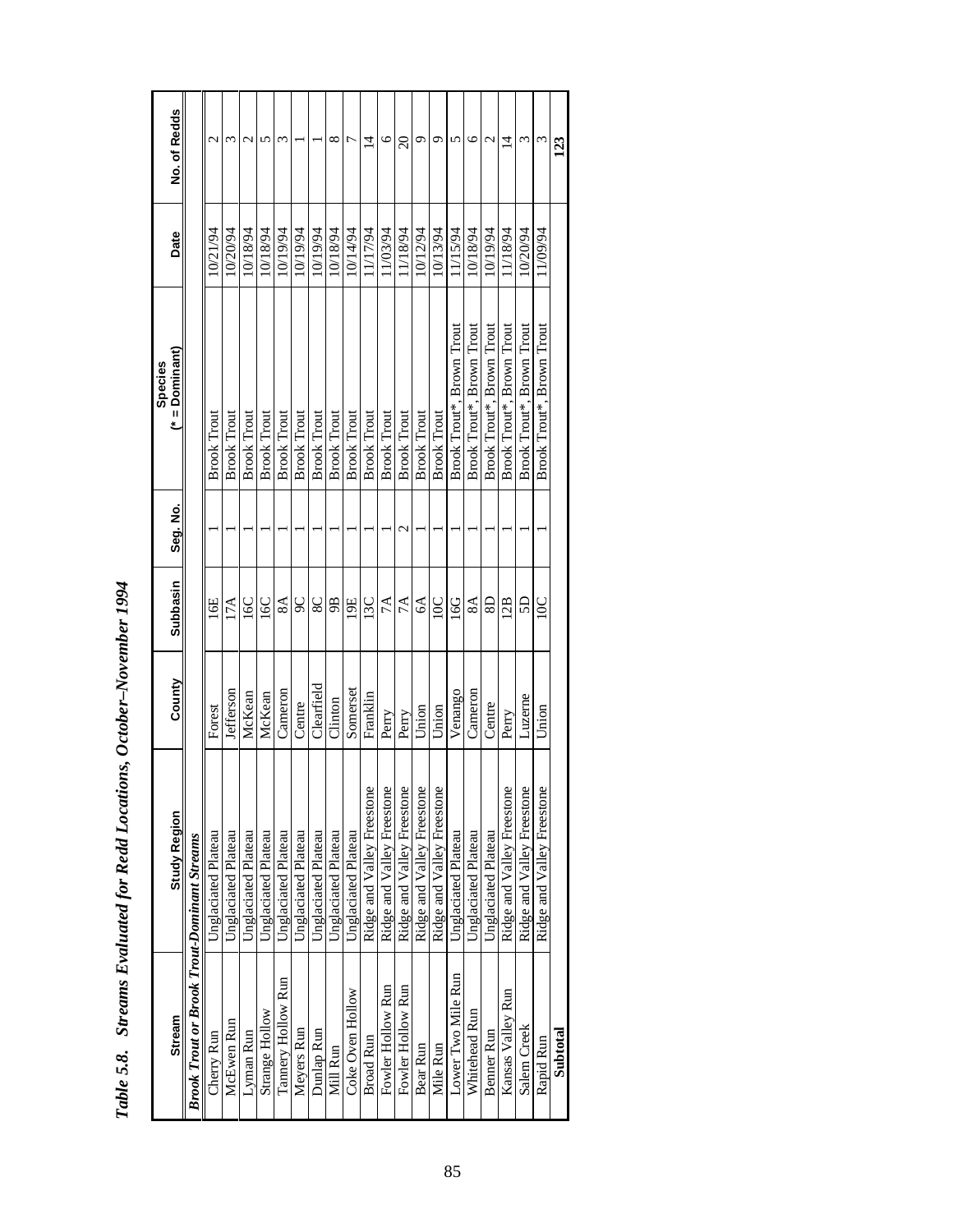| Stream                                             | <b>Study Region</b>                         | County     | Subbasin | Seg. No. | $(*)$ = Dominant)<br><b>Species</b> | Date     | No. of Redds    |
|----------------------------------------------------|---------------------------------------------|------------|----------|----------|-------------------------------------|----------|-----------------|
| <b>Brown Trout or Brown Trout-Dominant Streams</b> |                                             |            |          |          |                                     |          |                 |
| Cush Creek                                         | Unglaciated Plateau                         | Indiana    | 8B       |          | <b>Brown Trout</b>                  | 1/04/94  |                 |
| Honey Creek                                        | $\overline{Q}$<br>Ridge and Valley Limeston | Mifflin    | 12A      |          | Brown Trout                         | 1/04/94  | c               |
| Long Hollow Run                                    | $\overline{Q}$<br>Ridge and Valley Limeston | Mifflin    | 12C      |          | <b>Brown Trout</b>                  | 11/04/94 |                 |
| Spring Creek                                       | $\overline{0}$<br>Ridge and Valley Limeston | Centre     | 90       |          | <b>Brown Trout</b>                  | 10/20/94 | $\sim$          |
| Cedar Run                                          | $\overline{0}$<br>Ridge and Valley Limeston | Centre     | 90       |          | <b>Brown Trout</b>                  | 1/10/94  |                 |
| Falling Spring Branch                              | $\overline{Q}$<br>Ridge and Valley Limeston | Franklin   | 13C      |          | Brown Trout, Rainbow Trout          | 1/02/94  |                 |
| Wapwallopen Creek                                  | Ridge and Valley Freestone                  | Luzerne    | 5B       |          | Brown Trout*, Brook Trout           | 10/21/94 | c               |
| Subtotal                                           |                                             |            |          |          |                                     |          | $\overline{29}$ |
| <b>Streams With Neither Species Dominant</b>       |                                             |            |          |          |                                     |          |                 |
| Horning Run                                        | Ridge and Valley Freestone                  | Juniata    | 12A      |          | Brook Trout, Brown Trout            | 10/26/94 |                 |
| Little Fishing Creek                               | $\overline{0}$<br>Ridge and Valley Limeston | Clinton    | 9C       |          | Brown Trout, Brook Trout            | 11/04/94 |                 |
| Potter Creek                                       | $\overline{Q}$<br>Ridge and Valley Limeston | Bedford    |          |          | Brown Trout, Brook Trout            | 11/01/94 |                 |
| <b>Big Spring Creek</b>                            | $\overline{Q}$<br>Ridge and Valley Limeston | Cumberland | 7B       |          | Brown Trout, Brook Trout            | 1/02/94  |                 |
| Subtotal                                           |                                             |            |          |          |                                     |          | র               |
| <b>Grand Total</b>                                 |                                             |            |          |          |                                     |          | 176             |

| $\sim$                                                                           |  |
|----------------------------------------------------------------------------------|--|
|                                                                                  |  |
|                                                                                  |  |
|                                                                                  |  |
| $\frac{1}{2}$                                                                    |  |
|                                                                                  |  |
|                                                                                  |  |
|                                                                                  |  |
|                                                                                  |  |
|                                                                                  |  |
|                                                                                  |  |
|                                                                                  |  |
|                                                                                  |  |
|                                                                                  |  |
|                                                                                  |  |
|                                                                                  |  |
| ٦                                                                                |  |
|                                                                                  |  |
|                                                                                  |  |
|                                                                                  |  |
|                                                                                  |  |
|                                                                                  |  |
|                                                                                  |  |
|                                                                                  |  |
|                                                                                  |  |
|                                                                                  |  |
|                                                                                  |  |
|                                                                                  |  |
|                                                                                  |  |
| ֧֧֧֧֧֧֧֧֧֪֛֪֛֪֛֪֛֪֛֪֛֛֪֛֪֛֚֚֚֚֚֚֚֚֚֚֚֚֚֡֕֝֝֕֝֟֓֝֟֓֝֬֝֓֕֝֟֓֟֓֝֬֝֓֝֬֝֟֓֝֬֝֓֝֬֝֝֝֝֝ |  |
|                                                                                  |  |
|                                                                                  |  |
|                                                                                  |  |
|                                                                                  |  |
|                                                                                  |  |
|                                                                                  |  |
|                                                                                  |  |
|                                                                                  |  |
| $\overline{\phantom{a}}$                                                         |  |
| י ההת <del>ו</del> ת היה ו                                                       |  |
|                                                                                  |  |
|                                                                                  |  |
|                                                                                  |  |
|                                                                                  |  |
|                                                                                  |  |
|                                                                                  |  |
|                                                                                  |  |
|                                                                                  |  |
|                                                                                  |  |
|                                                                                  |  |
|                                                                                  |  |
|                                                                                  |  |
|                                                                                  |  |
|                                                                                  |  |
| ファンキ アンチ アンチン                                                                    |  |
|                                                                                  |  |
|                                                                                  |  |
|                                                                                  |  |
|                                                                                  |  |
|                                                                                  |  |
|                                                                                  |  |
|                                                                                  |  |
|                                                                                  |  |
| $\ddot{ }$                                                                       |  |
|                                                                                  |  |
|                                                                                  |  |
|                                                                                  |  |
|                                                                                  |  |
|                                                                                  |  |
|                                                                                  |  |
|                                                                                  |  |
|                                                                                  |  |
|                                                                                  |  |
|                                                                                  |  |
| )<br>)<br>)                                                                      |  |
|                                                                                  |  |
|                                                                                  |  |
|                                                                                  |  |
| ,<br>,<br>,<br>Iabl                                                              |  |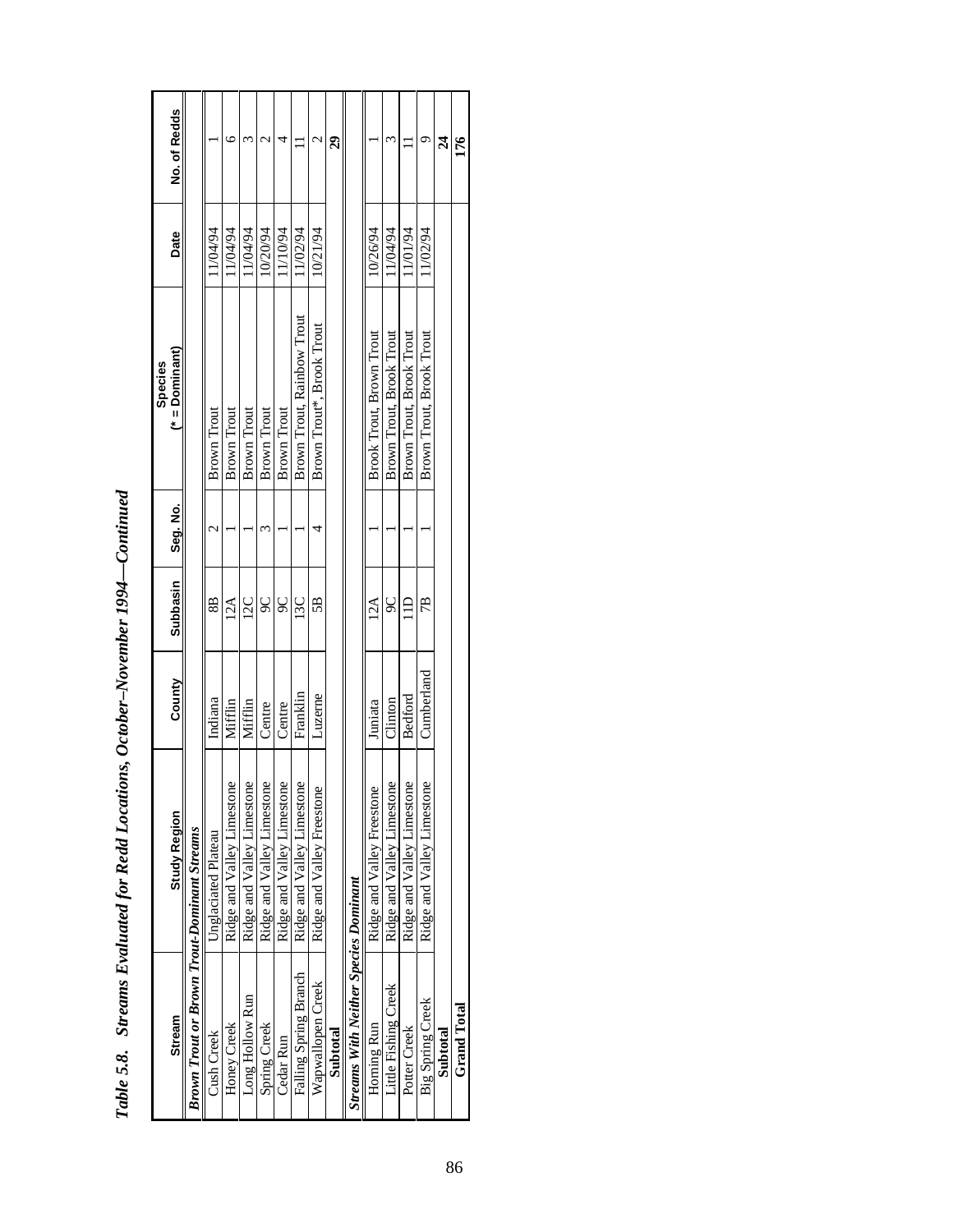*Table 5.9. Location of 123 Brook Trout Redds in 19 Streams Evaluated as Part of the Pennsylvania-Maryland Instream Flow Study (The number of redds in each location is given in a schematic plan view of a stream along with the percentages of redds in the various* **Table-5.9. Location of 123 Brook Trout Redds in 19 Streams Evaluated as Part of the Pennsylvania-Maryland Instream Flow Study<br>(The number of redds in each location is given in a schematic plan view of a stream along with** 

# FLOW DIRECTION FLOW DIRECTION

|                |          |              |           | 5.7               |               |
|----------------|----------|--------------|-----------|-------------------|---------------|
| $\mathcal{L}$  | 4        | $\omega$     | 4         |                   |               |
| $\overline{4}$ |          | $\omega$     | $\infty$  | 8.9   16.3   10.6 | <b>RUN</b>    |
| $\sim$         | 4        | $\mathbf{c}$ |           |                   |               |
|                |          |              |           |                   |               |
|                |          |              |           |                   | <b>RIFFLE</b> |
|                |          |              |           | $2.4$ 1.6         |               |
|                |          |              |           |                   |               |
|                | $\infty$ | $\infty$     |           |                   |               |
| 4              | $\circ$  | $\circ$      | $\omega$  | 9.8   15.4   22.8 |               |
| $\mathcal{L}$  |          | 4            |           |                   | <b>POOL</b>   |
|                | ξ        | 5            |           | $\tilde{c}$       |               |
| Right Bank     |          |              | Left Bank | Total %           |               |

67 Redds<br>(54.5%)

67 Redds 5 Redds 51 Redds  $(54.5\%)$  (54.1%)  $5$  Redds<br> $(4.1\%)$ 

51 Redds<br>(41.5%)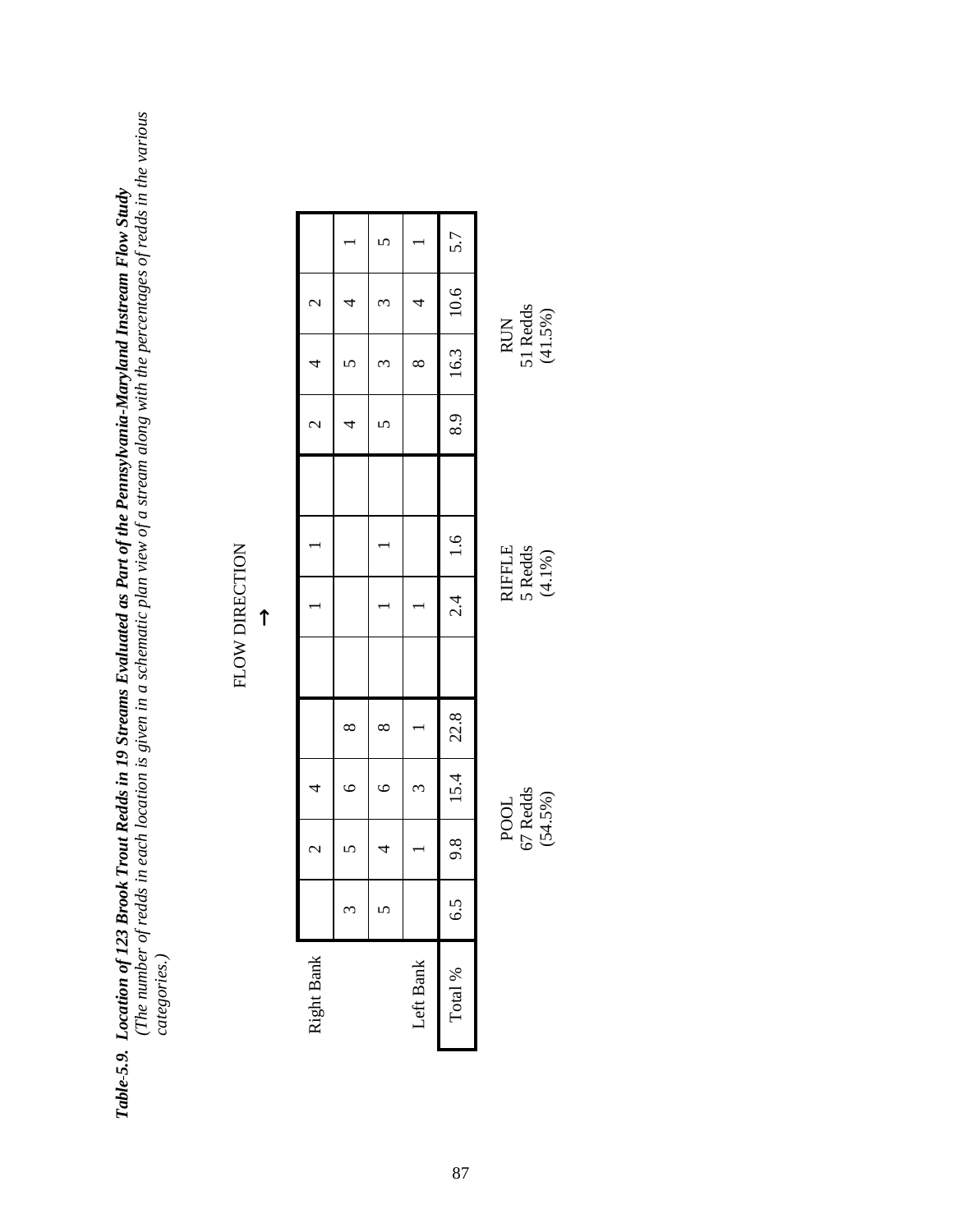*Table 5.10. Location of 29 Brown Trout Redds in Seven Streams Evaluated as Part of the Pennsylvania-Maryland Instream Flow Study (The number of redds in each location is given in a schematic plan view of a stream along with the percentages of redds in the various* **Table 5.10. Location of 29 Brown Trout Redds in Seven Streams Evaluated as Part of the Pennsylvania-Maryland Instream Flow Study<br>(The number of redds in each location is given in a schematic plan view of a stream along wi** 

# FLOW DIRECTION FLOW DIRECTION

| Right Bank |                          |                            |     |                 |                            |  | 4                          | $\overline{\mathcal{C}}$ |      |
|------------|--------------------------|----------------------------|-----|-----------------|----------------------------|--|----------------------------|--------------------------|------|
|            |                          |                            |     |                 |                            |  |                            |                          |      |
|            | $\overline{\mathcal{C}}$ |                            |     |                 |                            |  | $\mathcal{C}$              | 4                        |      |
| Left Bank  |                          |                            |     |                 |                            |  | $\circ$                    |                          |      |
| Total $\%$ | 6.9                      |                            | 3.4 | $\frac{3.4}{ }$ | 3.4                        |  |                            | $41.3$ 31.0              | 10.3 |
|            |                          | POOL<br>4 Redds<br>(13.9%) |     |                 | RIFFLE<br>1 Redd<br>13.4%) |  | RUN<br>24 Redds<br>(82.8%) |                          |      |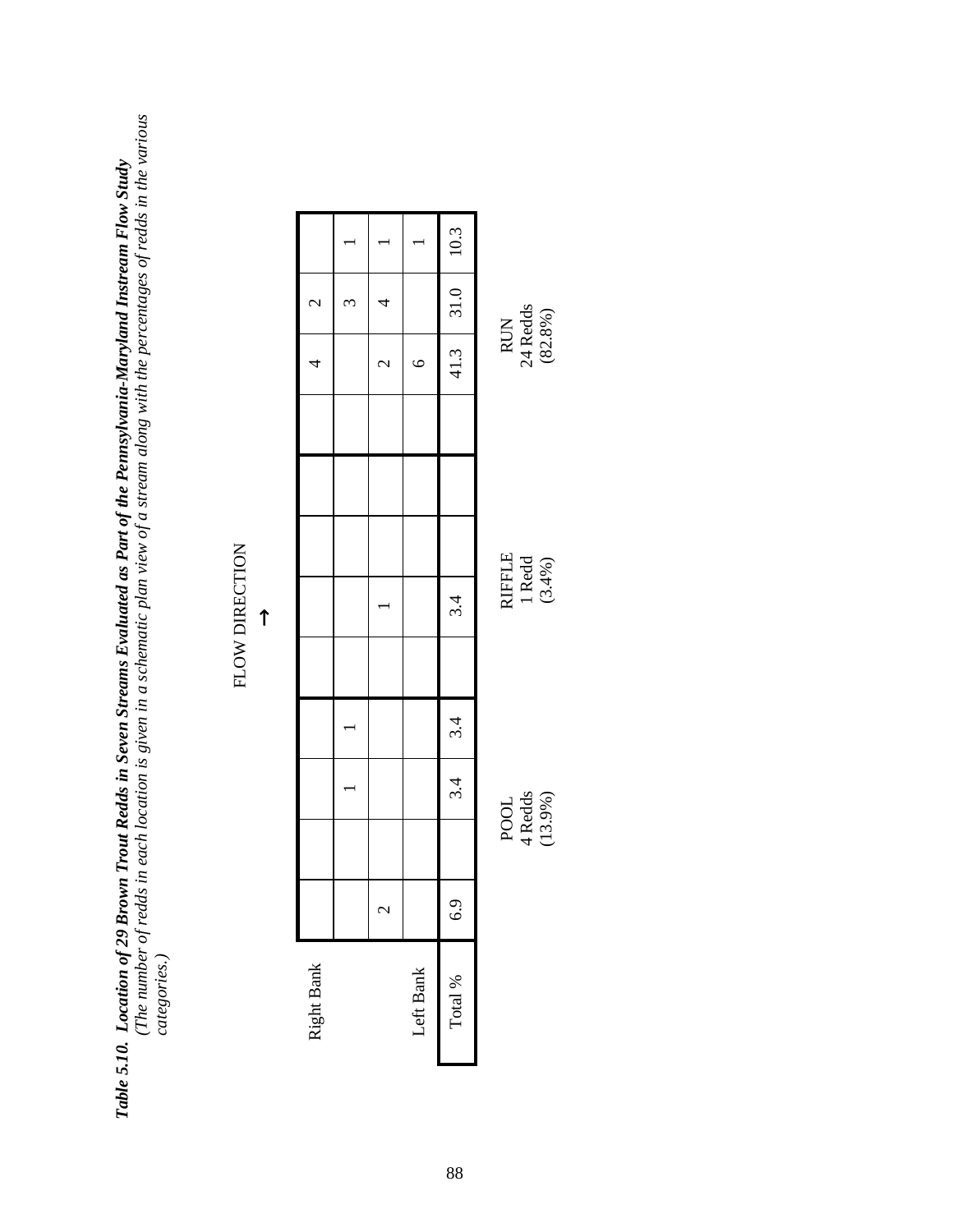**Table-5.11.** Location of 24 Unidentified Trout Redds in Four Streams Evaluated as Part of the Pennsylvania-Maryland Instream Flow Study<br>(The number of redds in each location is given in a schematic plan view of the stream *Table 5.11. Location of 24 Unidentified Trout Redds in Four Streams Evaluated as Part of the Pennsylvania-Maryland Instream Flow Study (The number of redds in each location is given in a schematic plan view of the stream along with the percentages of redds in the* various categories.) *various categories.)*

# FLOW DIRECTION FLOW DIRECTION

| $\overline{c}$ |   |                       | $\omega$  | $62.5$ 25.0 |               |
|----------------|---|-----------------------|-----------|-------------|---------------|
|                | 4 | $\tilde{\phantom{0}}$ | ŗ         |             | RUN           |
|                |   |                       |           |             |               |
|                |   |                       |           |             |               |
|                |   |                       |           | 4.2         | <b>RIFFLE</b> |
|                |   |                       |           | 4.2         |               |
|                |   |                       |           |             |               |
|                |   |                       |           |             |               |
|                |   |                       |           | 4.2         |               |
|                |   |                       |           |             | POOL          |
|                |   |                       |           |             |               |
| Right Bank     |   |                       | Left Bank | Total $\%$  |               |
|                |   |                       |           |             |               |

1 Redd<br> $(4.2%)$ 

1 Redd 2 Redds 21 Redds  $(4.2\%)$  (8.3%)  $\begin{array}{c} \text{2 Redds} \\ \text{(8.3%)} \end{array}$ 

21 Redds<br>(87.5%)

89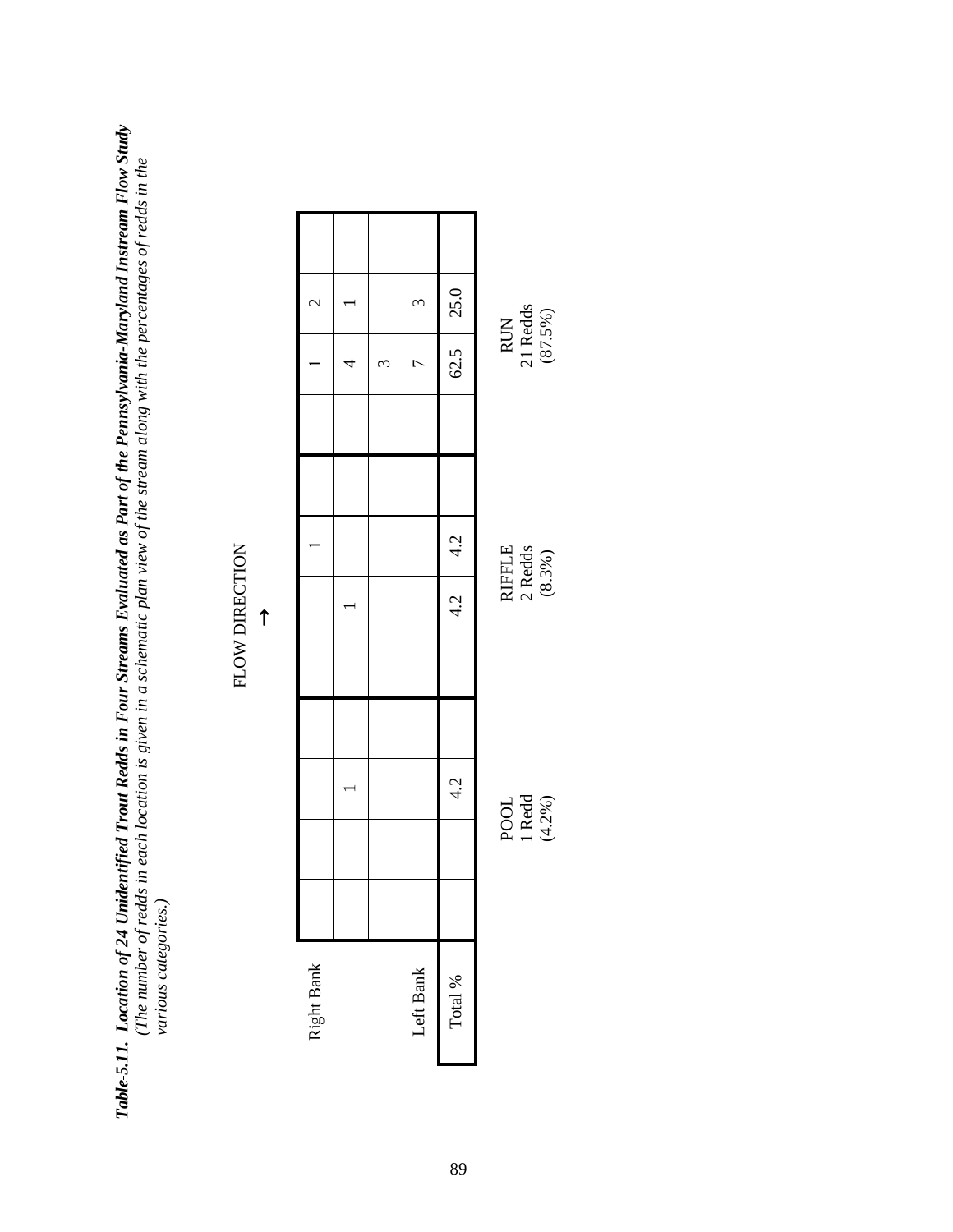*Table 5.12. Location of 176 Trout Redds (Brook Trout, Brown Trout, and Unidentified Trout Combined) in 30 Streams Evaluated as Part of the Pennsylvania-Maryland Instream Flow Study* **Table 5.12.** Loc**ation of 176 Trout Redds (Brook Trout, Brown Trout, and Unidentified Trout Combined) in 30 Streams Evaluated as Part of<br>the Pennsylvania-Maryland Instream Flow Study<br>(The number of redds in each location** 

*(The number of redds in each location is given in a schematic plan view of a stream along with the percentages of redds in the various*

| ٦ |  |
|---|--|
|   |  |

|                          | $\overline{\mathcal{C}}$ | $\bullet$                | $\mathcal{C}$   | 5.7               |                             |
|--------------------------|--------------------------|--------------------------|-----------------|-------------------|-----------------------------|
|                          |                          |                          |                 |                   |                             |
| $\circ$                  | $\infty$                 |                          | r               | 16                |                             |
|                          |                          | L                        | $\overline{21}$ | 26.3              | RUN<br>96 Redds<br>(54.3%)  |
| $\overline{c}$           | 4                        |                          |                 | 6.3               |                             |
|                          |                          |                          |                 |                   |                             |
| $\overline{\mathcal{C}}$ |                          |                          |                 | 2.3               |                             |
|                          |                          | $\overline{\mathcal{C}}$ |                 | $\overline{2.3}$  | RIFFLE<br>8 Redds<br>(4.6%) |
|                          |                          |                          |                 |                   |                             |
| $\overline{10}$          |                          | σ                        |                 |                   |                             |
| 4                        | ∞                        | $\circ$                  | 3               | 6.9   12.0   16.6 |                             |
| ᡤ                        |                          | Σ                        |                 |                   | POOL<br>72 Redd<br>(41.1%)  |
|                          | ω                        | ŗ                        |                 | 5.7               |                             |
| Right Bank               |                          |                          | Left Bank       | Total %           |                             |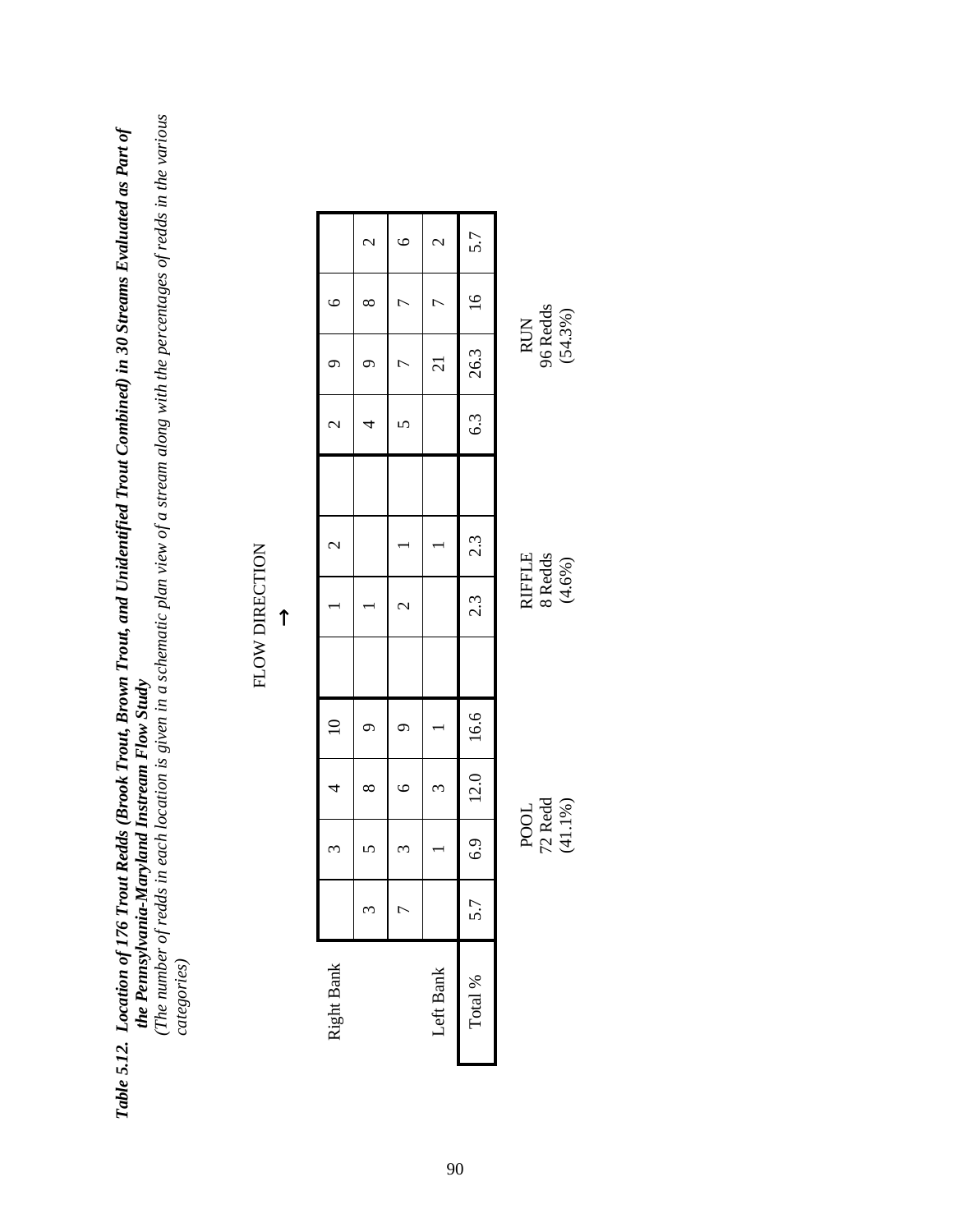| <b>Stream Name</b>       | Redd<br><b>Number</b> | <b>Depth</b><br>(f <sup>t</sup> ) | Velocity<br>(ft/sec) | <b>Substrate</b> |
|--------------------------|-----------------------|-----------------------------------|----------------------|------------------|
| <b>Brook Trout Redds</b> |                       |                                   |                      |                  |
| Cherry Run               | $\,1\,$               | 0.40                              | 0.419                | Gravel           |
|                          | $\overline{c}$        | 0.30                              | 1.029                | Gravel           |
| McEwen Run               | 3                     | 0.55                              | 0.050                | Gravel           |
|                          | $\overline{4}$        | 0.35                              | 0.121                | Gravel           |
|                          | 5                     | 0.25                              | 0.432                | Gravel           |
| Lyman Run                | $\overline{6}$        | 0.35                              |                      | Gravel           |
|                          | $\overline{7}$        | 0.40                              |                      | Gravel           |
| <b>Strange Hollow</b>    | 8                     | 0.60                              |                      | Gravel           |
|                          | $\overline{9}$        | 0.40                              |                      | Gravel           |
|                          | 10                    | 0.30                              |                      | Gravel           |
|                          | 11                    | 0.50                              |                      | Gravel           |
|                          | $\overline{12}$       | 0.50                              |                      | Gravel           |
| <b>Tannery Hollow</b>    | 13                    | 0.22                              |                      | Gravel           |
|                          | 14                    | 0.55                              |                      | Gravel           |
|                          | 15                    | 0.64                              |                      | Gravel           |
| Meyers Run               | 16                    | 0.56                              |                      | Gravel           |
| Dunlap Run               | 17                    | 0.50                              |                      | Gravel           |
| Mill Run                 | 18                    | 0.60                              |                      | Gravel           |
|                          | 19                    | 0.80                              |                      | Gravel           |
|                          | 20                    | 0.16                              |                      | Gravel           |
|                          | $\overline{21}$       | 0.55                              |                      | Gravel           |
|                          | 22                    | 0.65                              |                      | Gravel           |
|                          | 23                    | 1.15                              |                      | Gravel           |
|                          | $\overline{24}$       | 0.60                              |                      | Gravel           |
|                          | 25                    | 0.55                              |                      | Gravel           |
| Coke Oven Hollow         | $\overline{26}$       | 0.60                              | $\boldsymbol{0}$     | Gravel           |
|                          | 27                    | 0.75                              | $\overline{0}$       | Gravel           |
|                          | 28                    | 0.90                              | $\boldsymbol{0}$     | Gravel           |
|                          | 29                    | 1.30                              | $\boldsymbol{0}$     | Gravel           |
|                          | 30                    | 0.40                              | $\boldsymbol{0}$     | Gravel           |
|                          | $\overline{31}$       | 0.50                              | $\boldsymbol{0}$     | Gravel           |
|                          | 32                    | 0.15                              | $\overline{0}$       | Gravel           |
| <b>Broad Run</b>         | $\overline{33}$       | 0.60                              | 0.565                | Gravel           |
|                          | 34                    | 0.60                              | 0.100                | Gravel           |
|                          | 35                    | 0.55                              | 0.218                | Gravel           |
|                          | 36                    | 0.85                              | 0.383                | Gravel           |
|                          | 37                    | 1.05                              | 0.188                | Gravel           |
|                          | 38                    | 1.00                              | 0.334                | Gravel           |
|                          | 39                    | 0.60                              | 0.256                | Gravel           |
|                          | 40                    | 0.80                              | 0.217                | Gravel           |
|                          | 41                    | 0.50                              | 0.050                | Gravel           |
|                          | 42                    | 0.60                              | 0.177                | Gravel           |
|                          | 43                    | 0.70                              | 0.425                | Gravel           |
|                          | 44                    | 0.85                              | 0.262                | Gravel           |
|                          | 45                    | 0.70                              | 0.169                | Gravel           |
|                          | 46                    | $0.80\,$                          | 0.266                | Gravel           |

# *Table 5.13. Depths, Velocities, and Substrate Types for Trout Redds*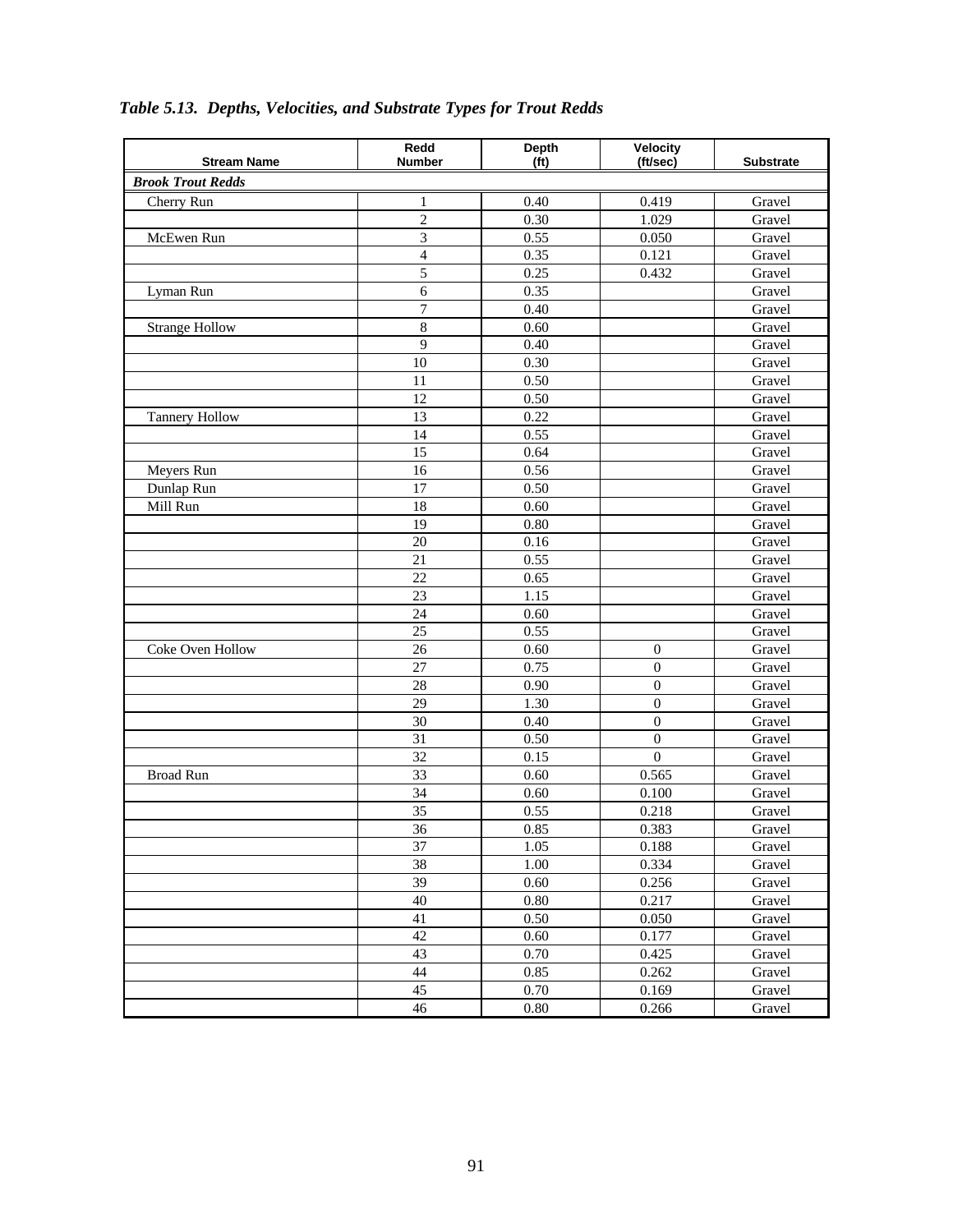| <b>Stream Name</b>                 | Redd<br><b>Number</b> | <b>Depth</b><br>(f <sup>t</sup> ) | Velocity<br>(ft/sec) | <b>Substrate</b> |
|------------------------------------|-----------------------|-----------------------------------|----------------------|------------------|
| <b>Brook Trout Redds-Continued</b> |                       |                                   |                      |                  |
| Fowler Hollow Run Segment 1        | 47                    | 0.45                              | 0.514                | Gravel           |
|                                    | 48                    | 0.80                              | 0.356                | Gravel           |
|                                    | $\overline{49}$       | 0.55                              | 0.050                | Gravel           |
|                                    | 50                    | 0.50                              | 0.106                | Gravel           |
|                                    | 51                    | 0.90                              | 0.291                | Gravel           |
|                                    | 52                    | 0.85                              | 0.378                | Sand             |
| Fowler Hollow Run Segment 2        | 53                    | 1.10                              | 0.530                | Gravel           |
|                                    | 54                    | 0.90                              | 0.133                | Gravel           |
|                                    | $\overline{55}$       | 0.30                              | 0.267                | Gravel           |
|                                    | 56                    | 0.90                              | 0.469                | Gravel           |
|                                    | $\overline{57}$       | 0.40                              | 0.267                | Gravel           |
|                                    | 58                    | 0.40                              | 0.953                | Gravel           |
|                                    | 59                    | 0.40                              | 0.176                | Gravel           |
|                                    | $\overline{60}$       | 0.60                              | 0.381                | Gravel           |
|                                    | 61                    | 0.60                              | 0.168                | Gravel           |
|                                    | 62                    | 0.70                              | 0.050                | Gravel           |
|                                    | $\overline{63}$       | 0.90                              | 0.355                | Gravel           |
|                                    | 64                    | 0.70                              | 0.050                | Gravel           |
|                                    | 65                    | 1.10                              | 0.325                | Rock             |
|                                    | 66                    | 1.20                              | 0.050                | Gravel           |
|                                    | 67                    | 0.50                              | 0.050                | Gravel           |
|                                    | 68                    | 0.50                              | 0.206                | Gravel           |
|                                    | 69                    | 0.60                              | 0.050                | Rock             |
|                                    | $\overline{70}$       | 1.50                              | 0.282                | Gravel           |
|                                    | 71                    | 1.30                              | 0.453                | Rock             |
|                                    | $\overline{72}$       | 0.70                              | 0.076                | Gravel           |
| Bear Run                           | 73                    | 0.85                              | 0.340                | Gravel           |
|                                    | $\overline{74}$       | 0.40                              | 0.000                | Gravel           |
|                                    | $\overline{75}$       | 0.20                              | 0.299                | Gravel           |
|                                    | 76                    | 1.60                              | 0.255                | Gravel           |
|                                    | 77                    | 1.20                              | $\boldsymbol{0}$     | Gravel           |
|                                    | 78                    | 1.80                              | 0.042                | Gravel           |
|                                    | 79<br>80              | 1.90<br>2.00                      | 0.042<br>0.042       | Gravel<br>Gravel |
|                                    | 81                    |                                   |                      |                  |
|                                    |                       | 2.00                              | 0.042                | Gravel           |
| Mile Run                           | 82                    | 0.35                              | 0.419<br>0.321       | Gravel           |
|                                    | 83<br>84              | 0.40<br>0.30                      | 0.101                | Gravel<br>Gravel |
|                                    | 85                    | 0.40                              | 0.462                | Gravel           |
|                                    | 86                    | 0.40                              | 0.144                | Gravel           |
|                                    | 87                    | 0.40                              | 0.150                | Gravel           |
|                                    | 88                    | 0.45                              | 0.240                | Gravel           |
|                                    | 89                    | 0.40                              | 0.255                | Gravel           |
|                                    | 90                    | 0.50                              | 0.118                | Gravel           |
|                                    |                       |                                   |                      |                  |

# *Table 5.13. Depths, Velocities, and Substrate Types for Trout Redds—Continued*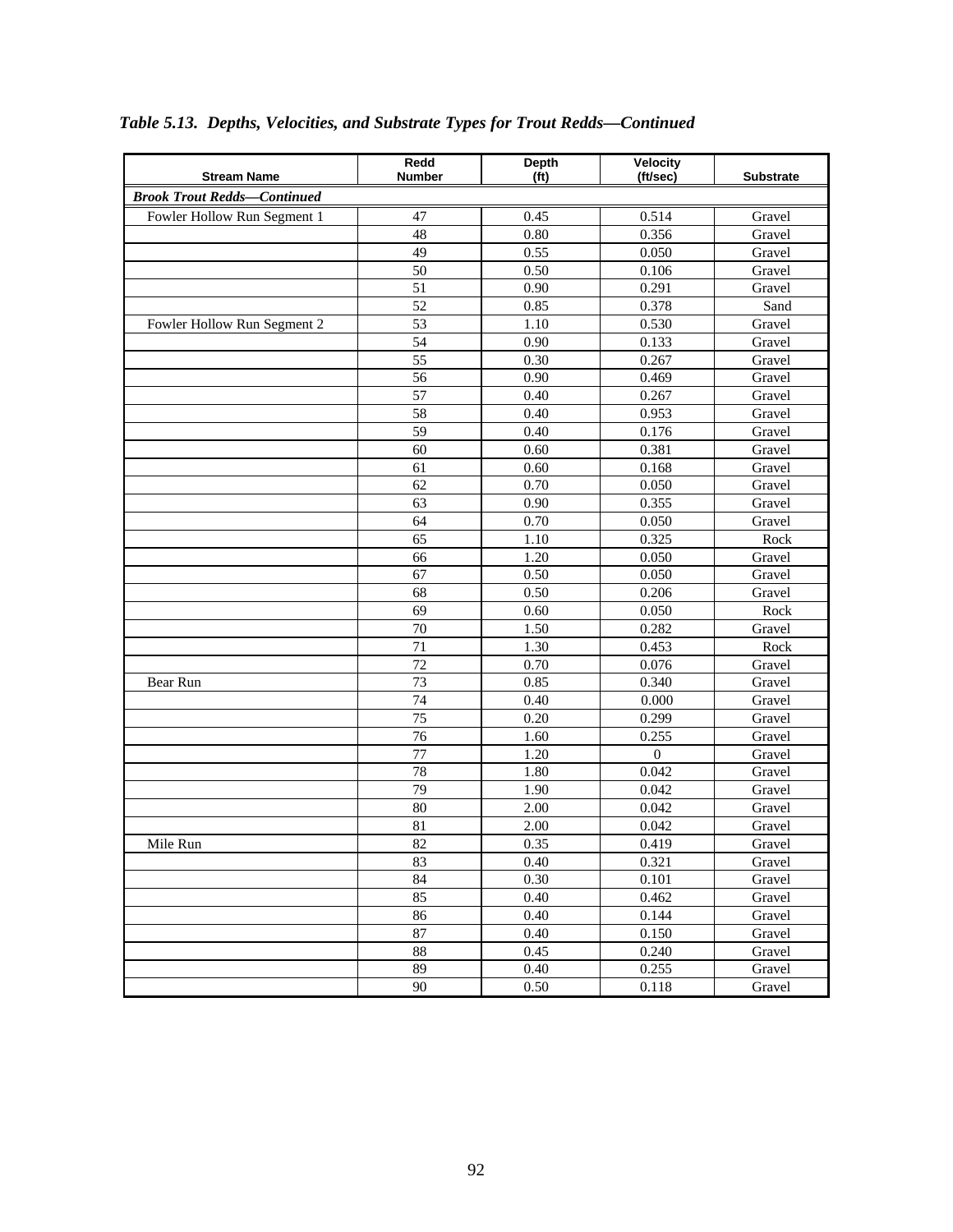| <b>Stream Name</b>                 | Redd<br><b>Number</b>   | Depth<br>(f <sub>t</sub> ) | Velocity<br>(ft/sec) | <b>Substrate</b> |
|------------------------------------|-------------------------|----------------------------|----------------------|------------------|
| <b>Brook Trout Redds-Continued</b> |                         |                            |                      |                  |
|                                    |                         |                            |                      |                  |
| Lower Two Mile Run                 | 91<br>$\overline{92}$   | 1.10<br>0.85               | 0.401<br>0.050       | Sand             |
|                                    | 93                      | 1.40                       | 0.153                | Gravel<br>Gravel |
|                                    | 94                      | 0.40                       | 0.625                |                  |
|                                    | 95                      | 1.10                       | 0.164                | Gravel<br>Gravel |
| Whitehead Run                      | 96                      | 0.18                       |                      | Gravel           |
|                                    | 97                      | 0.41                       |                      | Gravel           |
|                                    | 98                      | 0.37                       |                      | Gravel           |
|                                    | 99                      | 0.64                       |                      | Gravel           |
|                                    | 100                     | 0.77                       |                      | Gravel           |
|                                    | 101                     | 0.98                       |                      | Gravel           |
| Benner Run                         | 102                     | 0.76                       |                      | Gravel           |
|                                    | 103                     | 0.33                       |                      | Gravel           |
|                                    | 104                     | 0.75                       | 0.077                | Gravel           |
| Kansas Valley Run                  | $\overline{105}$        | 0.70                       | 0.314                |                  |
|                                    | 106                     | 0.55                       | 0.659                | Gravel<br>Gravel |
|                                    | 107                     | 0.40                       | 0.320                |                  |
|                                    | 108                     | 0.50                       |                      | Gravel           |
|                                    | 109                     | 0.40                       | 0.308<br>0.304       | Gravel<br>Gravel |
|                                    | 110                     | 0.45                       | 0.202                |                  |
|                                    | 111                     | 0.50                       |                      | Gravel           |
|                                    |                         |                            | 0.050                | Gravel           |
|                                    | 112<br>113              | 0.60                       | 0.050<br>0.050       | Gravel<br>Rock   |
|                                    | 114                     | 0.45<br>0.30               |                      |                  |
|                                    | 115                     | 0.50                       | 0.050<br>0.268       | Gravel<br>Gravel |
|                                    | 116                     | 0.40                       |                      | Gravel           |
|                                    | $\overline{117}$        | 0.60                       | 0.401<br>0.296       | Gravel           |
| Salem Creek                        | 118                     | 0.36                       |                      | Gravel           |
|                                    | 119                     | 0.30                       |                      | Gravel           |
|                                    | 120                     | 0.30                       |                      | Gravel           |
| Rapid Run                          | 121                     | 0.62                       | 0.761                | Gravel           |
|                                    | 122                     | 0.70                       | 0.435                | Gravel           |
|                                    | 123                     | 0.45                       | 0.516                | Gravel           |
|                                    |                         |                            |                      |                  |
| <b>Brown Trout Redds</b>           |                         |                            |                      |                  |
| Cush Creek                         | 1                       | 0.62                       | 0.860                | Gravel           |
| Honey Creek                        | $\overline{\mathbf{c}}$ | 0.60                       | 0.061                | Gravel           |
|                                    | 3                       | 0.40                       | $\boldsymbol{0}$     | Gravel           |
|                                    | $\overline{4}$          | 1.10                       | 0.524                | Sand             |
|                                    | 5                       | 0.70                       | 0.168                | Gravel           |
|                                    | $\sqrt{6}$              | 0.75                       | 0.509                | Gravel           |
|                                    | $\boldsymbol{7}$        | 0.75                       | 1.080                | Gravel           |
| Long Hollow Run                    | 8                       | 0.80                       | 0.445                | Gravel           |
|                                    | $\overline{9}$          | 0.50                       | 0.397                | Gravel           |
|                                    | $10\,$                  | $0.80\,$                   | 0.253                | Gravel           |
| <b>Spring Creek</b>                | $1\,1$                  | 1.20                       |                      | Gravel           |
|                                    | $\overline{12}$         | 1.20                       |                      | Gravel           |

# *Table 5.13. Depths, Velocities, and Substrate Types for Trout Redds—Continued*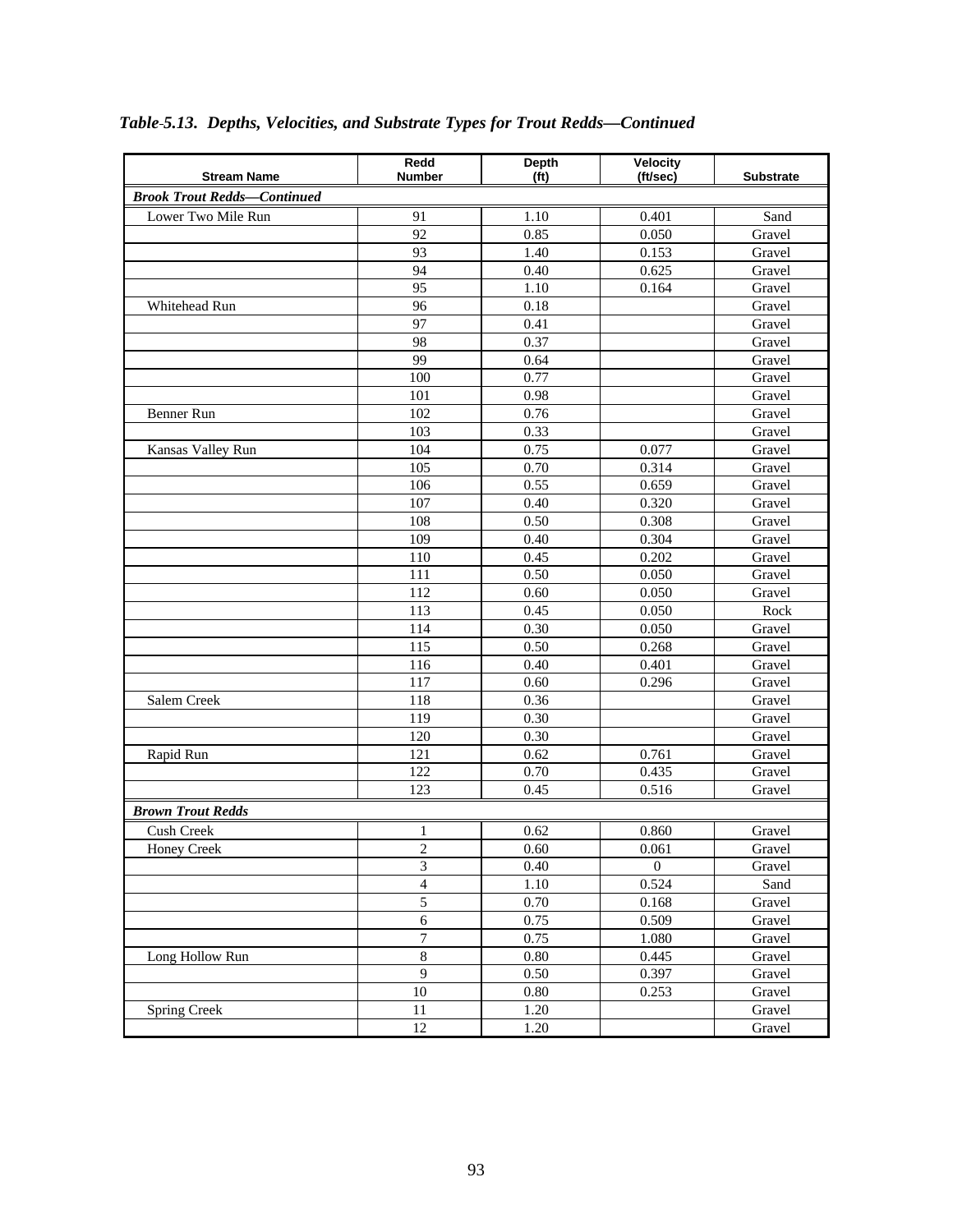| <b>Stream Name</b>                 | Redd<br><b>Number</b> | <b>Depth</b><br>(f <sup>t</sup> ) | Velocity<br>(ft/sec) | <b>Substrate</b> |
|------------------------------------|-----------------------|-----------------------------------|----------------------|------------------|
| <b>Brown Trout Redds-Continued</b> |                       |                                   |                      |                  |
| Cedar Run                          | 13                    | 0.50                              | 0.332                | Gravel           |
|                                    | $\overline{14}$       | 0.90                              | 0.117                | Gravel           |
|                                    | 15                    | 1.05                              | 0.338                | Gravel           |
|                                    | 16                    | 1.35                              | 0.167                | Gravel           |
| Falling Spring Branch              | $\overline{17}$       | 0.90                              | 1.636                | Gravel           |
|                                    | 18                    | 1.30                              | 0.929                | Gravel           |
|                                    | 19                    | 0.60                              | 0.473                | Gravel           |
| Falling Spring Branch              | 20                    | 0.65                              | 0.285                | Gravel           |
|                                    | 21                    | 1.25                              | 1.947                | Gravel           |
|                                    | $\overline{22}$       | 0.70                              | 1.120                | Gravel           |
|                                    | 23                    | 1.30                              | 0.690                | Gravel           |
|                                    | 24                    | 1.20                              | 0.486                | Gravel           |
|                                    | $\overline{25}$       | 1.40                              | 1.073                | Gravel           |
|                                    | 26                    | 1.10                              | 0.602                | Gravel           |
|                                    | 27                    | 1.60                              | 0.432                | Gravel           |
| Wapwallopen Creek                  | 28                    | 1.35                              | 1.660                | Gravel           |
|                                    | 29                    | $\overline{1.10}$                 | 1.690                | Gravel           |
| <b>Both Species</b>                |                       |                                   |                      |                  |
| Horning Run                        | 1                     | 1.35                              | 0.165                | Gravel           |
| <b>Little Fishing Creek</b>        | $\overline{2}$        | 1.10                              | 0.114                | Gravel           |
|                                    | 3                     | 1.50                              | 0.343                | Gravel           |
|                                    | $\overline{4}$        | 0.50                              | 0.404                | Gravel           |
| Potter Creek                       | $\overline{5}$        | 0.45                              | 0.560                | Gravel           |
|                                    | $\sqrt{6}$            | 0.50                              | 0.874                | Gravel           |
|                                    | $\overline{7}$        | 0.70                              | 0.705                | Sand             |
|                                    | 8                     | 0.80                              | 1.140                | Sand             |
|                                    | 9                     | 0.70                              | 1.270                | Gravel           |
|                                    | 10                    | 0.45                              | 0.753                | Gravel           |
|                                    | $\overline{11}$       | 0.55                              | $\overline{0}$       | Sand             |
|                                    | 12                    | 0.95                              | 0.712                | Sand             |
|                                    | 13                    | 0.90                              | 0.384                | Sand             |
|                                    | 14                    | 0.75                              | 0.727                | Gravel           |
|                                    | $\overline{15}$       | 0.80                              | 1.464                | Gravel           |
| <b>Big Spring Creek</b>            | $\overline{16}$       | 1.30                              | 0.997                | Gravel           |
|                                    | 17                    | 1.55                              | 0.614                | Gravel           |
|                                    | 18                    | 1.55                              | 0.540                | Gravel           |
|                                    | 19                    | 1.30                              | 1.324                | Gravel           |
|                                    | 20                    | 1.40                              | 0.650                | Gravel           |
|                                    | $\overline{21}$       | 1.85                              | 1.012                | Gravel           |
|                                    | $\overline{22}$       | 1.60                              | 0.818                | Gravel           |
|                                    | 23                    | 1.90                              | 1.053                | Gravel           |
|                                    | 24                    | 1.90                              | 1.026                | Gravel           |

# *Table 5.13. Depths, Velocities, and Substrate Types for Trout Redds—Continued*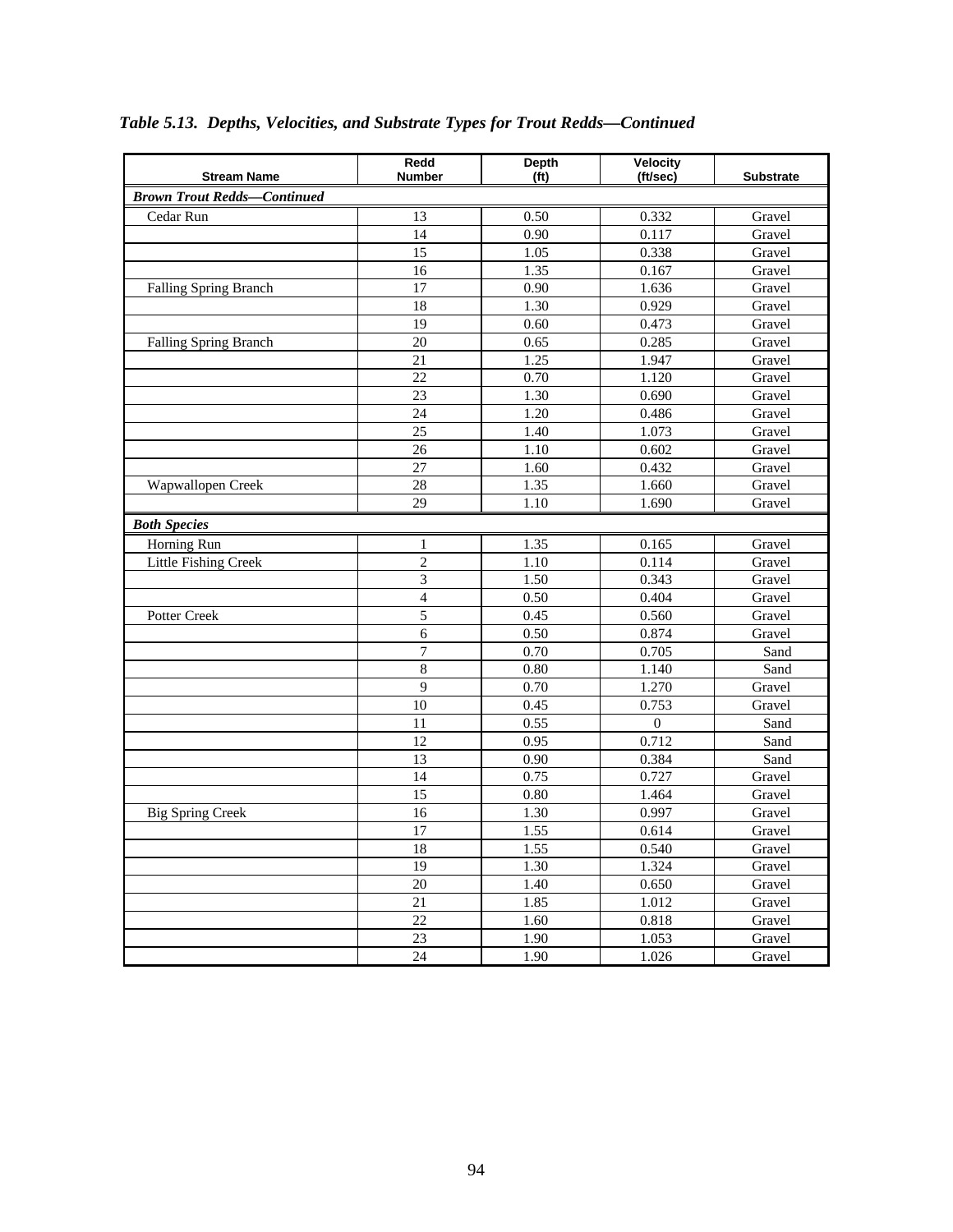|                  |        |      | Depth<br>$\widehat{\mathbf{H}}$ |                |                |       | Velocity<br>(ft/sec) |         |                          |                    | Substrate Type<br>S) |                     |  |
|------------------|--------|------|---------------------------------|----------------|----------------|-------|----------------------|---------|--------------------------|--------------------|----------------------|---------------------|--|
|                  | #Redds | lean | dimum<br>ĝ                      | <b>Minimum</b> | #Redds         | Vlean | Maximum              | Minimum |                          | #Redds   Sand/Silt | Gravel               | <b>Rock</b>         |  |
| rook Trout       | ć      | ŗ    | $\frac{0}{2}$                   | 0.15           | 8              | 0.24  | 1.03                 |         | 29                       | $\frac{8}{3}$      | 88.4                 | 10.7                |  |
| rown Trout       |        |      | $\frac{6}{1}$                   | 0.40           | 27             | 0.68  | 1.96                 |         | 29                       | 3.4                | 96.6                 |                     |  |
| nidentified Trom |        |      | $\ddot{6}$ .                    | 0.45           | $\overline{z}$ | 0.74  | .46                  |         | $\overline{\mathcal{A}}$ | 21.0               | 79.2                 |                     |  |
|                  |        |      | 2.0                             | 0.15           | $\overline{4}$ | 0.41  | 1.95                 |         | 176                      | $\frac{1}{4}$      | 88.5                 | $\ddot{\cdot}$<br>t |  |
|                  |        |      |                                 |                |                |       |                      |         |                          |                    |                      |                     |  |

Table 5.14. Summary of Depths, Velocities, and Substrate Types at Redd Locations for Brown Trout and Brook Trout *Table 5.14. Summary of Depths, Velocities, and Substrate Types at Redd Locations for Brown Trout and Brook Trout*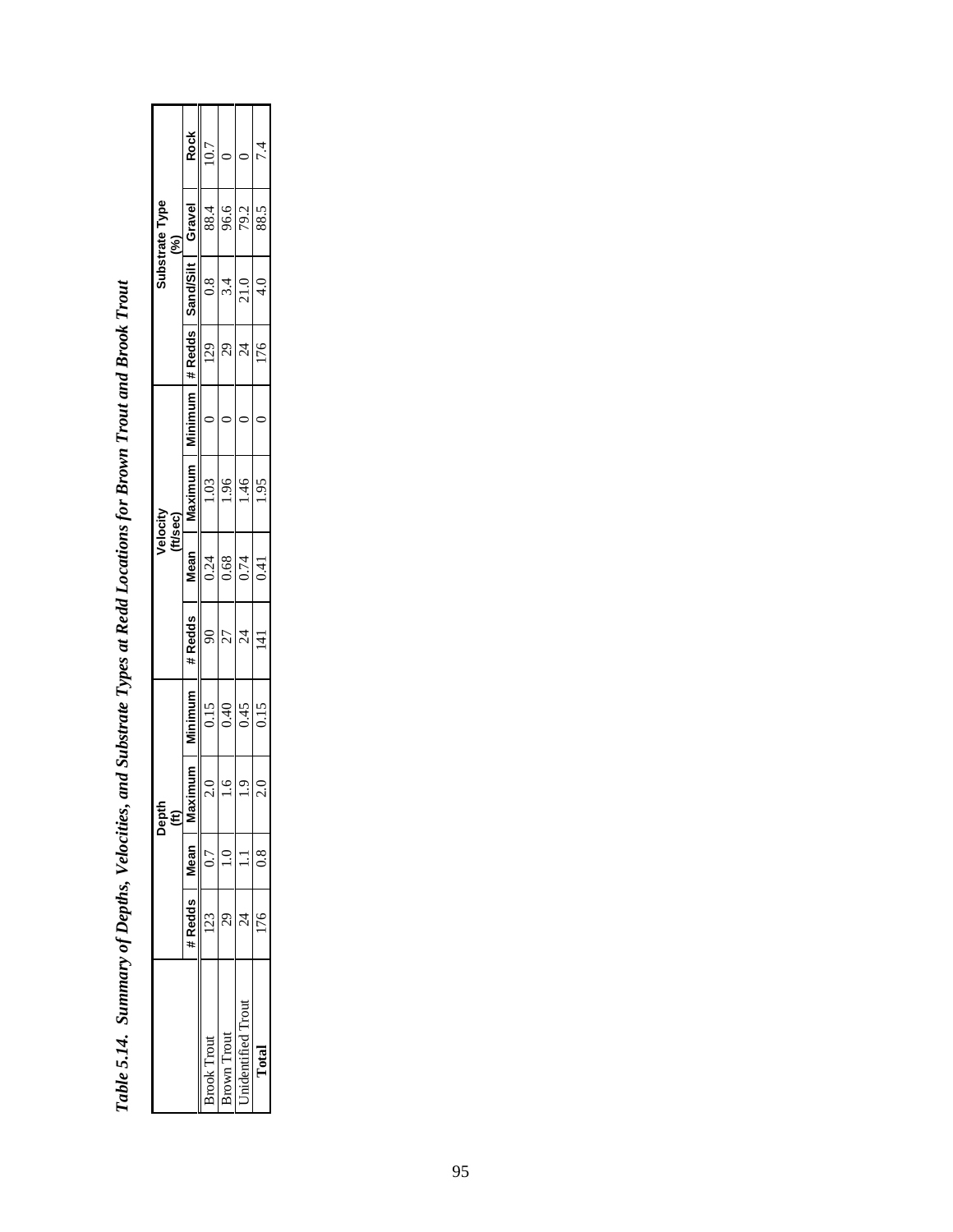indicated gravel was probably present in these areas, between the larger substrate, so the actual redds may have been in the gravel.

Brown trout redds were located at depths ranging from 0.4 to 1.6 ft, with a mean of 1.0 ft. Velocities ranged from 0 to 1.9 ft/sec, with a mean of 0.68 ft/sec. Gravel substrate was dominant for all except one of the redds, which was located in sand.

Unidentified trout redds were found in depths ranging from 0.5 to 1.9 ft, with a mean of 1.1 ft. Velocities ranged from 0 to 1.46 ft/sec, with a mean of 0.74 ft/sec. These redds were primarily found in gravel (79.2 percent), with the remaining 20.8 percent of redds found in sand.

## **5.4.3 Conclusion**

The reason for studying spawning location was to document the relative position of redds in the various mesohabitats sampled. The primary concern was whether sampling in the midpoint of the riffles, runs, or pools would adequately represent the areas used for spawning.

Analysis and interpretation of the data are problematic because of the uncertainty regarding redd identification. Future studies of redd location should include procedures for verification of redd identification such as that used in the transferability study (section 3.4.2).The following conclusions are based on the assumption that all redds listed as "potential" on the field data forms were actual redds**.**

Although the number of brook trout redds in the pools increased in a downstream direction, the proportion of redds in the middle half of the pools (25.2 percent) was about the same as in the downstream quarter of the pool (22.8 percent). Therefore, transects placed in the center of the pools should be representative of trout spawning habitat. In future studies, it would be desirable to also include a transect in the tail of the pools in order to include the area that has the highest proportion of redds.

In runs, which had 41.5 percent of the brook trout redds (compared to 54.5 percent in the pools), and the majority of both the brown trout (82.8 percent) and unidentified trout redds (83.3 percent), the center of the mesohabitat was the most likely place to find redds. This also was true for riffles, although there were very few redds found in riffles.

These results show that the procedure for locating transects will adequately represent spawning habitat.

## **5.5 Hydrologic Analyses**

## **5.5.1 Hydrologic analysis concepts**

To apply the IFIM methodology to any specific stream, hydrology must be developed to describe the flows that occur there. The flows were estimated using data for certain nearby existing or discontinued USGS stream gages. The stream gage data also were used to monitor existing flow conditions. These monitoring flow levels were very important in determining when to dispatch field crews to sample the stream in a specific flow range.

Criteria for determining when to dispatch field crews were necessary due to different target flow levels required for hydraulic calibration, and rapidly changing conditions at the various sites. These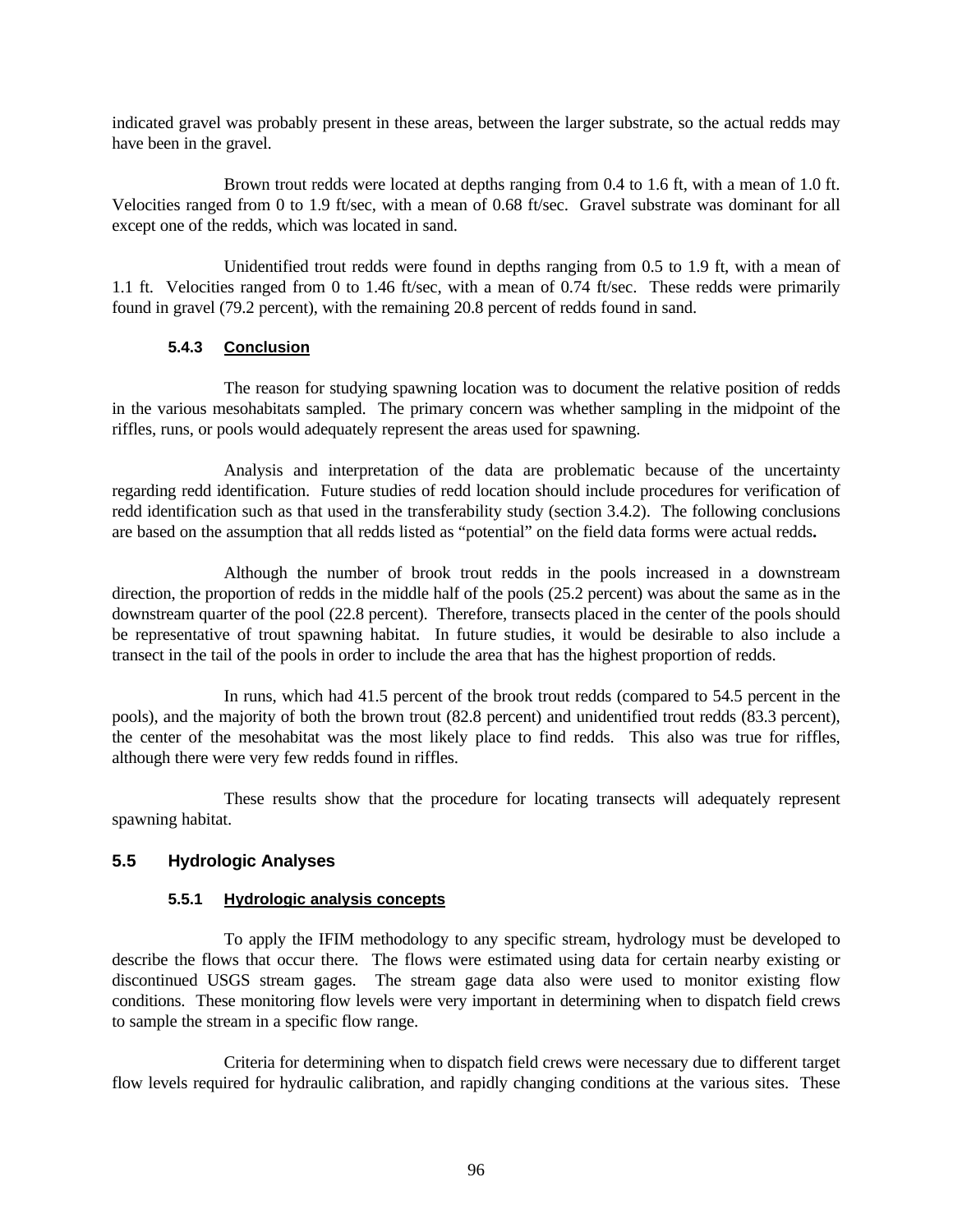criteria were necessary to increase the probability of field crews visiting sites at times when the streamflow was in an appropriate range.

The hydrology developed for the study sites included:

- Median monthly flows for all sites for the entire period-of-record;
- Annual mean and median flows for all sites for the entire period-of-record;
- Annual and seasonal flow duration data for all sites for the entire period-of-record; and
- Median monthly flow time series.

## **5.5.2 Stream gage selection**

Stream gages were selected to develop hydrology for study sites, and to determine when to dispatch field crews. To select gages, the study sites were plotted on a stream map (Ings and Simmons, 1991), along with certain long-record gages known to be in the area. These gages were evaluated further, based on drainage area size, proximity, geology, and judgment, to select gages located on streams believed to have hydrology similar to the study sites. Most of the selected gages are currently in operation, but a few have been discontinued. In most cases, one gage was selected for each study site. In a few cases, more than one gage was selected, because of uncertainty regarding the representativeness of the gage, and to provide a backup in the event of an outage.

For certain streams, the hydrology did not correspond with flows measured in the field. As a result, certain changes were made in the original gage selections to provide reasonable correspondence with the flows measured in the field.

In most cases, satellite data transmission equipment was available at the gages selected to generate study site hydrology, and could be used to determine when to dispatch field crews. If the gage used to determine hydrology for a study stream did not have satellite data transmission equipment, additional gages in the area were selected for monitoring current flow conditions to determine when to dispatch field crews.

A list of gages selected for each study stream is shown in Table 5.15.

## **5.5.3 Hydrology for study sites**

In general, the hydrology for each study site was determined using the gage selected, as described. Study site hydrology was generally derived by multiplying streamflows at the appropriate gage by the ratio of drainage area at the site to drainage area at the gage.

For the following study sites, the hydrology procedures were more complex due to mixed or unusual geology, water supply withdrawals, or wastewater treatment plant (WWTP) discharges.

- Monocacy Creek and Bushkill Creek, Northampton County;
- Cedar Creek and Trout Creek, Lehigh County;
- Nancy Run and Spring Creek, Berks County;
- Letort Spring Run, Trindle Spring Run, and Big Spring Creek, Cumberland County;
- Falling Spring Run, Franklin County;
- Spring Creek and Penns Creek, Centre County;
- Honey Creek and Long Hollow Run, Mifflin County;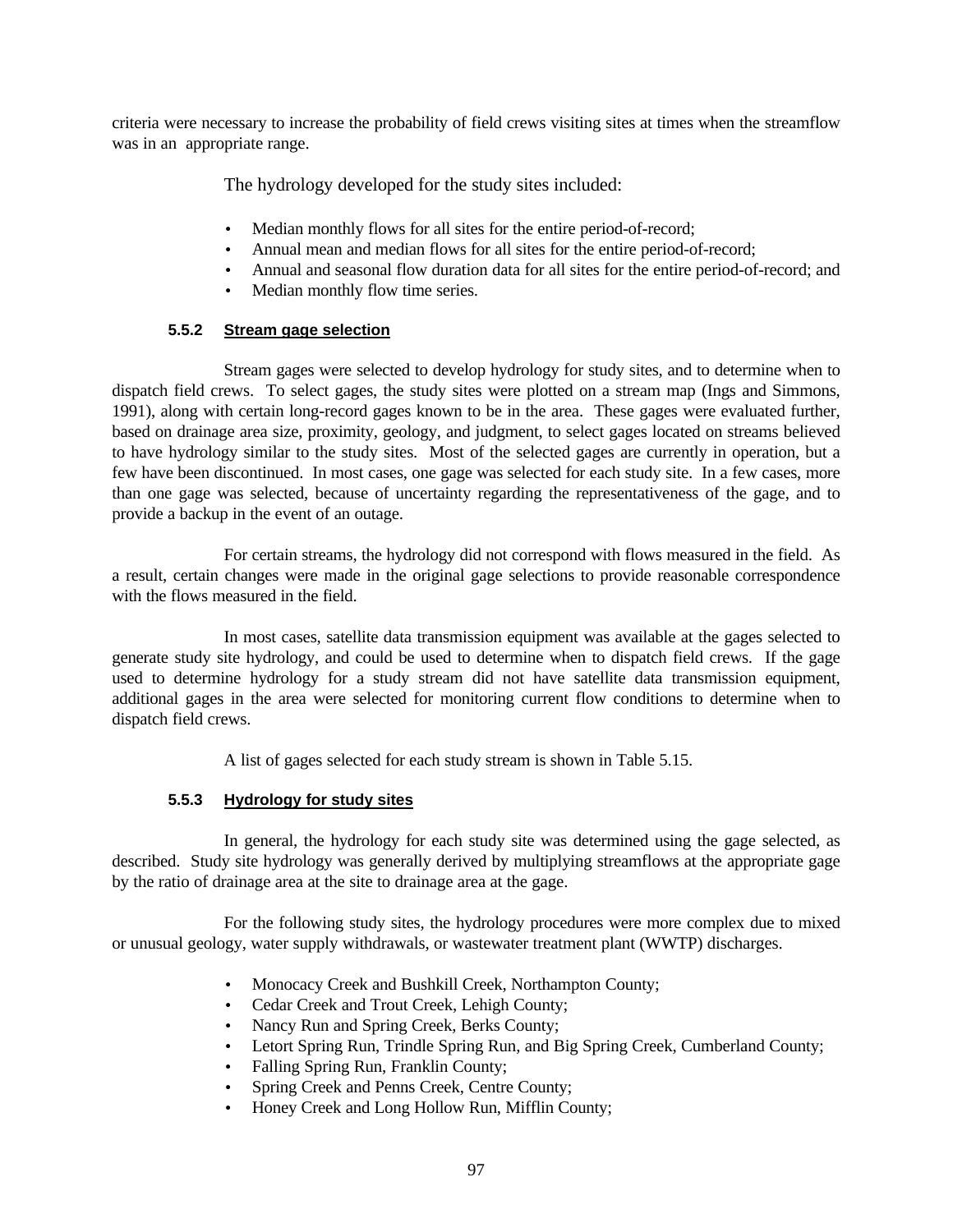|                           |               |               |                                 |                |                                    |               | <b>Jse</b>                                 |
|---------------------------|---------------|---------------|---------------------------------|----------------|------------------------------------|---------------|--------------------------------------------|
| Study Stream              | Seg.<br>ġ     | င်း<br>၁<br>ş | Region                          | County         | Gage                               | Hydrology*    | <b>Dispatching Crew</b><br>Tracking Flows/ |
| Spring Creek              | 4             |               | and Valley Limestone<br>Ridge   | Centre         | Spring Creek at Houserville        | ×             | X                                          |
|                           |               | $\mathcal{C}$ | and Valley Limestone<br>Ridge:  | Centre         | Spring Creek at Houserville        | X             | X                                          |
|                           |               | 3             | and Valley Limestone<br>Ridge:  | Centre         | Spring Creek at Houserville        | XC            | ×                                          |
|                           |               | 4             | Ridge and Valley Limestone      | Centre         | Spring Creek at Houserville        | $X_{\rm C}$   | ×                                          |
|                           |               | 4             | and Valley Limestone<br>Ridge   | Centre         | Spring Creek at Axemann            | $X\mathbb{C}$ |                                            |
| Penns Creek               | ξ             | ₹             | Ridge and Valley Limestone      | Centre         | Penns Creek at Penns Creek         | $X_{\rm C}$   | ×                                          |
| Lick Creek                |               |               | and Valley Limestone<br>Ridge   | Centre         | Spring Creek at Houserville        | $\times$      | ×                                          |
| Antes Creek               |               |               | and Valley Limestone<br>Ridge:  | Lycoming       | Spring Creek at Houserville        | X             | ×                                          |
| Cedar Run                 |               |               | Ridge and Valley Limestone      | Centre         | Spring Creek at Houserville        | X             | X                                          |
| <b>Boiling Spring Run</b> |               |               | and Valley Limestone<br>Ridge   | Blair          | Frankstown Br. at Williamsburg     | X             | ×                                          |
| Falling Spring Run        |               |               | and Valley Limestone<br>Ridge:  | Franklin       | Letort Spring Run near Carlisle    | $X_{\rm C}$   | ×                                          |
| Potter Creek              |               |               | and Valley Limestone<br>Ridge   | <b>Bedford</b> | Spring Creek at Houserville        | ×             | ×                                          |
| <b>Big Spring Creek</b>   |               |               | Ridge and Valley Limestone      | Cumberland     | Letort Spring Run near Carlisle    | $X_{\rm C}$   | ×                                          |
| Long Hollow Run           |               |               | and Valley Limestone<br>Ridge   | Mifflin        | Dunning Creek at Belden            | ×             | ×                                          |
| Honey Creek               |               |               | and Valley Limestone<br>Ridge:  | Mifflin        | Kishacoquillas Creek at Reedsville | $_{\rm XC}$   | ×                                          |
| Little Fishing Creek      |               |               | Ridge and Valley Limestone      | Clinton        | Spring Creek at Houserville        | X             | ×                                          |
| Monocacy Creek            | ξ             | ₹             | and Valley Limestone<br>Ridge   | Northampton    | Monocacy Creek at Bethlehem        | $\cup$        | ×                                          |
| <b>Bushkill Creek</b>     | $\mathcal{C}$ | ₹             | Ridge and Valley Limestone      | Northampton    | Monocacy Creek at Bethlehem        | $\cup$        | ×                                          |
| Cedar Creek               |               |               | and Valley Limestone<br>Ridge 2 | Lehigh         | Monocacy Creek at Bethlehem        | $X_{\rm C}$   | ×                                          |
| <b>Trout Creek</b>        |               |               | and Valley Limestone<br>Ridge:  | Lehigh         | Monocacy Creek at Bethlehem        | $\cup$        | ×                                          |
| Spring Creek              |               |               | Ridge and Valley Limestone      | <b>Berks</b>   | Monocacy Creek at Bethlehem        | $\cup$        | ×                                          |
| Spring Creek              |               |               | and Valley Limestone<br>Ridge:  | Berks          | Maiden Creek at Virginville        |               | ×                                          |
| Trindle Spring Run        |               |               | Ridge and Valley Limestone      | Cumberland     | Letort Spring Run near Carlisle    | $X_{\rm C}$   | X                                          |
| Letort Spring Run         | $\mathcal{C}$ | 둬             | and Valley Limestone<br>Ridge   | Cumberland     | Letort Spring Run near Carlisle    | XC            | ×                                          |
| Nancy Run                 |               |               | Ridge and Valley Limestone      | Northampton    | Monocacy Creek at Bethlehem        | $X_{\rm C}$   | ×                                          |
| Cedar Run                 |               |               | Ridge and Valley Limestone      | Cumberland     | Yellow Breeches at Camp Hill       | X             | ×                                          |

Table 5.15. Study Sites and Gages *Table 5.15. Study Sites and Gages*

\* Hydrology Key: X Hydrology based on drainage area ratio

\* Hydrology Key: X Hydrology based on drainage area ratio<br>XC Hydrology based on gage shown, but more complex than drainage area ratio<br>C Complex synthesis procedure, multiple gages XC Hydrology based on gage shown, but more complex than drainage area ratio

C Complex synthesis procedure, multiple gages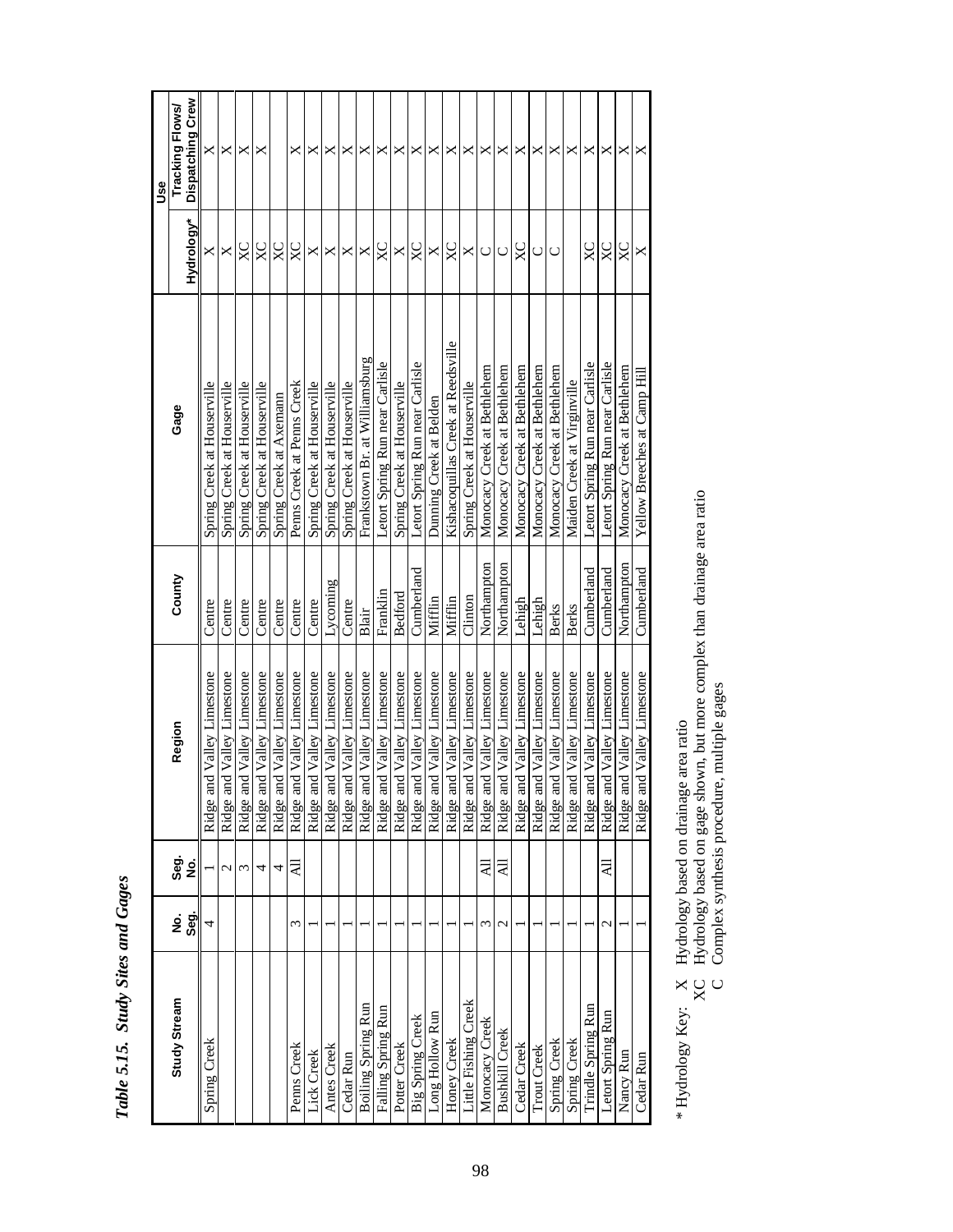|                       |                  |                      |                            |            |                                    |                       | Use                                 |
|-----------------------|------------------|----------------------|----------------------------|------------|------------------------------------|-----------------------|-------------------------------------|
| Study Stream          | န်<br>၁၉<br>ş    | င်္တ<br>မီ<br>غ<br>ع | Region                     | County     | Gage                               | Hydrology*            | Dispatching Crew<br>Tracking Flows/ |
| Wapwallopen Creek     |                  | $\overline{a}$       | Ridge and Valley Freestone | Luzerne    | Wapwallopen Creek near Wapwallopen | $_{\rm XC}$           |                                     |
| Wapwallopen Creek     | 4                | ₹                    | Ridge and Valley Freestone | Luzerne    | Fishing Creek near Bloomsburg      |                       | ×                                   |
| Salem Creek           |                  | ₹                    | Ridge and Valley Freestone | Luzerne    | Wapwallopen Creek near Wapwallopen | $X_{\rm C}$           |                                     |
| Salem Creek           |                  | ξŔ                   | Ridge and Valley Freestone | Luzerne    | Fishing Creek near Bloomsburg      |                       | ×                                   |
| Mugser Run            | $\mathbf{\sim}$  | $\overline{a}$       | Ridge and Valley Freestone | Columbia   | Wapwallopen Creek near Wapwallopen | $X_{\rm C}$           |                                     |
| Mugser Run            | $\mathbf 2$      | $\overline{A}$       | Ridge and Valley Freestone | Columbia   | Fishing Creek near Bloomsburg      |                       | ×                                   |
| E. Branch Raven Creek |                  |                      | Ridge and Valley Freestone | Columbia   | Wapwallopen Creek near Wapwallopen | XC                    |                                     |
| E. Branch Raven Creek |                  |                      | Ridge and Valley Freestone | Columbia   | Fishing Creek near Bloomsburg      |                       | ×                                   |
| Green Creek           | 3                | ₹                    | Ridge and Valley Freestone | Columbia   | Fishing Creek near Bloomsburg      | ×                     | ×                                   |
| Big Run               |                  |                      | Ridge and Valley Freestone | Juniata    | Shermans Creek at Shermans Dale    | ×                     |                                     |
| Laurel Run            |                  |                      | Ridge and Valley Freestone | Juniata    | Shermans Creek at Shermans Dale    | $\boldsymbol{\times}$ | $\times$ $\times$                   |
| Laurel Run            |                  |                      | Ridge and Valley Freestone | Juniata    | Kishacoquillas Creek at Reedsville |                       | ×                                   |
| Granville Run         |                  |                      | Ridge and Valley Freestone | Mifflin    | Shermans Creek at Shermans Dale    | ×                     | ×                                   |
| Laurel Run            |                  |                      | Ridge and Valley Freestone | Huntingdon | Aughwick Creek near Three Springs  | ×                     | ×                                   |
| Kansas Valley Run     |                  |                      | Ridge and Valley Freestone | Perry      | Shermans Creek at Shermans Dale    | X                     | ×                                   |
| Fowler Hollow Run     | $\mathrel{\sim}$ | ₹                    | Ridge and Valley Freestone | Perry      | Shermans Creek at Shermans Dale    | ×                     | ×                                   |
| <b>Broad Run</b>      |                  |                      | Ridge and Valley Freestone | Franklin   | Shermans Creek at Shermans Dale    | ×                     | $\boldsymbol{\times}$               |
| Horning Run           |                  |                      | Ridge and Valley Freestone | Juniata    | Shermans Creek at Shermans Dale    | ×                     | ×                                   |
| Sand Spring Run       |                  |                      | Ridge and Valley Freestone | Union      | Sand Spring Run near White Deer    | ×                     |                                     |
| Sand Spring Run       |                  |                      | Ridge and Valley Freestone | Union      | Penns Creek at Penns Creek         |                       | ×                                   |
| Rapid Run             | ω                | ╕                    | Ridge and Valley Freestone | Union      | Sand Spring Run near White Deer    | ×                     |                                     |
| Rapid Run             | S                | $\overline{a}$       | Ridge and Valley Freestone | Union      | Penns Creek at Penns Creek         |                       | ×                                   |
| Swift Run             |                  |                      | Ridge and Valley Freestone | Mifflir    | Sand Spring Run near White Deer    | ×                     |                                     |
| Swift Run             |                  |                      | Ridge and Valley Freestone | Mifflin    | Penns Creek at Penns Creek         |                       | ×                                   |
| Big Fill Run          |                  |                      | Ridge and Valley Freestone | Blair      | Bald Eagle Creek at Tyrone         | ×                     |                                     |
| Big Fill Run          | $\mathbf{\sim}$  | 딌                    | Ridge and Valley Freestone | Blair      | Frankstown Branch at Williamsburg  |                       | ×                                   |
| Bear Run              |                  |                      | Ridge and Valley Freestone | Union      | Sand Spring Run near White Deer    | ×                     |                                     |
| Bear Run              |                  |                      | Ridge and Valley Freestone | Union      | Penns Creek at Penns Creek         |                       | ×                                   |
| Vanscoyoc Run         |                  |                      | Ridge and Valley Freestone | Blair      | Bald Eagle Creek at Tyrone         | ×                     |                                     |
| Vanscoyoc Run         |                  |                      | Ridge and Valley Freestone | Blair      | Frankstown Branch at Williamsburg  |                       | ×                                   |
| Mile Run              |                  |                      | Ridge and Valley Freestone | $U$ nior   | Sand Spring Run near White Deer    | ×                     |                                     |
| Mile Run              |                  |                      | Ridge and Valley Freestone | Union      | Penns Creek at Penns Creek         |                       | ×                                   |

Table-5.15. Study Sites and Gages -Continued *Table 5.15. Study Sites and Gages —Continued*

\* Hydrology Key: X Hydrology based on drainage area ratio

\* Hydrology Key: X Hydrology based on drainage area ratio<br>XC Hydrology based on gage shown, but more complex than drainage area ratio<br>C Complex synthesis procedure, multiple gages XC Hydrology based on gage shown, but more complex than drainage area ratio

C Complex synthesis procedure, multiple gages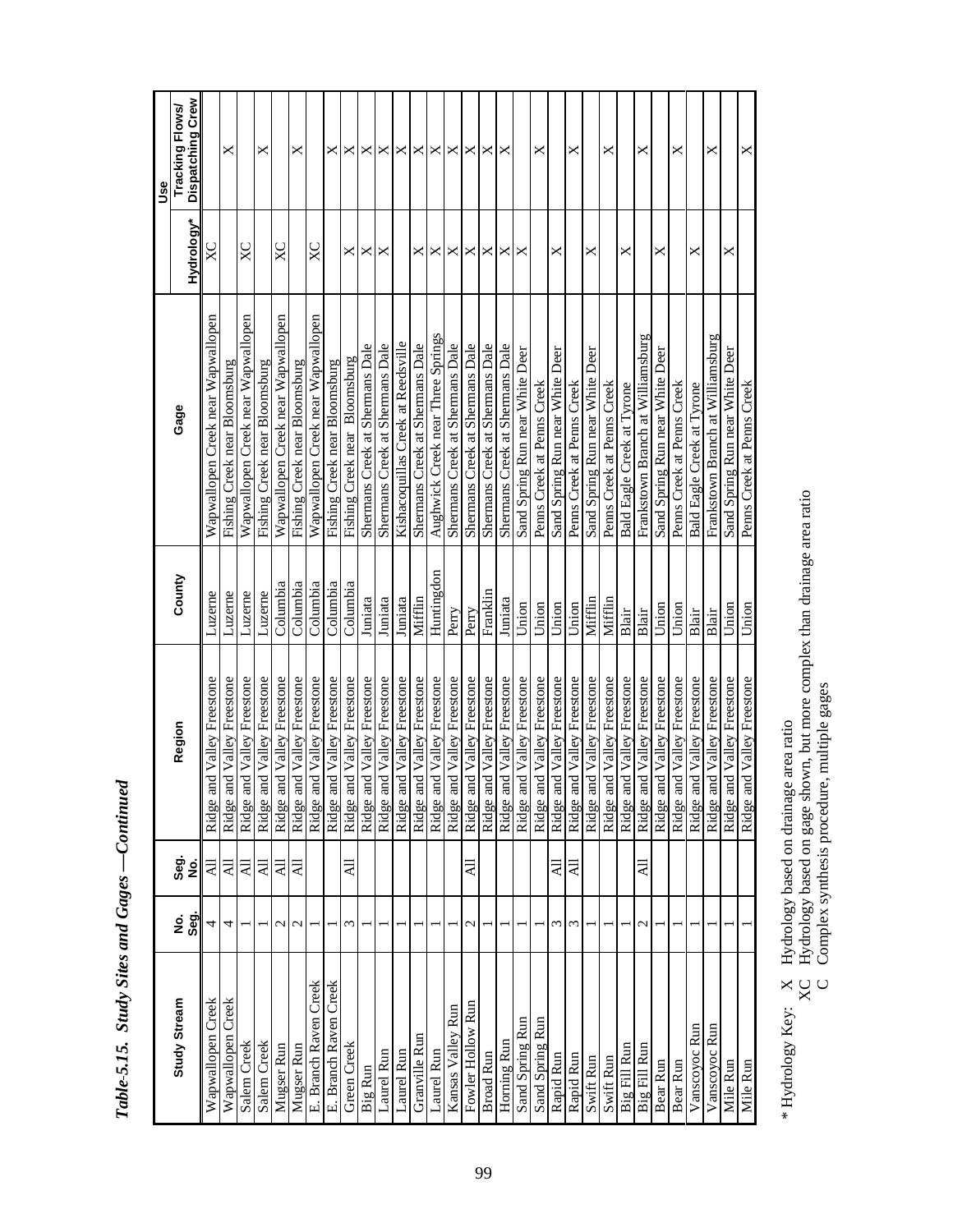|                        |                   |                 |                      |            |                                      |                       | 9se                                 |
|------------------------|-------------------|-----------------|----------------------|------------|--------------------------------------|-----------------------|-------------------------------------|
| Study Stream           | Seg.<br>ş         | Seg.<br>ş       | Region               | County     | Gage                                 | Hydrology*            | Dispatching Crew<br>Tracking Flows/ |
| Tannery Hollow         |                   |                 | Unglaciated. Plateau | Cameron    | Driftwood Branch at Sterling Run     | ×                     | $\times$                            |
| Whitehead Run          |                   |                 | Jnglaciated Plateau  | Cameron    | Driftwood Branch at Sterling Run     | $\boldsymbol{\times}$ | X                                   |
| Benner Run             |                   |                 | Unglaciated Plateau  | Centre     | Marsh Creek at Blanchard             | ×                     |                                     |
| Benner Run             |                   |                 | Unglaciated Plateau  | Centre     | Bald Eagle Creek at Milesburg        |                       | ×                                   |
| Benner Run             |                   |                 | Unglaciated Plateau  | Centre     | Clearfield Creek at Dimeling         |                       | ×                                   |
| Meyers Run             |                   |                 | Unglaciated Plateau  | Centre     | Marsh Creek at Blanchard             | ×                     |                                     |
| Meyers Run             |                   |                 | Unglaciated Plateau  | Centre     | Bald Eagle Creek at Milesburg        |                       | ×                                   |
| Meyers Run             |                   |                 | Unglaciated Plateau  | Centre     | Clearfield Creek at Dimeling         |                       | ×                                   |
| Mill Run               |                   |                 | Unglaciated Plateau  | Clinton    | Marsh Creek at Blanchard             | ×                     |                                     |
| Mill Run               |                   |                 | Unglaciated Plateau  | Clinton    | Bald Eagle Creek at Milesburg        |                       | ×                                   |
| Strange Hollow         |                   |                 | Unglaciated Plateau  | McKean     | Potato Creek at Smethport            | ×                     | ×                                   |
| Lyman Run              |                   |                 | Unglaciated Plateau  | McKean     | Potato Creek at Smethport            | ×                     | ×                                   |
| Dunlap Run             |                   |                 | Unglaciated Plateau  | Clearfield | Clearfield Creek at Dimeling         | ×                     | ×                                   |
| Bloomster Hollow       |                   |                 | Unglaciated Plateau  | McKean     | Potato Creek at Smethport            | $\times$              | X                                   |
| Warner Branch          |                   |                 | Unglaciated Plateau  | McKean     | Potato Creek at Smethport            | ×                     | ×                                   |
| E. Branch Spring Creek | $\mathrel{\sim}$  | 둬               | Unglaciated Plateau  | 旨          | W. Branch Clarion at Wilcox          | ×                     | ×                                   |
| Cherry Run             |                   |                 | Unglaciated Plateau  | Forest     | W. Branch Clarion at Wilcox          | ×                     | X                                   |
| <b>Seaton Run</b>      |                   |                 | Unglaciated Plateau  | Jefferson  | W. Branch Clarion at Wilcox          | ×                     | ×                                   |
| Lower Two Mile Run     | $\mathbf{\sim}$   | ₹               | Unglaciated Plateau  | Venango    | Oil Creek at Rouseville              | ×                     | ×                                   |
| Beech Run              |                   |                 | Unglaciated Plateau  | Clearly    | Mahoning Creek at Punxsutawney       | ×                     | $\times$                            |
| McEwen Run             |                   |                 | Unglaciated Plateau  | Jefferson  | Mahoning Creek at Punxsutawney       | ×                     | ×                                   |
| Rattlesnake Run        |                   |                 | Unglaciated Plateau  | Jefferson  | Mahoning Creek at Punxsutawney       | ×                     | ×                                   |
| Coke Oven Hollow       |                   |                 | Unglaciated Plateau  | Somerset   | Laurel Hill Creek at Ursina          | ×                     | ×                                   |
| Whites Creek           | $\mathcal{C}$     | 딌               | Unglaciated Plateau  | Somerset   | Laurel Hill Creek at Ursina          | ×                     | ×                                   |
| <b>Red Run</b>         |                   |                 | Unglaciated Plateau  | Cambria    | Blacklick Creek at Josephine         | ×                     | ×                                   |
| Findley Run            |                   |                 | Unglaciated Plateau  | Indiana    | Blacklick Creek at Josephine         | X                     | $\Join$                             |
| Fall Creek             | $\mathbf{\Omega}$ | ĮК              | Unglaciated Plateau  | Somerset   | Laurel Hill Creek at Ursina          | ×                     | ×                                   |
| McClintock Run         |                   | 둬               | Unglaciated Plateau  | Somerset   | Laurel Hill Creek at Ursina          | ×                     | ×                                   |
| Cush Creek             | 2                 | $\overline{AB}$ | Unglaciated Plateau  | Indiana    | W. Branch Susquehanna River at Bower | X                     | X                                   |

Table 5.15. Study Sites and Gages-Continued *Table 5.15. Study Sites and Gages—Continued*

\* Hydrology Key: X Hydrology based on drainage area ratio

\* Hydrology Key: X Hydrology based on drainage area ratio<br>XC Hydrology based on gage shown, but more complex than drainage area ratio<br>C Complex synthesis procedure, multiple gages  $XC$  Hydrology based on gage shown, but more complex than drainage area ratio C Complex synthesis procedure, multiple gages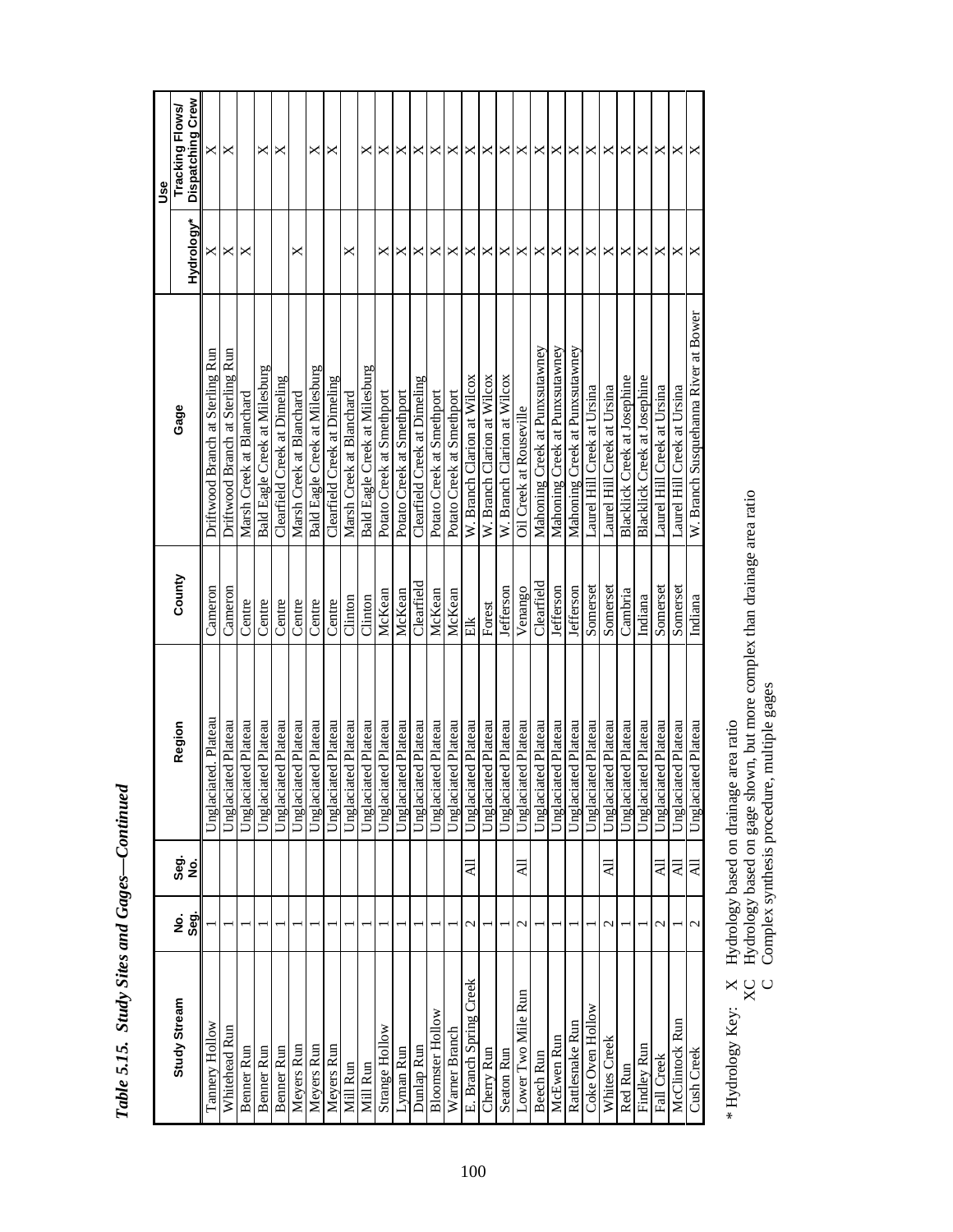|                     |          |              |                     |           |                                        |            | Use              |
|---------------------|----------|--------------|---------------------|-----------|----------------------------------------|------------|------------------|
| <b>Study Stream</b> | ខ្ញុំ ទូ | ခွာ် ၁<br>စီ | Region              | County    | Gage                                   |            | Tracking Flows/  |
|                     |          |              |                     |           |                                        | Hydrology* | Dispatching Crew |
| Baisman Run         |          |              | ont Upland<br>Piedm | Baltimore | Little Falls at Blue Mount             |            |                  |
| Basin Run           |          |              | ont Upland<br>Piedm | Cecil     | Basin Run at Liberty Grove             |            |                  |
| <b>Cooks Branch</b> |          |              | ont Upland<br>Piedm | Baltimore | Beaver Run near Finksburg              |            |                  |
| First Mine Branch   |          |              | ont Upland<br>Piedm | Baltimore | Little Falls at Blue Mount             |            |                  |
| Falls<br>Falls      |          |              | ont Upland<br>Piedm | Carroll   | North Br. Patapsco River at Cedarhurst |            |                  |
| Greene Branch       |          |              | ont Upland<br>Piedm | Baltimore | Little Falls at Blue Mount             |            |                  |
| Vorris Run          |          |              | ont Upland<br>Piedm | Carroll   | Beaver Run near Finksburg              |            |                  |
| iney Run            |          |              | ont Upland<br>Piedm | Baltimore | North Br. Patapsco River at Cedarhurst |            |                  |
| hird Mine Branch    |          |              | ont Upland<br>Piedm | Baltimore | Little Falls at Blue Mount             |            |                  |
| imber Run           |          |              | ont Upland<br>Piedm | Baltimore | Beaver Run near Finksburg              |            |                  |

Table 5.15. Study Sites and Gages-Continued *Table 5.15. Study Sites and Gages—Continued*

\* Hydrology Key: X Hydrology based on drainage area ratio

\* Hydrology Key: X Hydrology based on drainage area ratio<br>XC Hydrology based on gage shown, but more complex than drainage area ratio<br>C Complex synthesis procedure, multiple gages XC Hydrology based on gage shown, but more complex than drainage area ratio

C Complex synthesis procedure, multiple gages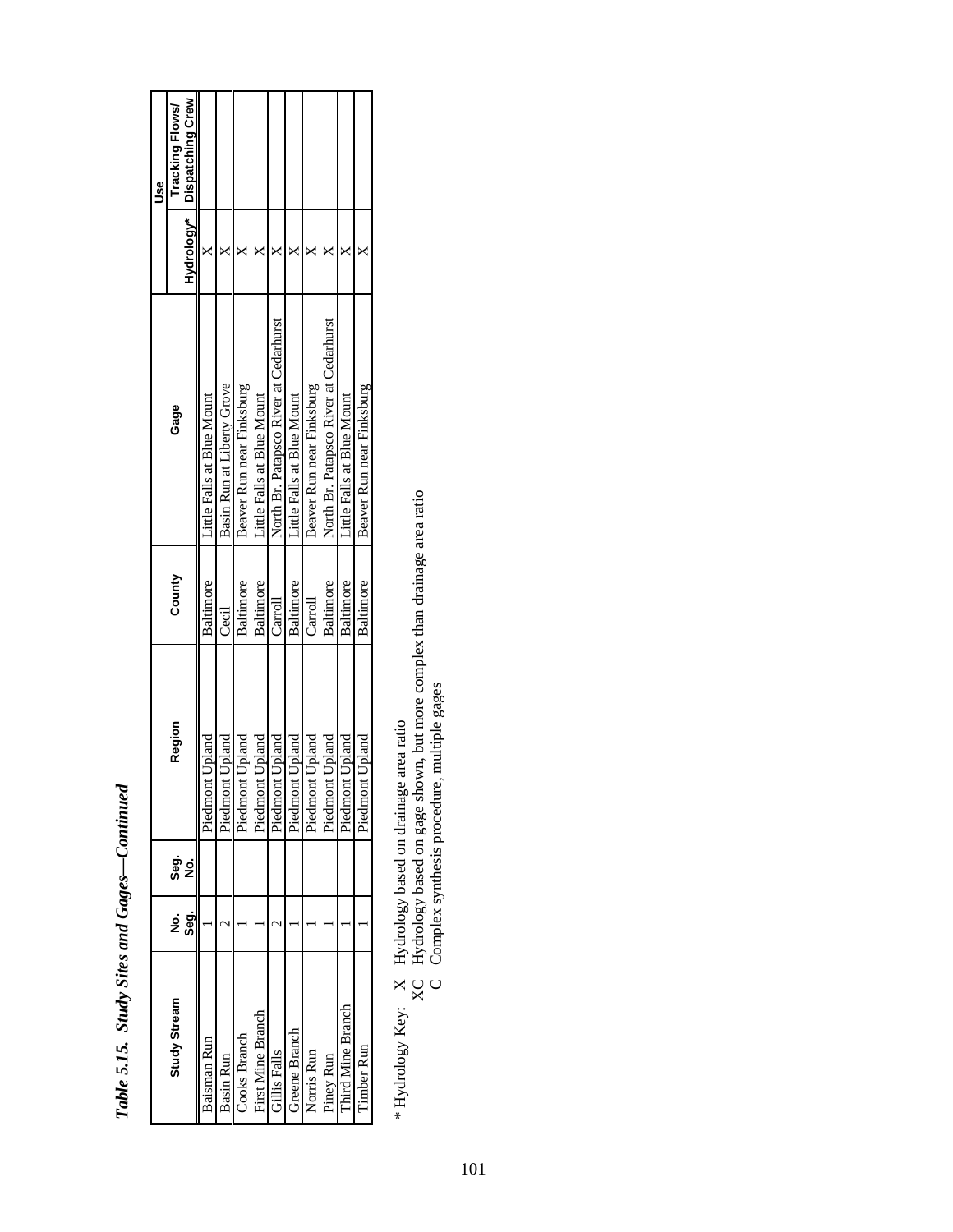- Boiling Spring Run, Blair County;
- Potter Creek, Bedford County;
- Wapwallopen Creek and Salem Creek, Luzerne County;
- Mugser Run and East Branch Raven Creek, Columbia County; and
- Red Run, Cambria County.

The procedures for developing hydrology used for these sites are described in Appendix D.

#### **5.5.4 Criteria for dispatching field crews**

The determination of when to send out field crews was complicated by:

- The flow range criteria described in section 5.3.3; and
- Different flow conditions occurring in different study streams at a given time, e.g., one study stream in an area might be at a high flow, another stream at a low flow.

The flow relationships and targets shown in Table 5.7 were used to determine which data set(s) had been collected and which remained to be collected. Then the current flows at the tracking gage (Table 5.15) were compared to the appropriate threshold flow to determine whether to dispatch field crews to a particular study stream.

A spreadsheet was developed to facilitate tracking flows, to determine what flows remained to be measured, and when to dispatch field crews. The computation of target measurement flows, the determination of whether the target flow had been measured, the current flows at the study site, and the determination of whether the current flows were in the appropriate range were all programmed into the spreadsheet. The determination of whether flows were in the appropriate range was generally based on real-time data for the appropriate gage and a drainage area ratio.

## **5.6. Hydraulic Modeling**

The PHABSIM computer programs, described by Milhous and others (1989), were used in the hydraulic model calibration and habitat modeling.

## **5.6.1 Data input and checking procedures**

The purpose of the data input checking process was to ensure that the data collected and recorded in the field were accurately entered into the computer file used for hydraulic and habitat modeling.

CDS information (channel and overbank geometry, substrate and cover, flow rate and associated average water surface elevation, and velocity distribution) for each transect at all study sites was manually keyed into a computer data file using the PHABSIM data input routine. Then another PHABSIM routine was used to insure all information was properly located and formatted in the file, and that the data were consistent. A formatted listing of the input file was then manually compared to the original field data sheets to insure the data were correct.

In general, the field data for the PDSs were not entered into the computer file. However, velocity distribution data for the high flow partial data sets were entered and checked.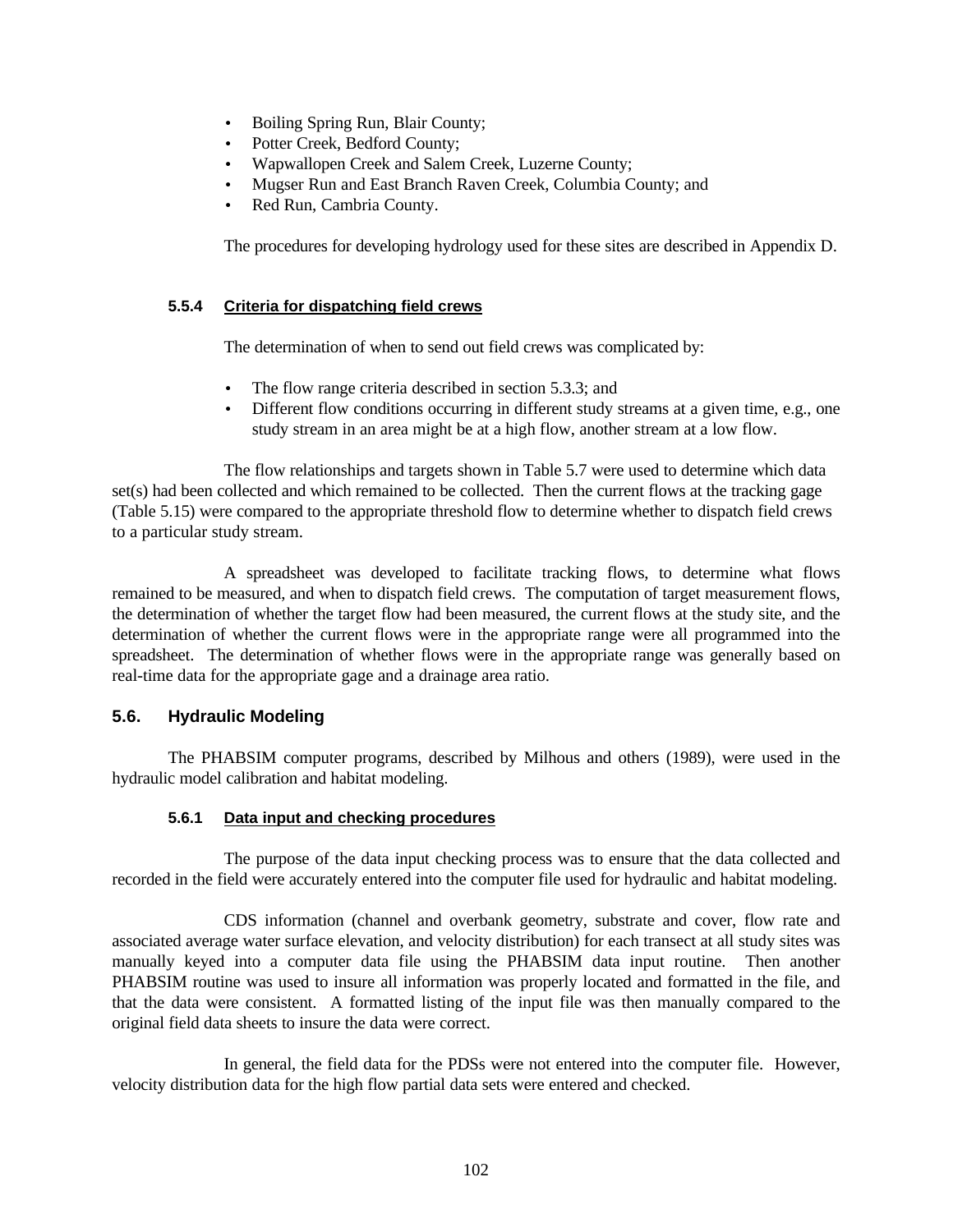#### **5.6.2 Hydraulic model calibration**

Various hydraulic modeling options are available within PHABSIM, including a routine that uses Manning's equation to simulate water surface elevations (MANSQ) and a routine that uses a rating curve to estimate mean velocity at different flows from water surface elevations (IFG4). In this study, these routines were used to develop a representative hydraulic model for each study site. The hydraulic model(s) were then used to compute water surface elevations and associated velocity distributions at each study site for any flow that was chosen for habitat modeling.

The MANSQ routine develops a stage-discharge curve at each transect, based on a form of Manning's equation (Chow, 1959; Bovee, 1982):

$$
Q = \frac{1.49}{n} S^{1/2} AR^{2/3} = KAR^{2/3}
$$

where:  $n =$  roughness factor;

 $A =$  wetted area of the transect;

- $R =$  hydraulic radius (area divided by wetted perimeter);
- $S = slope of stream; and$
- $K =$  conveyance factor.

The program utilizes the water surface elevation and discharge measured as part of the CDS, and computes other water surface elevations at selected discharges. The computed water surface elevations are based on the channel conveyance factor. The appropriate conveyance factor for each transect is developed by iteratively attempting to match the computed water surface elevations with measured water surface elevations and discharges collected as part of the PDSs (section 5.3.2).

The iterative process to determine the value of the conveyance factor that best fit the computed and observed water surface elevations required numerous computer simulations. In general, three sets of observed water surface elevations at significantly different flows were used for calibration purposes whenever possible. However, because of small differences between maximum and minimum median monthly flows (section 5.3.2) for some streams in the Ridge and Valley Limestone study region, only two data sets were used in the calibration for those streams.

The goal of the calibration process was to match computed and observed water surface elevations exactly. However, because that goal was often unattainable, the calibration process resulted in the value of the conveyance factor that minimized the difference between calculated and observed water surface elevations at each transect. Differences less than, or equal to, 0.1 ft were considered acceptable; differences greater than 0.1 ft required additional analyses to either reduce the difference or explain the reason for the difference.

Field data were collected for a total of 101 study segments in the four study regions (Table 5.5). During the calibration process, the following study sites were eliminated due to insufficient consistent field data to develop an adequate hydraulic model: Broad Run (Franklin County); East Branch Spring Creek (Elk County), segment 1; Rattlesnake Run (Jefferson County); and Whitehead Run (Cameron County). The first stream is in the Ridge in Valley Freestone study region, and the remaining streams are in the Unglaciated Plateau study region.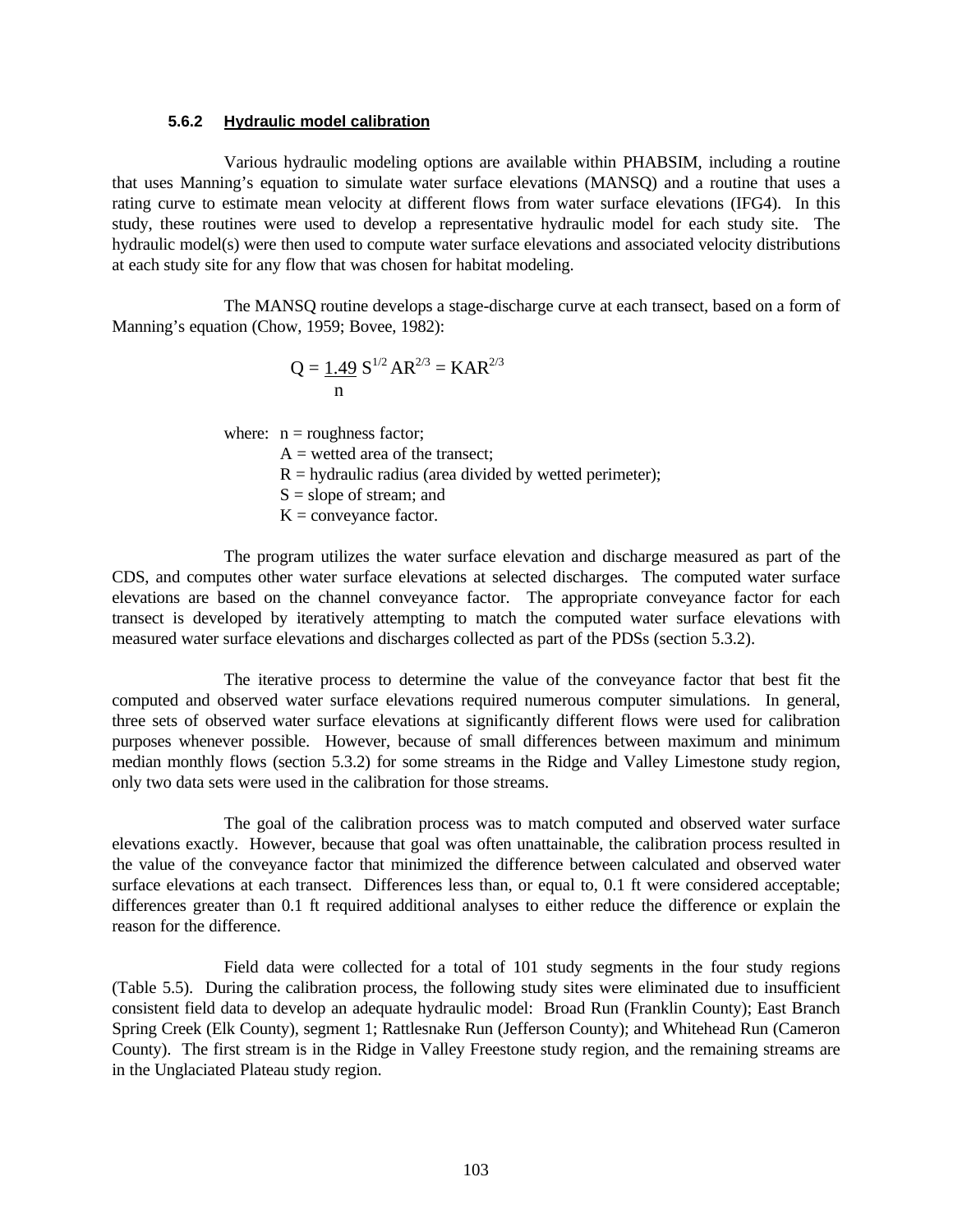After the remaining study streams were calibrated, an acceptable hydraulic model was available for 254 individual transects, located at 97 different study sites. Sixteen transects out of a total of 254 were calibrated, although one of the calibration elevations did not match the observed field data within 0.1 ft. The differences ranged from 0.11 ft to 0.31 ft, with an average of 0.18 ft. These 16 transects were considered acceptable, and were used, even though one field data point was not within 0.1 ft of the calibrated flow.

Possible explanations for these discrepancies include:

- Leaf accumulation in the stream channel could have affected the observed water surface elevation;
- Undetected survey errors may have occurred;
- Benchmarks may have been disturbed;
- Seasonal variations in aquatic vegetation may have impacted the flow regime; or
- High water conditions, or other factors, occurring between the collection of data sets, may have caused changes in stream geometry.

Aquatic vegetation problems were acute in the Ridge and Valley Limestone study region, where 50 percent of the unresolved calibration problems occurred. The aquatic vegetation effect was not discovered until well into the data collection and calibration phases of the study.

A summary of the sites remaining after completion of the model calibration phase is shown in Table 5.16. This table is comparable to Table 5.5, which shows a summary of sites prior to the modeling phase. However, the data are compiled differently. The number of study streams with a certain number of segments are shown in Table 5.5, but the number of segments in each segment class are shown in Table 5.16. For example, a three-segment stream is counted as such, and included only in column four of Table 5.5. A three-segment stream has one segment in each of the first three classes, and is shown in each of columns 2 through 4 of Table 5.16. The reason for this change is that subsequent analyses group all segments in a given class.

|                            |                             | <b>Number of Final Study Sites</b> |                               |                              |                                           |
|----------------------------|-----------------------------|------------------------------------|-------------------------------|------------------------------|-------------------------------------------|
| <b>Study Region</b>        | Segment<br><b>Class One</b> | Segment<br><b>Class Two</b>        | Segment<br><b>Class Three</b> | Segment<br><b>Class Four</b> | <b>Total Number of</b><br><b>Segments</b> |
| Ridge and Valley Limestone |                             |                                    |                               |                              | 30                                        |
| Ridge and Valley Freestone | 19                          |                                    |                               |                              | 29                                        |
| <b>Unglaciated Plateau</b> |                             |                                    |                               |                              | 26                                        |
| Piedmont Upland            | 10                          |                                    |                               |                              | 12                                        |
| <b>Grand Total</b>         |                             | 18                                 |                               |                              | ω,                                        |

*Table 5.16. Summary of Study Sites After Hydraulic Calibration*

## **5.7 Physical Microhabitat Estimation**

The PHABSIM protram includes several habitat modeling routines. In this study, the HABTAE routine was used. This routine computes WUA per 1,000 feet of stream length for each transect, for each level of flow, and for each evaluation species and life stage. The amount of WUA is computed from HSC, transect geometry, mean column velocity, and transect reach lengths expressed as a percent of each mesohabitat type, determined as described in section 5.3.1.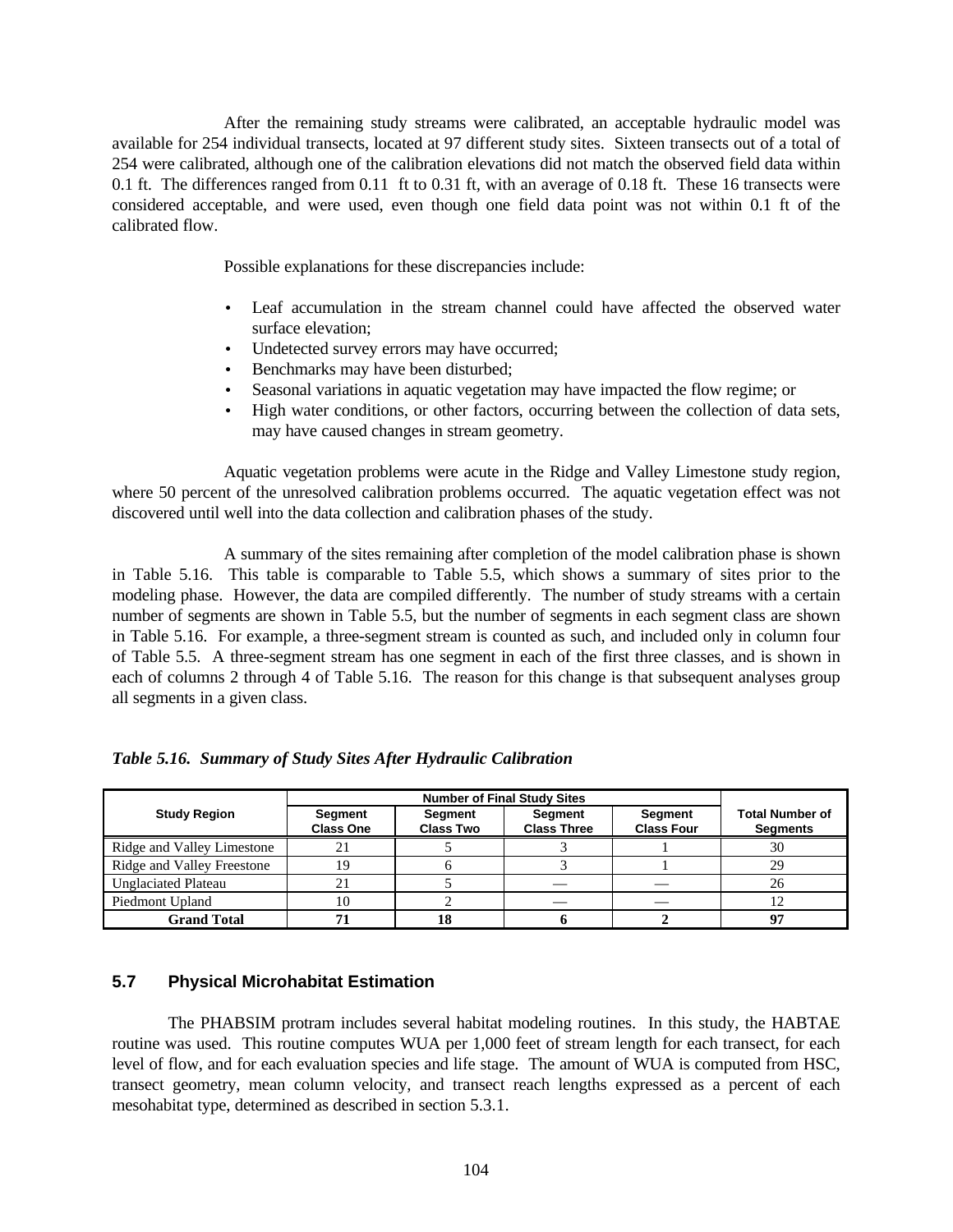After the hydraulic models were calibrated for the 97 study sites (section 5.6.2), the available habitat was estimated using the HABTAE routine. WUA was computed for adult, juvenile, fry, and spawning life stages for each evaluation species, brook trout, brown trout and combined brook and brown trout.

The habitat modeling included the following steps:

- Selection of flows to be simulated for each study site;
- Simulation of water surface elevations and velocity distributions for each flow at each study site and transect; and
- Computation of the available habitat for each flow at each study site and transect for each evaluation species and life stage, using the HABTAE routine in PHABSIM.

Eighteen different simulation flows were selected at each site, based on statistical analysis of the 12 median monthly flows at each site, estimated as described in section 5.5. This statistical analysis gave values for the minimum, maximum, and 25th, 50th, and 75th percentile median monthly flows at each site. Thirteen additional values were calculated from these five values, emphasizing the lower end of the expected flow range, as follows:

- Three simulation flows less than the minimum median monthly flow;
- Four flows between the minimum median monthly flow and the 75 percent probability of exceedance value;
- Two flows between the 75 and 50 percent probability of exceedance;
- Two flows between the 50 and 25 percent probability of exceedance;
- One flow between the 25 percent probability of exceedance and the maximum median monthly flow; and
- One flow greater than the maximum median monthly flow.

These 18 flows were checked to insure they were within the acceptable model flow range discussed in section 5.3.3. If any simulation flows fell outside the model flow range, the simulation values were modified to insure they would not violate the maximum extrapolation limits described in section 5.3.3.

The previously-calibrated hydraulic models for each cell of each transect were used to simulate water surface elevations for each flow selected, using the MANSQ routine. The computed water surface elevations were used to calculate a velocity distribution for each simulation flow across each transect, using the IFG4 routine. That routine adjusts the observed water surface elevation and associated velocity distribution across the transect (collected as part of the CDS) to determine a velocity distribution that corresponds to each simulated flow and water surface elevation. The result is a water surface elevation and velocity distribution table for each transect for each of the 18 simulation flows.

The input to the HABTAE routine included the following:

- The water surface elevation/velocity distribution table;
- Percentage length of each mesohabitat type determined from the length of each mesohabitat type, collected as part of the complete data set (section 5.3.1);
- HSC for the evaluation species and life stage being analyzed, developed as described in sections 3.7; and
- All of the original transect geometry and substrate data.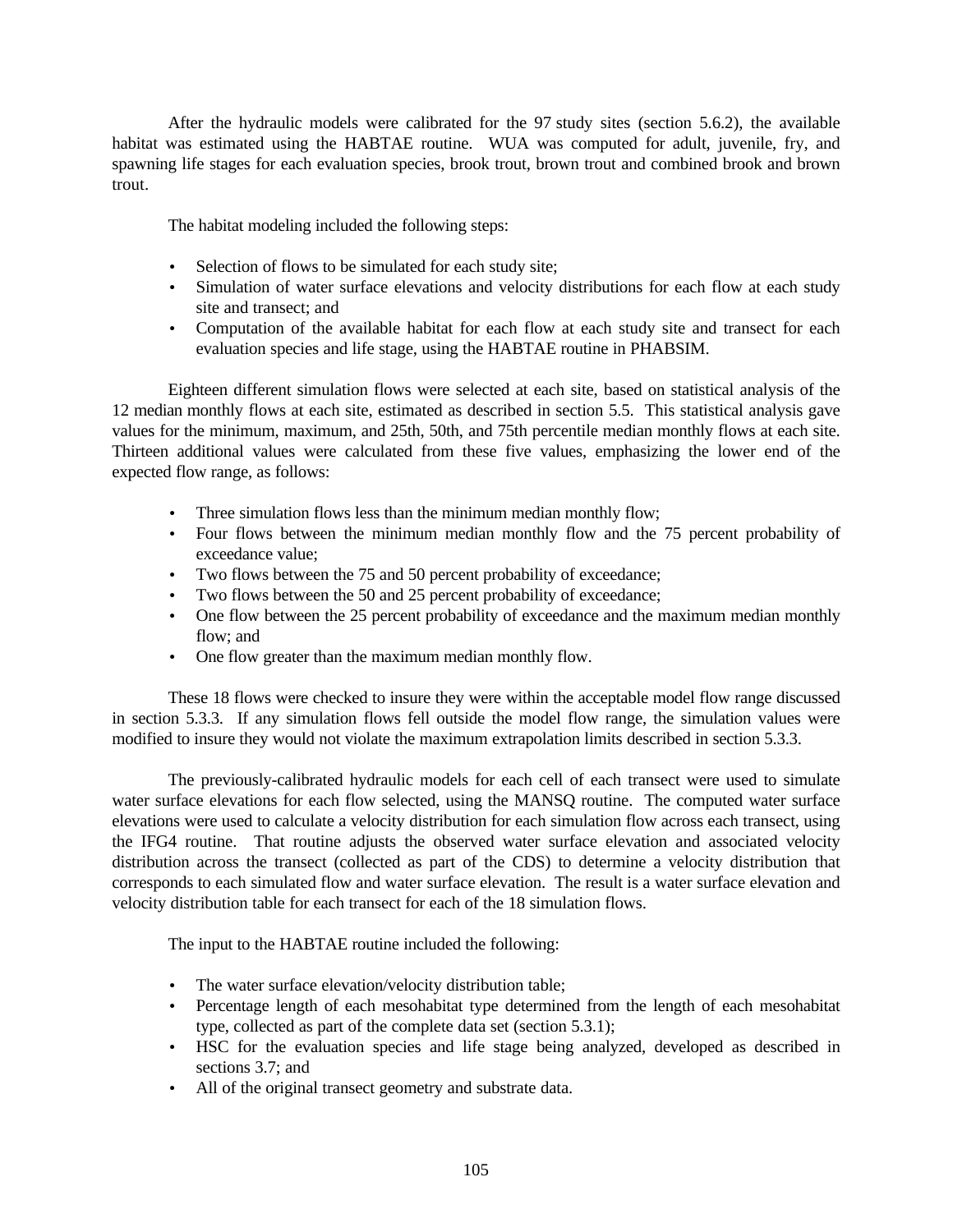The HABTAE routine generates a table of WUA versus discharge for the study site for each species and life stage. An example of these tables is shown in Table 5.17. The simulation is repeated for each life stage of each evaluation species being considered.

## **5.8 Comparison of Univariate and Binary Suitability Criteria**

## **5.8.1 Purpose of comparing alternative criteria**

Because univariate habitat suitability criteria such as described in sections 3.7 may result in protecting low quality habitat, Bovee and others (1994) recommend consideration of the use of binary, rather than univariate curves, in microhabitat simulations. The difference between the two types of criteria is that univariate criteria can have values that range from 1 to 0, as shown in Figures 3.9 through 3.16, but binary criteria can only have a value of either 1 or 0. Univariate curves have been almost universally used in IFIM studies involving brook and brown trout. No binary criteria for brook or brown trout were identified for transferability testing at the time this study was initiated.

Binary criteria were developed from the new univariate HSC (section 3.7), and a pilot study was performed to evaluate the potential effects of using binary criteria for this study

## **5.8.2 Development of binary criteria**

There are no established methods for converting univariate criteria to binary criteria. The shape of the univariate curves shown in Figures 3.9 through 3.16 was examined to establish the cutoff for optimum habitat for use in developing binary criteria. Some of the univariate curves have sharp peaks, resulting in only a narrow range of depths or velocities for the greater HSC index values. For that reason, binary criteria for depth and velocity were developed by assigning the binary criteria value of 1 to all univariate suitability index values equal to, or greater than, 0.7. All univariate suitability index values less than 0.7 were assigned the binary criteria value of 0. The same procedure was used to develop binary substrate/cover criteria for brook and brown trout juveniles, spawning, and fry.

If the same procedure had been used to develop binary substrate/cover criteria for adults, the only habitat with any value (binary criteria value of 1) would have been that associated with undercut objects along stream banks. As shown in Table 3.7, all other habitat would have been assigned the binary criteria value of 0. Because brook and brown trout adults in the transferability study streams used other types of cover when it was available, cover types 2 (object cover), 3 (undercut object along bank), 4 (aquatic vegetation), and 5 (terrestrial vegetation less than 1 foot above water surface) were assigned the binary criteria value of 1. Cover type 1 (no cover) was assigned the binary criteria value of 0 for brook and brown trout adults.

## **5.8.3 Pilot study procedures and results**

The purpose of the pilot study was to compare the difference in habitat (WUA) values resulting from the different types of criteria. The pilot study was conducted at four study sites in each of three study regions, with a range of drainage areas to minimize bias. WUA versus discharge relationships for both sets of criteria were plotted, and evaluated subjectively. In all cases, the univariate criteria produced a smooth, steadily increasing or decreasing plot of habitat versus flow, whereas the binary criteria plots showed significant variability, sometimes a saw-tooth pattern. Comparisons of the WUA curves for Bloomster Hollow (Unglaciated Plateau study region) for each type of criteria and each life stage are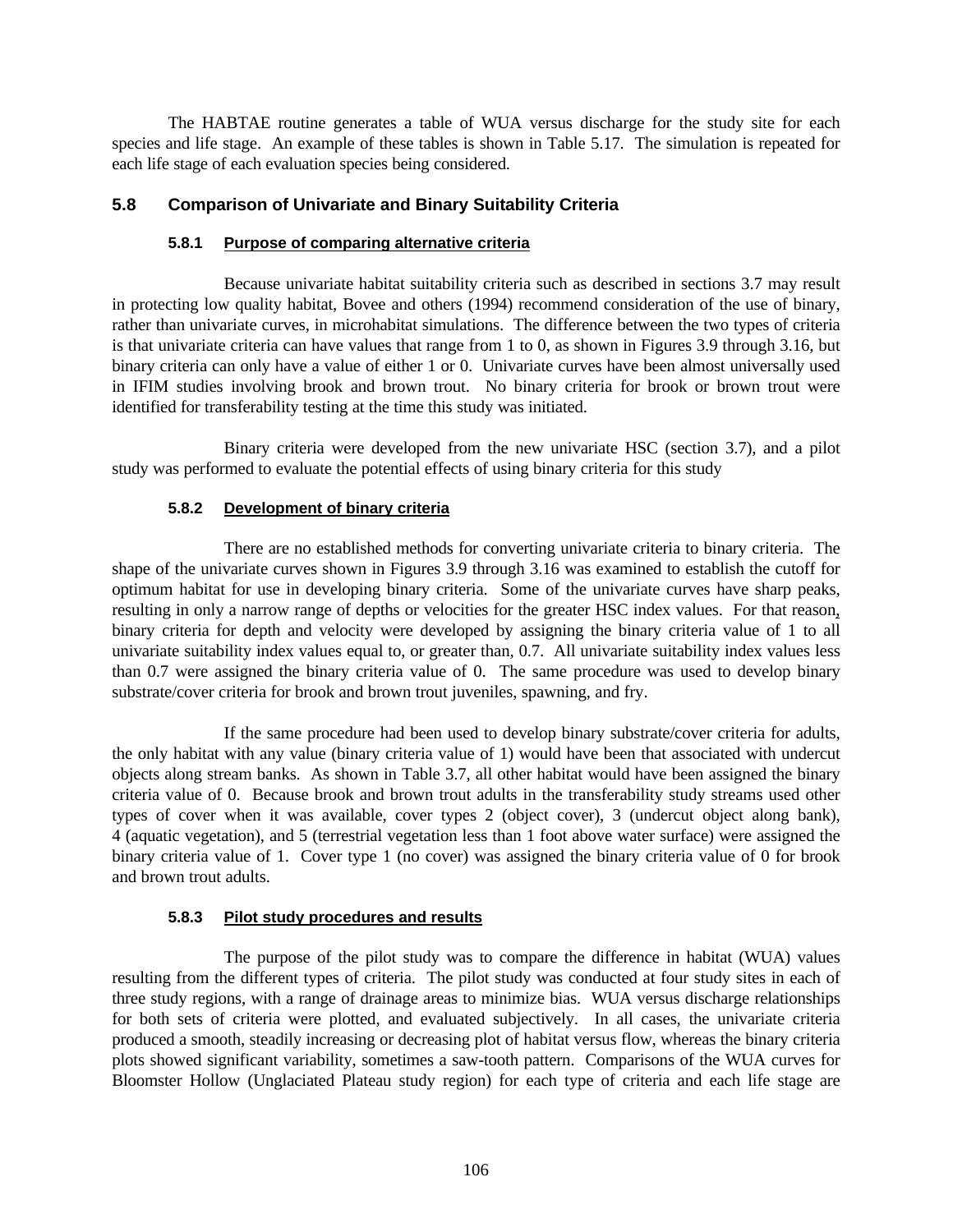# *Table 5.17. Example of Habitat Output, Green Creek, Segment 1, Ridge and Valley Limestone Study Region*

|                          | <b>DISCHARGE</b>   | <b>AREA</b>  |                 |                 |            |
|--------------------------|--------------------|--------------|-----------------|-----------------|------------|
| $\ast$<br>$\mathbf{1}$   | 0.42               | 9275.05      |                 |                 |            |
| $\overline{2}$<br>$\ast$ | 0.53               | 9506.83      |                 |                 |            |
| $\overline{3}$<br>∗      | 0.65               | 9762.35      |                 |                 |            |
| $\ast$<br>$\overline{4}$ | 0.76               | 10023.77     |                 |                 |            |
| 5<br>∗                   | 0.86               | 10104.15     |                 |                 |            |
| 6<br>$\ast$              | 0.97               | 10160.23     |                 |                 |            |
| $\overline{7}$<br>$\ast$ | 1.07               | 10259.48     |                 |                 |            |
| 8<br>$\ast$              | 1.18               | 10330.73     |                 |                 |            |
| $*$ 9                    | 1.28               | 10411.09     |                 |                 |            |
| $*10$                    | 1.80               | 10708.92     |                 |                 |            |
| $*11$                    | 2.32               | 10962.97     |                 |                 |            |
| $*12$                    | 2.84               | 11087.59     |                 |                 |            |
| $*13$                    | 3.10               | 11130.77     |                 |                 |            |
| $*14$                    | 3.37               | 11192.94     |                 |                 |            |
| $*15$                    | 3.63               | 11246.69     |                 |                 |            |
| $*16$                    | 4.91               | 11490.02     |                 |                 |            |
| $*17$                    | 6.18               | 11648.83     |                 |                 |            |
| $*18$                    | 7.42               | 11826.97     |                 |                 |            |
|                          | ***************    |              |                 |                 |            |
|                          | <b>BROOK TROUT</b> |              |                 |                 |            |
|                          | <b>DISCHARGE</b>   | <b>ADULT</b> | <b>JUVENILE</b> | <b>SPAWNING</b> | <b>FRY</b> |
| $*1$                     | 0.42               | 664.72       | 1766.67         | 1001.39         | 1726.70    |
| $\overline{2}$<br>$\ast$ | 0.53               | 721.55       | 1878.57         | 1066.90         | 1710.23    |
| 3<br>$\ast$              | 0.65               | 796.02       | 2031.52         | 1155.62         | 1723.81    |
| ∗<br>$\overline{4}$      | 0.76               | 849.33       | 2158.53         | 1236.56         | 1743.60    |
| 5<br>∗                   | 0.86               | 892.00       | 2234.56         | 1290.77         | 1716.47    |
| 6<br>$\ast$              | 0.97               | 939.83       | 2318.00         | 1328.13         | 1683.01    |
| $\overline{7}$<br>$\ast$ | 1.07               | 990.77       | 2428.81         | 1379.91         | 1685.53    |
| 8<br>$\ast$              | 1.18               | 1018.35      | 2496.07         | 1412.77         | 1662.13    |
| $*$ 9                    | 1.28               | 1060.61      | 2578.90         | 1450.34         | 1637.70    |
| $*10$                    | 1.80               | 1205.83      | 2909.19         | 1551.68         | 1553.12    |
| $*11$                    | 2.32               | 1336.82      | 3175.69         | 1635.44         | 1511.73    |
| $*12$                    | 2.84               | 1433.29      | 3356.81         | 1672.94         | 1392.18    |
| $*13$                    | 3.10               | 1456.89      | 3400.47         | 1676.07         | 1360.04    |
| $*14$                    | 3.37               | 1505.50      | 3484.10         | 1692.68         | 1329.86    |
| $*15$                    | 3.63               | 1536.59      | 3547.27         | 1706.22         | 1302.04    |
| $*16$                    | 4.91               | 1656.49      | 3640.53         | 1754.76         | 1234.77    |
| $*17$                    | 6.18               | 1740.94      | 3680.77         | 1693.78         | 1203.68    |
| $*18$                    | 7.42               | 1849.11      | 3742.42         | 1643.97         | 1143.86    |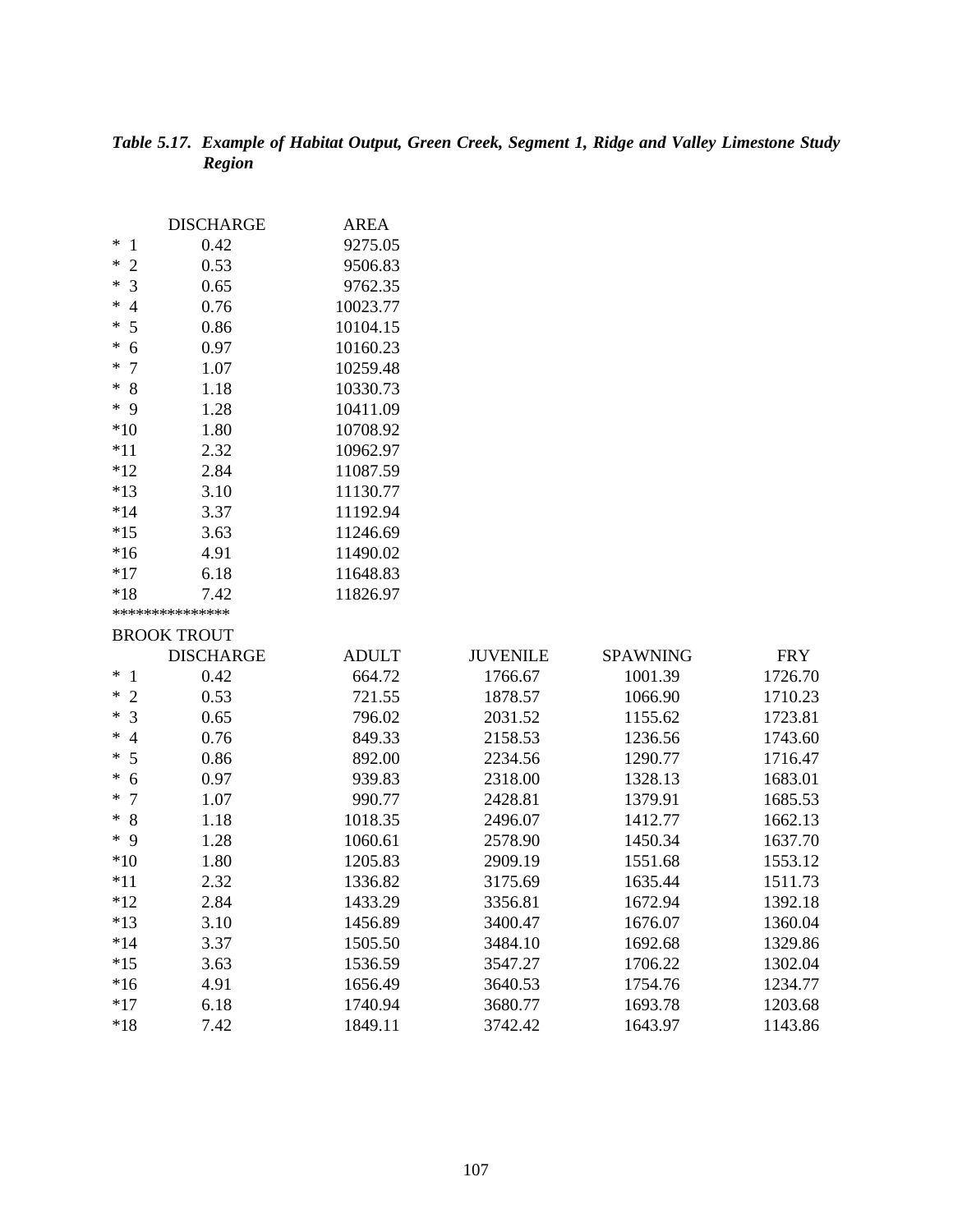shown in Figure 5.6, and illustrate the behavior of the different types of criteria.All 12 study sites used in this pilot study showed similar behavior.

Although the concept of using only the optimum habitat seems intuitively reasonable, the shapes of the curves, and the low amount of habitat available on streams with excellent trout populations, made interpretation of the binary curves difficult. The WUA curves based on univariate criteria appeared to be more consistent with expected flow versus habitat relationships. Perhaps the reason is that suboptimal habitat is very important to the populations. For that reason, the analysis of habitat impacts was based on univariate criteria.

## **5.9 Wetted Perimeter Analysis**

As discussed in section 2.1.1.2, the wetted perimeter method is usually applied to riffle transects, because those transects are considered most critical for protecting macroinvertebrate populations. The wetted perimeter method was applied to each riffle transect measured during the study. Because some study sites did not have any riffle habitat, only 91 riffle transects were analyzed, 12 in the Piedmont Upland study region, 25 in the Unglaciated Plateau study region, 26 in the Ridge and Valley Limestone study region, and 28 in the Ridge and Valley Freestone study region.

For each riffle transect, wetted perimeter at the simulation discharges was plotted versus flow, and the inflection point was determined visually. In effect, this procedure assumes that the inflection point is within the range of the simulation flows.

Definite inflection points could be identified for only 47 study sites and transects. Examples of definite inflection points are shown in Figures 5.7 and 5.8. The graphs for the remaining transects showed one of the following:

- Either a straight line or a smooth curve with no discernible inflection points, as illustrated in Figures 5.9 and 5.10;
- A slight change in curvature, resulting in a marginal selection of the inflection point, as illustrated in Figure 5.11; or
- Two distinct inflection points, as illustrated in Figure 5.12.

A summary of the number of segments showing each type of plot is shown in Table 5.18.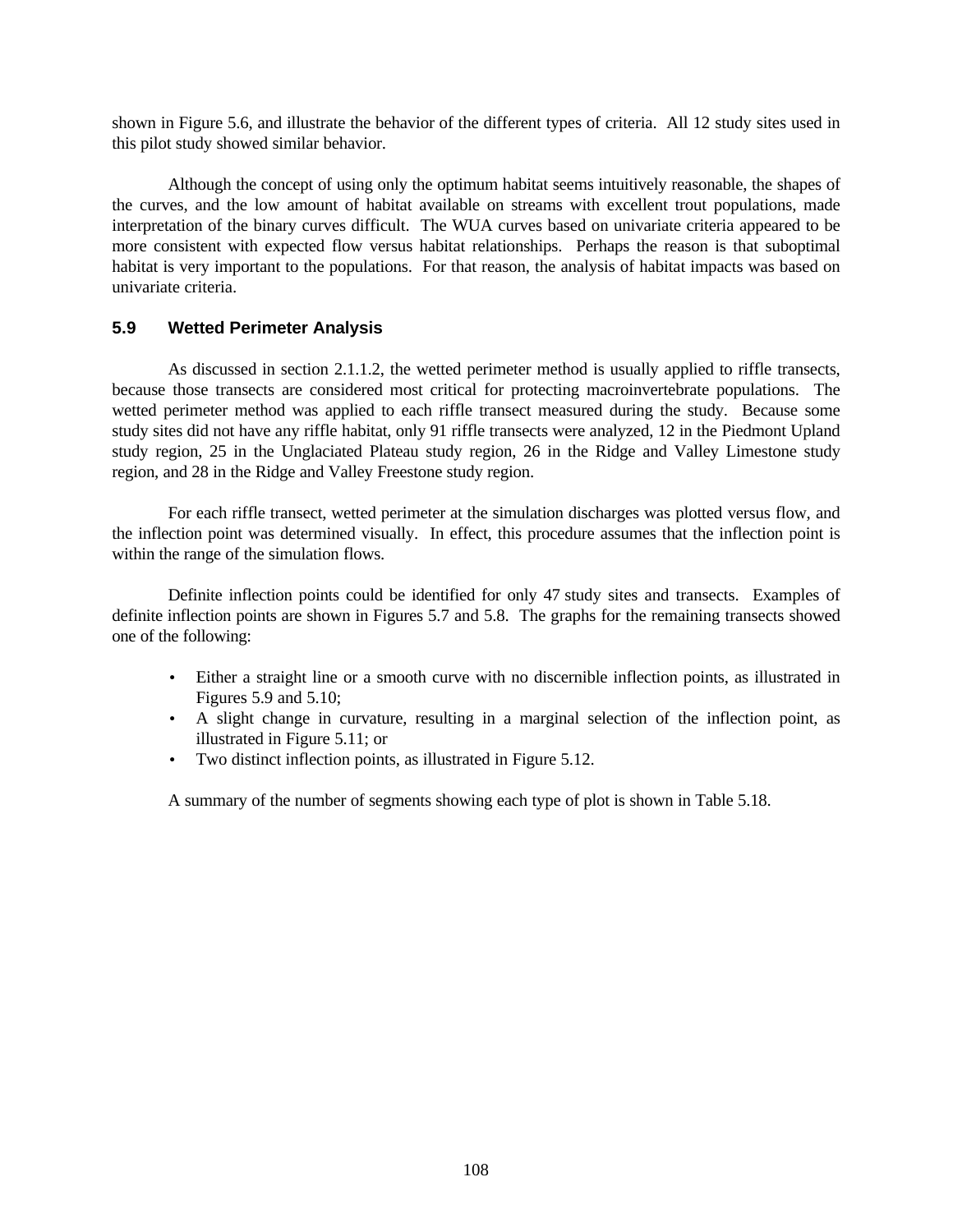

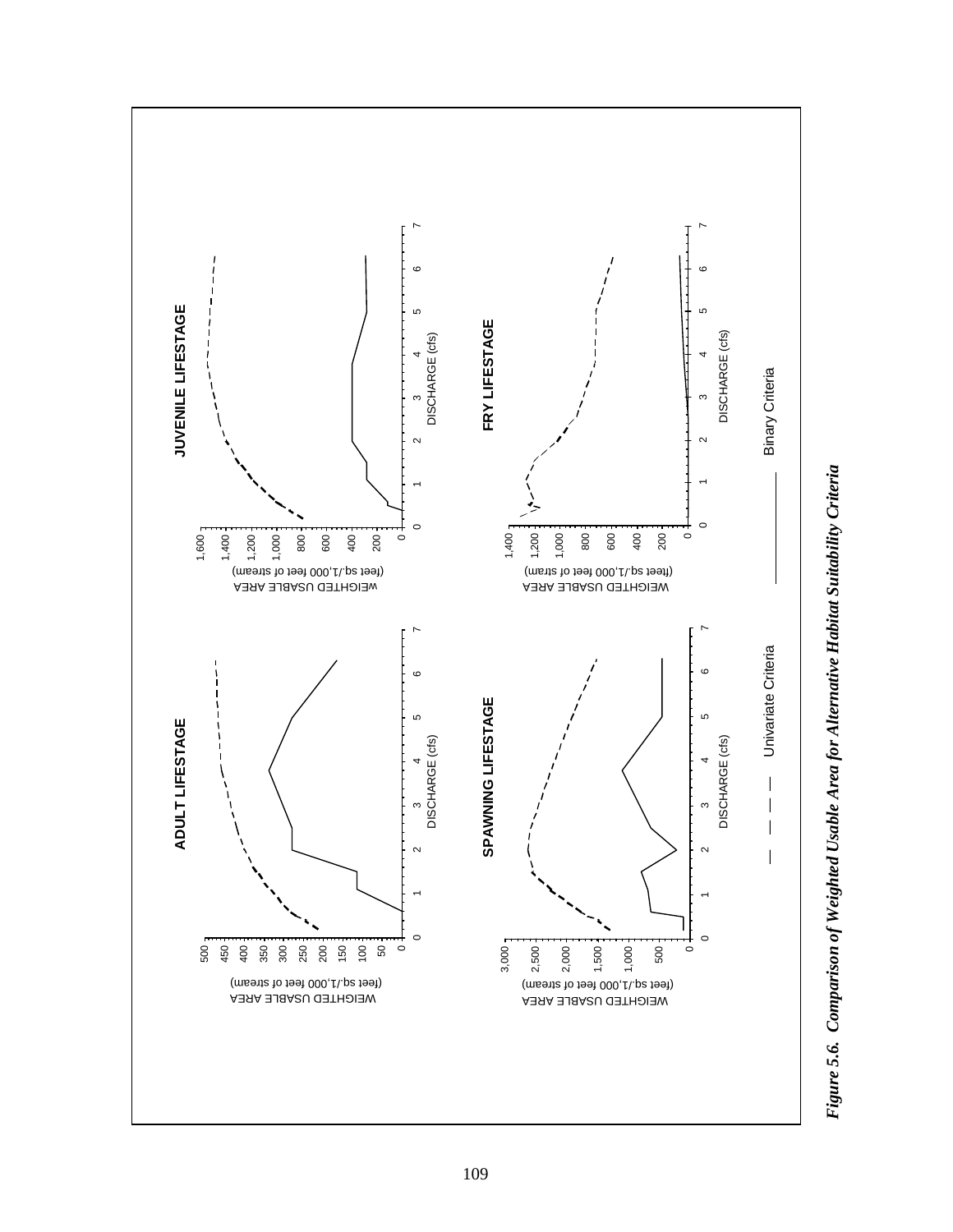

Figure 5.7. Typical Wetted Perimeter Plot With Definite Inflection Point (Unglaciated Plateau Study Region, Fall Creek, Segment 1) *Figure 5.7. Typical Wetted Perimeter Plot With Definite Inflection Point (Unglaciated Plateau Study Region, Fall Creek, Segment 1)*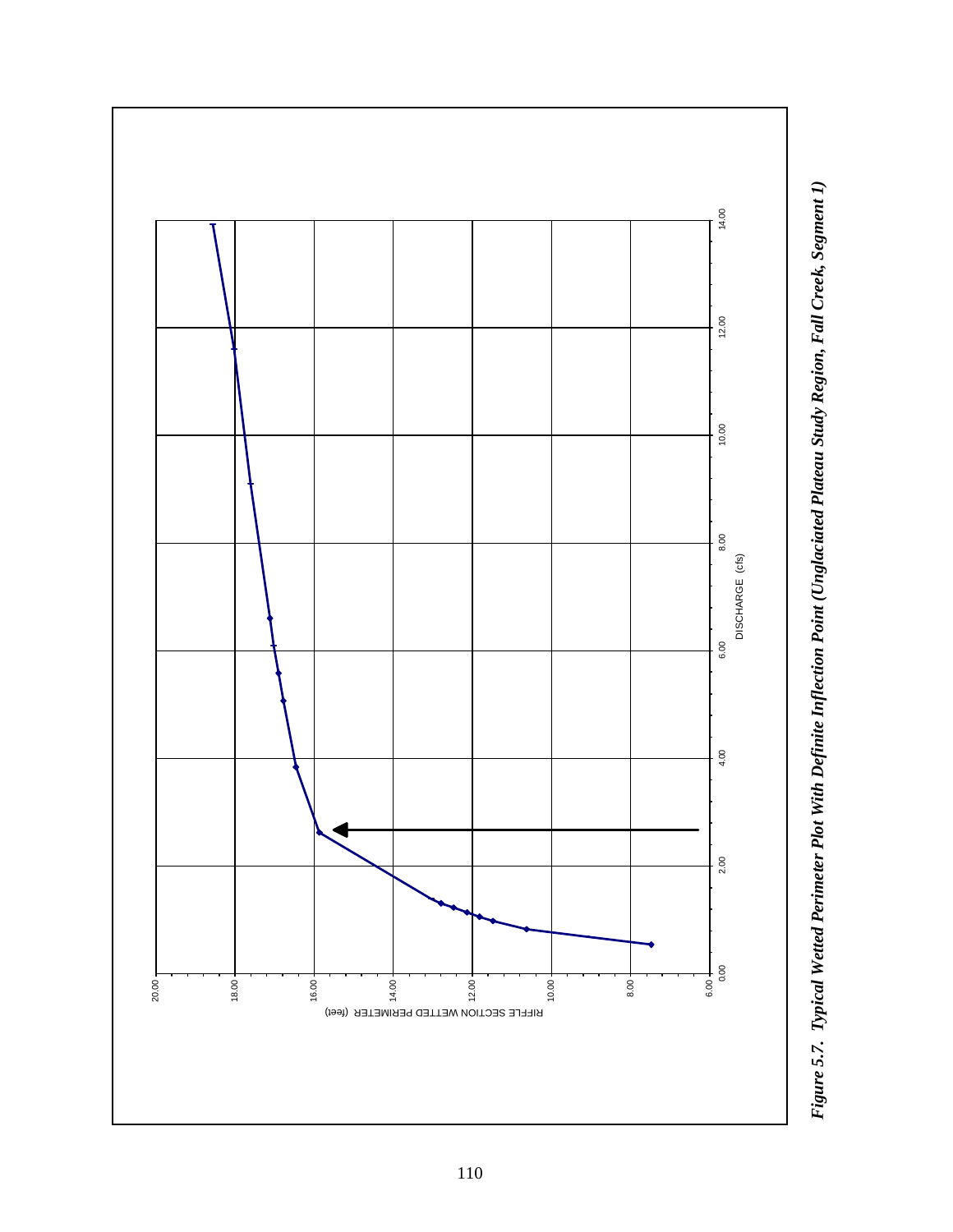

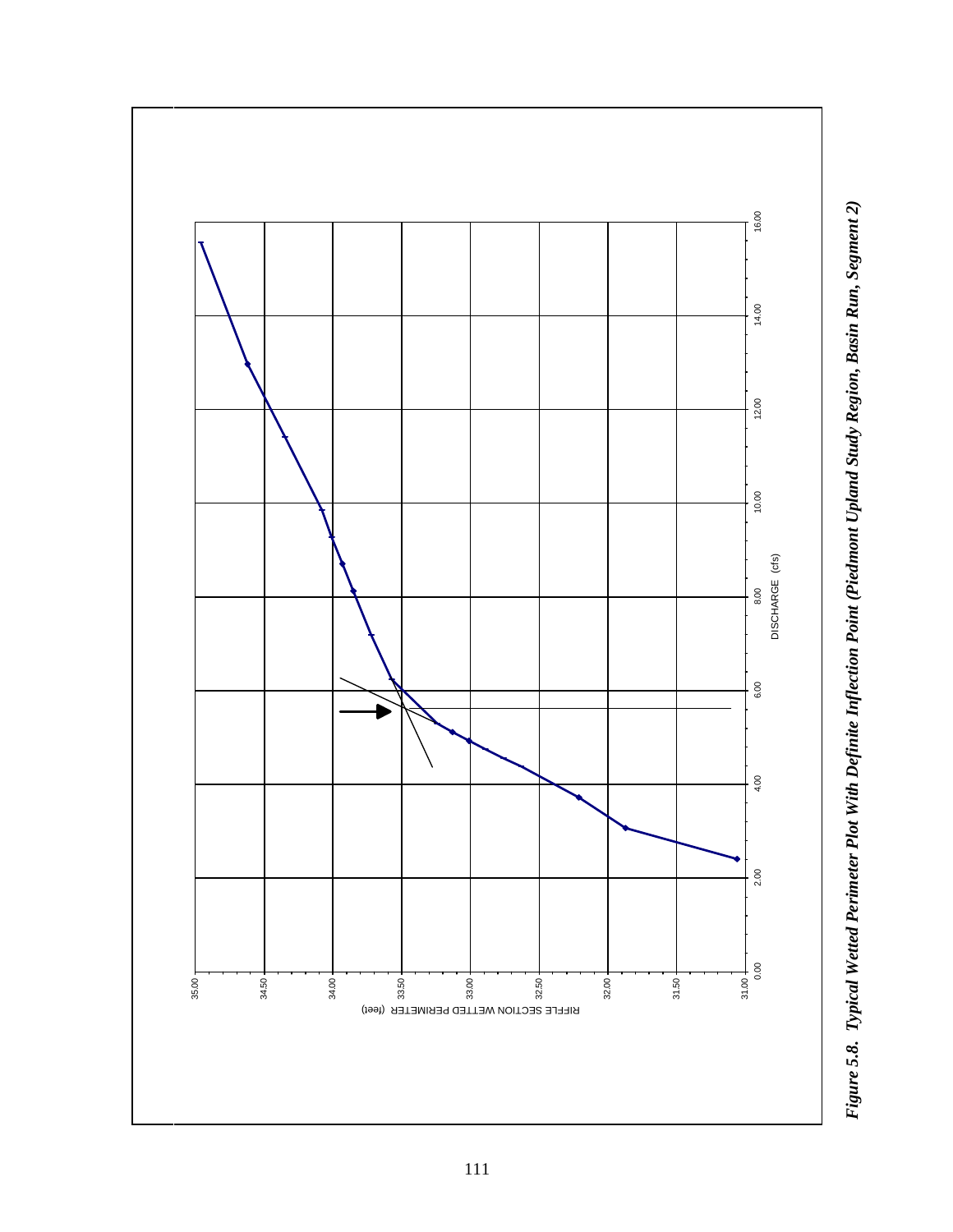

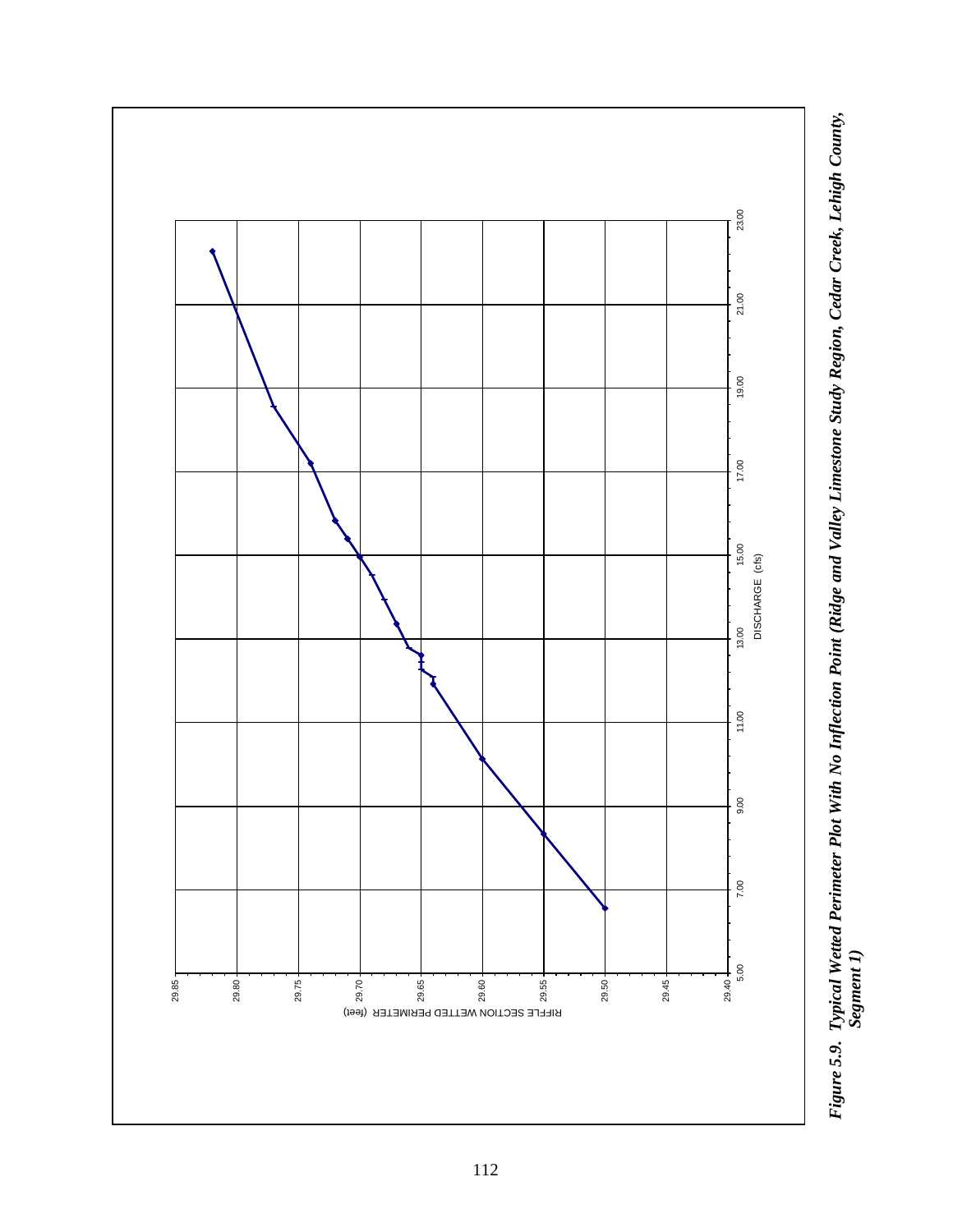

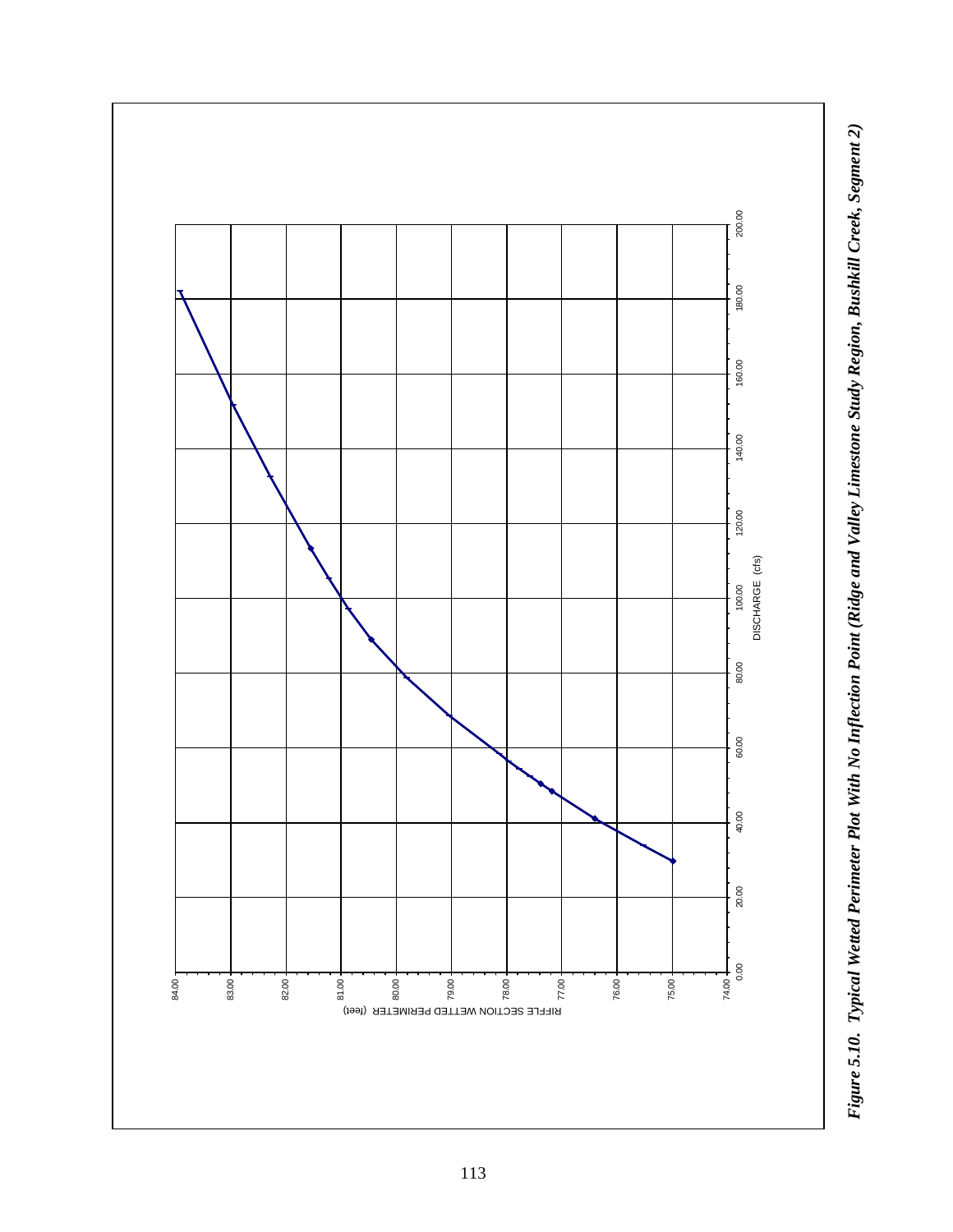

Figure 5.11. Typical Wetted Perimeter Plot With Marginal Inflection Point (Ridge and Valley Freestone Study Region, Big Run, Segment 1) *Figure 5.11. Typical Wetted Perimeter Plot With Marginal Inflection Point (Ridge and Valley Freestone Study Region, Big Run, Segment 1)*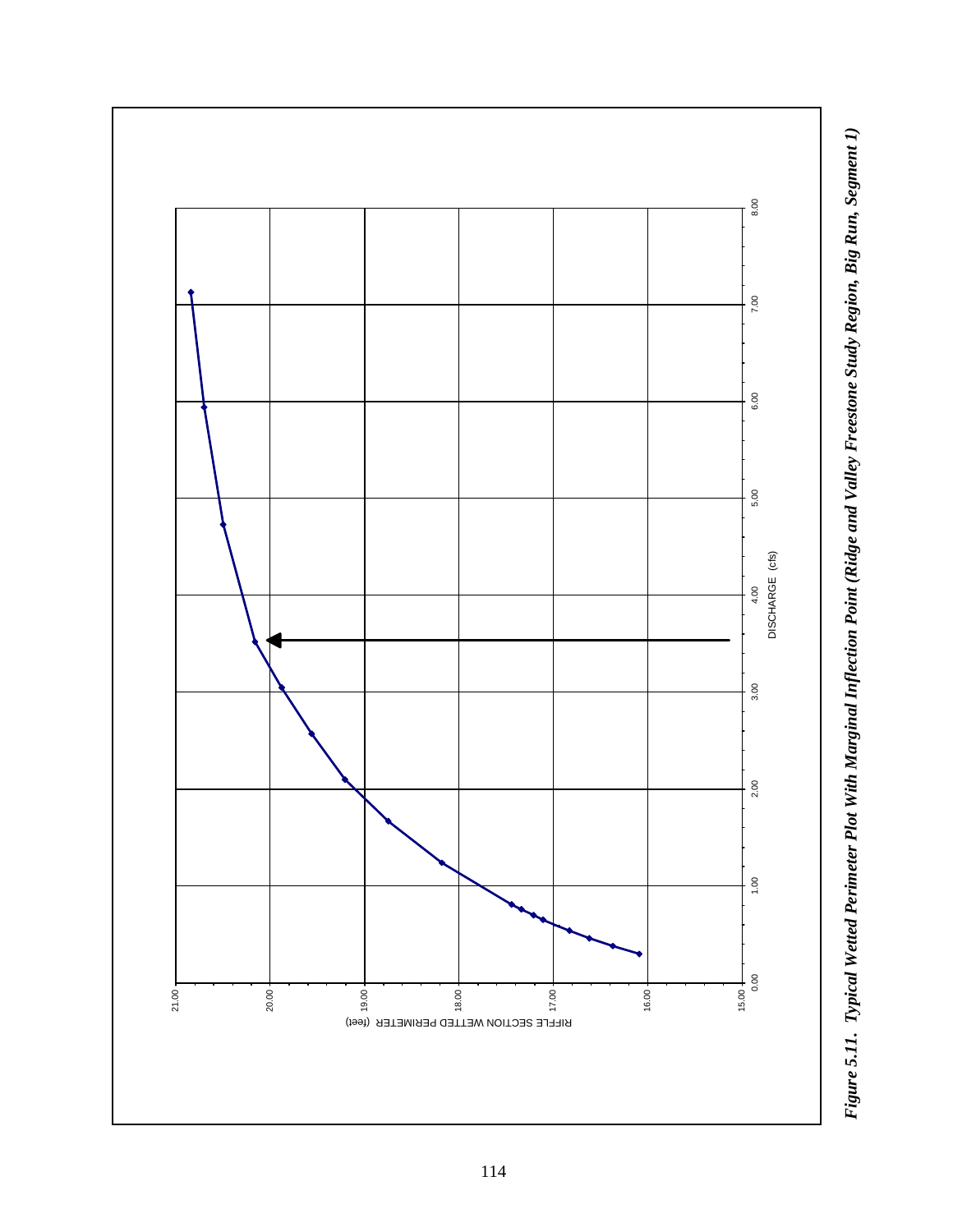

Figure 5.12. Typical Wetted Perimeter Plot With Two Inflection Points (Ridge and Valley Freestone Study Region, Laurel Run, Juniata<br>County, Segment 1) *Figure 5.12. Typical Wetted Perimeter Plot With Two Inflection Points (Ridge and Valley Freestone Study Region, Laurel Run, Juniata County, Segment 1)*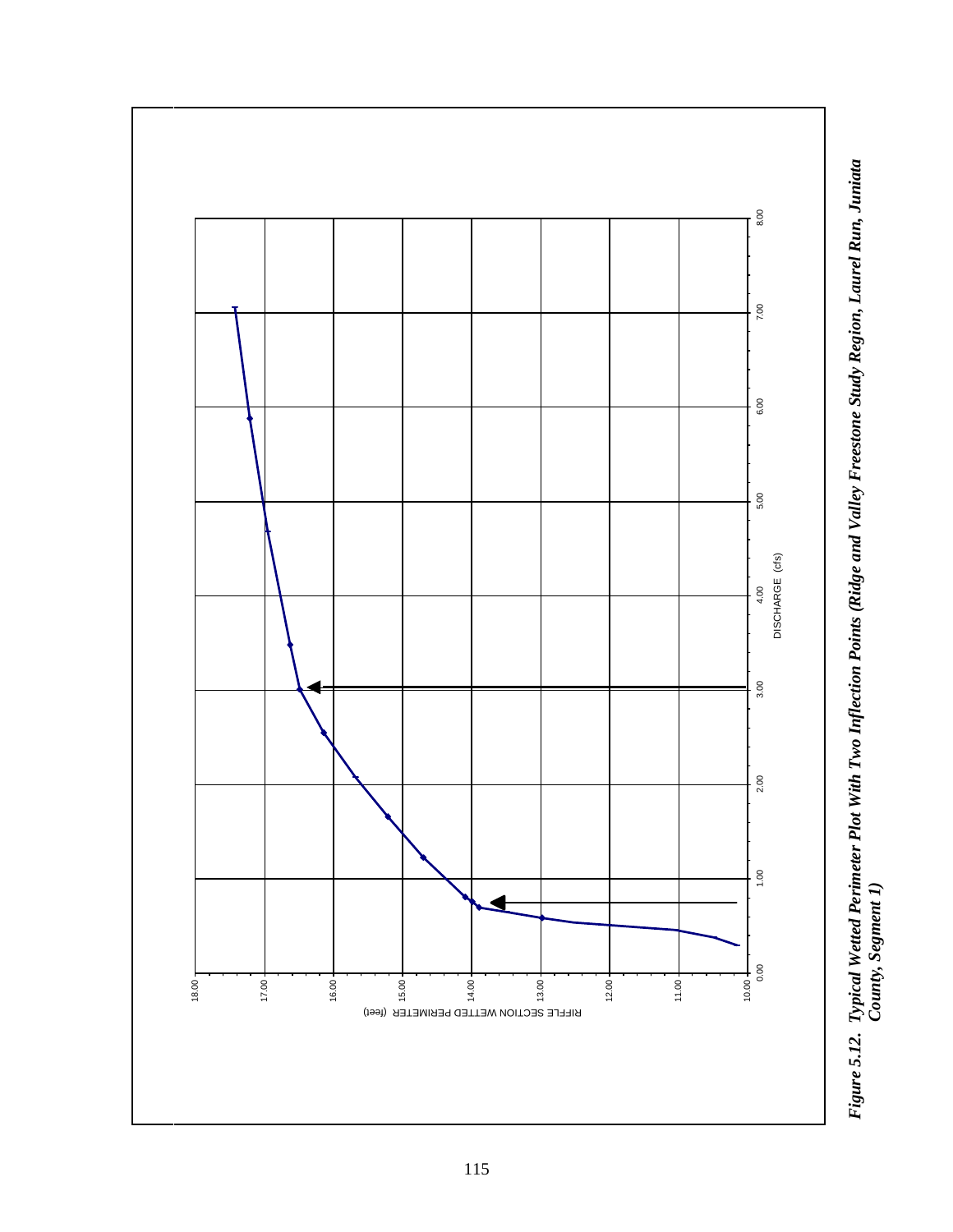| <b>Wetted Perimeter</b><br><b>Curve Type</b> | <b>All Study</b><br><b>Regions</b> | <b>Ridge and Valley</b><br>Limestone | <b>Ridge and Valley</b><br>Freestone | Unglaciated<br>Plateau | <b>Piedmont</b><br>Upland |
|----------------------------------------------|------------------------------------|--------------------------------------|--------------------------------------|------------------------|---------------------------|
| Definite Inflection Point                    |                                    |                                      |                                      |                        |                           |
| No Inflection Point                          |                                    |                                      |                                      |                        |                           |
| Marginal Inflection Point                    |                                    |                                      |                                      |                        |                           |
| Double Inflection Point                      |                                    |                                      |                                      |                        |                           |
| Total                                        |                                    |                                      |                                      |                        |                           |

*Table 5.18. Number of Sites Showing Different Wetted Perimeter Curve Types*

The flows at the inflection points were tabulated by region and expressed as a unit flow rate (csm) and as a percent of ADF. For transects where two inflection points were identified, the lower flow value was included in the table. The averages and standard deviations of both the unit flow rates and the percent ADF values were computed for all the transects within a region where inflection points could be identified. These tabulations are shown in Tables 5.19 through 5.22.

The averages and standard deviations of the unit flow rates and the percent ADF values also were computed for only the transects that displayed definite inflection points. These computations are not included in this report. However, comparison of this case with the results shown in Tables 5.19 through 5.22 showed that excluding study sites with no definite inflection point changed the regional average of the unit flow rates (csm) at the inflection point by as much as 0.12 csm, depending on region. Also, the regional average percentage of ADF changed by as much as 6.3 percent, depending on region. Since these changes were well within one standard deviation of the inflection point values for the respective regions, shown in Tables 5.19 through 5.22, they were considered insignificant. Also, there was no consistency in direction of change.

Because these wetted perimeter plots were developed only for the range of simulation flows, they did not include zero flow.The curves were extended to include the point at zero wetted perimeter and zero flow, as illustrated in Figures 5.13 and 5.14. These figures show that including the "zero-zero" point in the wetted perimeter versus flow plot changes the graph substantially, and usually introduces a lower inflection point, depending on channel geometry. The resulting inflection points for the Ridge and Valley Freestone, Unglaciated Plateau, and Piedmont Upland study regions are summarized in Table 5.23 through 5.25.

The conclusion was that wetted perimeter data developed from the limited range of simulation flows are not adequate to allow selection of inflection points. Therefore, comparisons with the results of the IFIM method are not possible without collecting additional extreme low flow data.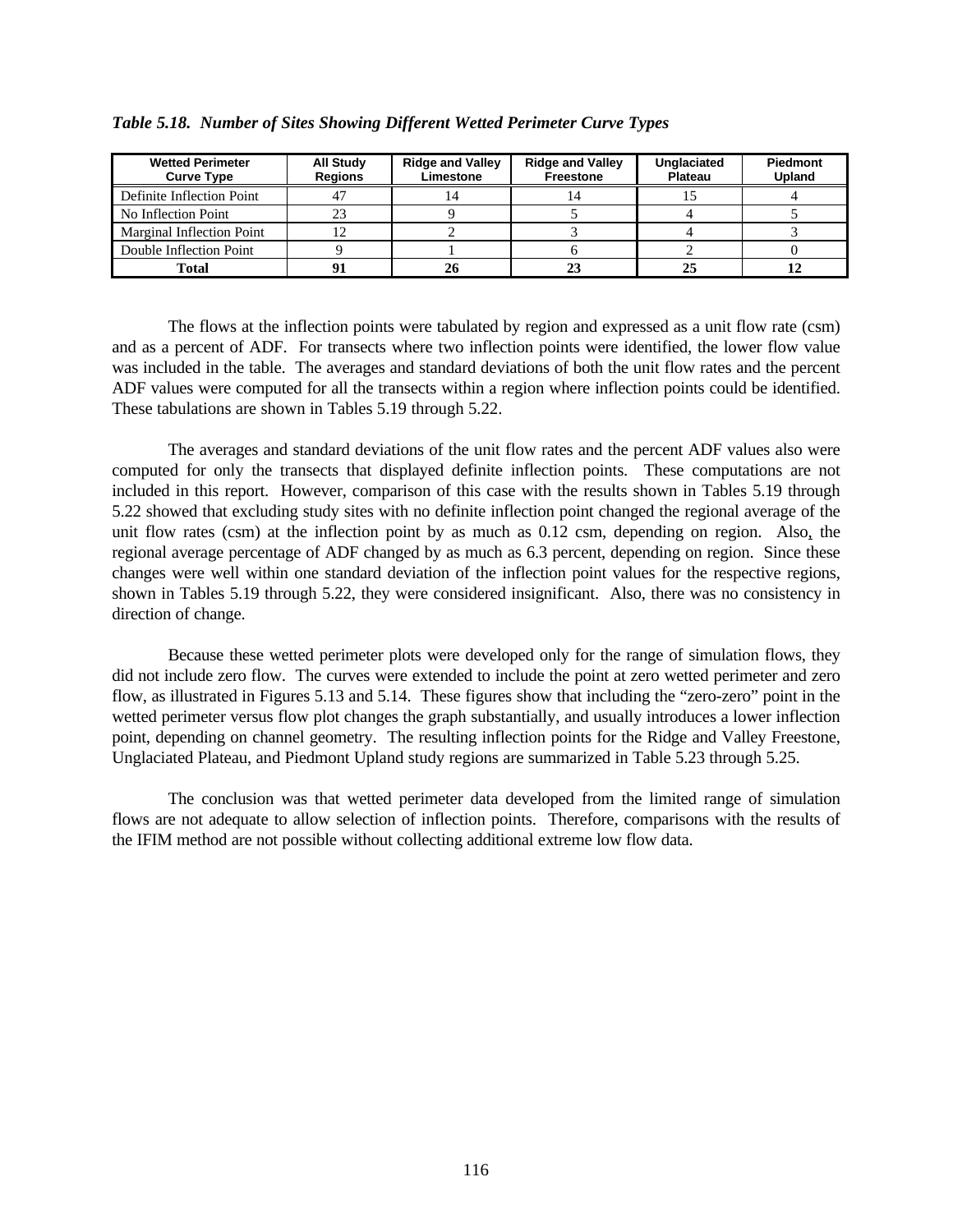| <b>Study Site</b>              | <b>Segment</b>          | <b>Drainage</b><br>Area | <b>Average Daily</b><br><b>Flow</b> |       |   | <b>Inflection Point</b> |       |
|--------------------------------|-------------------------|-------------------------|-------------------------------------|-------|---|-------------------------|-------|
|                                | <b>Class</b>            | sq. mi.                 | cfs                                 | cfs   |   | csm                     | % ADF |
| Bear Run                       | 1                       | 2.19                    | 4.12                                | 1.50  |   | 0.68                    | 36.41 |
| Big Fill Run                   | $\overline{c}$          | 12.12                   | 20.91                               | None  |   |                         |       |
| Big Run                        | $\mathbf{1}$            | 2.88                    | 4.10                                | 3.50  | M | 1.22                    | 85.37 |
| E. Branch Raven Creek          | $\mathbf{1}$            | 2.48                    | 3.63                                | None  |   |                         |       |
| Fowlers Hollow Run             | $\mathbf{1}$            | 1.81                    | 2.58                                | 1.15  |   | 0.64                    | 44.57 |
| <b>Fowlers Hollow Run</b>      | $\overline{c}$          | 5.52                    | 7.87                                | 4.40  |   | 0.80                    | 55.91 |
| Granville Run                  | $\mathbf{1}$            | 2.74                    | 3.90                                | 0.78  |   | 0.28                    | 20.00 |
| Green Creek                    | $\mathbf{1}$            | 2.55                    | 4.44                                | 0.78  | D | 0.31                    | 17.57 |
| <b>Green Creek</b>             | $\overline{c}$          | 9.42                    | 16.40                               | 3.20  | D | 0.34                    | 19.51 |
| <b>Green Creek</b>             | 3                       | 33.24                   | 57.87                               | 10.00 | D | 0.30                    | 17.28 |
| Horning Run                    | $\mathbf{1}$            | 5.26                    | 7.50                                | 2.55  |   | 0.48                    | 34.00 |
| Kansas Valley Run              | $\mathbf{1}$            | 2.91                    | 4.15                                | 0.80  |   | 0.27                    | 19.28 |
| Laurel Run (Huntingdon County) | $\mathbf{1}$            | 1.50                    | 1.76                                | 0.17  | D | 0.11                    | 9.66  |
| Laurel Run (Juniata County)    | $\mathbf{1}$            | 2.85                    | 4.06                                | 0.72  | D | 0.25                    | 17.73 |
| Mile Run                       | 1                       | 1.37                    | 2.58                                | 2.22  |   | 1.62                    | 86.05 |
| Mugser Run                     | $\mathbf{1}$            | 4.39                    | 6.42                                | 2.35  | M | 0.54                    | 36.60 |
| Mugser Run                     | $\overline{c}$          | 8.92                    | 13.05                               | 5.00  |   | 0.56                    | 38.31 |
| Rapid Run                      | $\mathbf{1}$            | 3.50                    | 6.59                                | 3.50  |   | 1.00                    | 53.11 |
| Rapid Run                      | $\overline{2}$          | 10.74                   | 20.22                               | 14.50 |   | 1.35                    | 71.71 |
| Rapid Run                      | $\overline{3}$          | 14.53                   | 27.35                               | 8.80  | D | 0.61                    | 32.18 |
| Salem Creek                    | $\mathbf{1}$            | 2.70                    | 3.95                                | None  |   |                         |       |
| Sand Spring Run                | $\mathbf{1}$            | 3.22                    | 6.06                                | None  |   |                         |       |
| Swift Run                      | $\mathbf{1}$            | 3.03                    | 5.70                                | 3.05  |   | 1.01                    | 53.51 |
| Vanscoyoc Run                  | $\mathbf{1}$            | 3.36                    | 5.80                                | 2.07  |   | 0.62                    | 35.69 |
| Wapwallopen Creek              | $\mathbf{1}$            | 4.13                    | 2.76                                | None  |   |                         |       |
| Wapwallopen Creek              | $\overline{2}$          | 13.90                   | 17.06                               | 12.30 |   | 0.88                    | 72.10 |
| Wapwallopen Creek              | 3                       | 26.82                   | 39.75                               | 28.00 | M | 1.04                    | 70.44 |
| Wapwallopen Creek              | $\overline{\mathbf{4}}$ | 33.43                   | 49.42                               | 21.50 |   | 0.64                    | 43.50 |
| Average                        |                         |                         |                                     |       |   |                         | 42.20 |
| <b>Standard Deviation</b>      |                         |                         |                                     |       |   |                         | 22.86 |

*Table 5.19. Wetted Perimeter Summary, Ridge and Valley Freestone Study Region (Simulated Flows)*

 $M =$  Marginal inflection point

 $D =$  Double inflection points (lower value shown)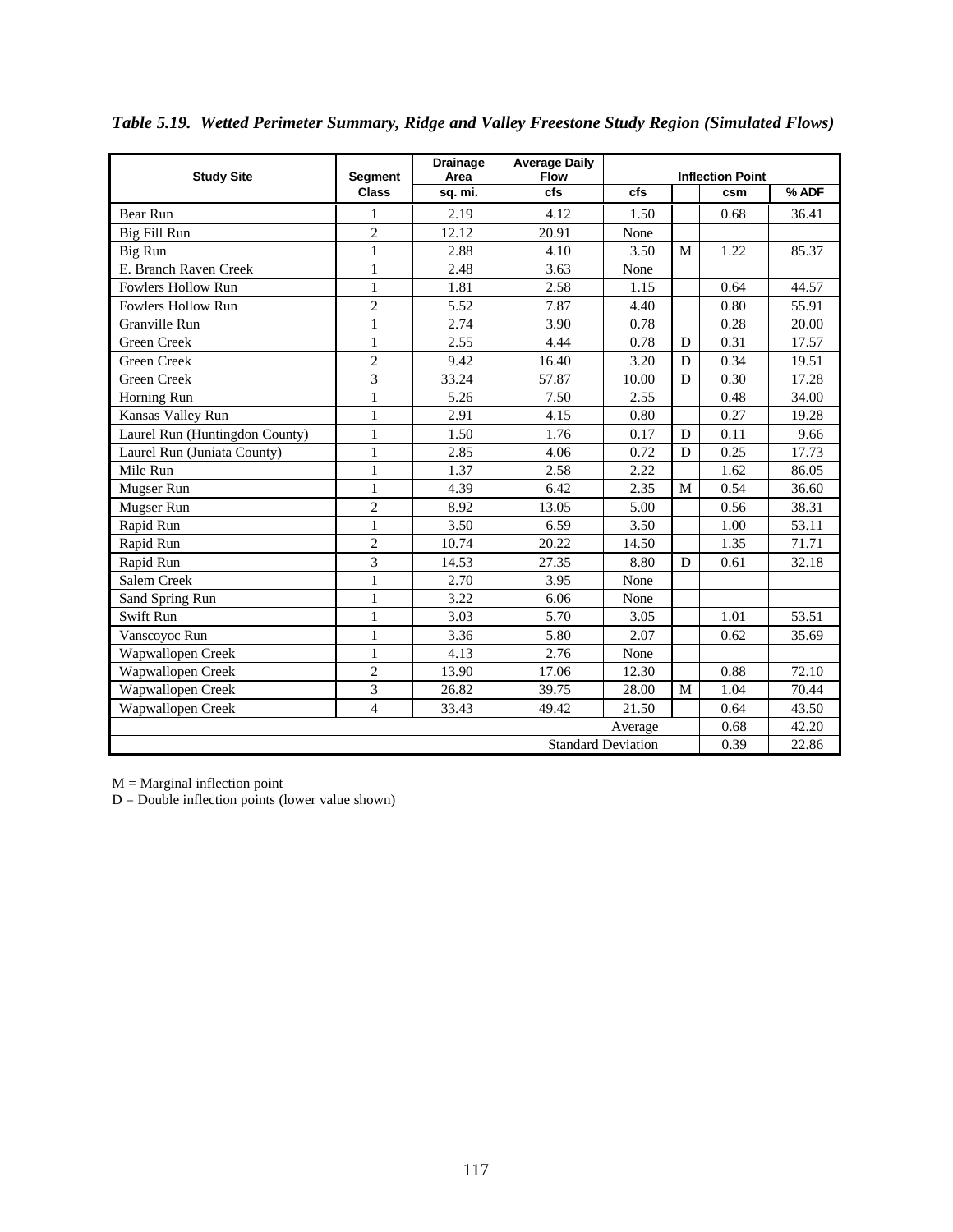| <b>Study Site</b>           | <b>Segment</b> | <b>Drainage</b><br>Area | <b>Average Daily</b><br><b>Flow</b> |        |   | <b>Inflection Point</b> |        |
|-----------------------------|----------------|-------------------------|-------------------------------------|--------|---|-------------------------|--------|
|                             | <b>Class</b>   | sq. mi.                 | cfs                                 | cfs    |   | csm                     | % ADF  |
| Antes Creek                 | 1              | 52.00                   | 51.91                               | None   |   |                         |        |
| <b>Big Spring Creek</b>     | $\mathbf{1}$   | 7.30                    | 35.74                               | None   |   |                         |        |
| <b>Boiling Spring Run</b>   | $\mathbf{1}$   | 6.30                    | 8.53                                | 1.62   |   | 0.26                    | 18.99  |
| <b>Bushkill Creek</b>       | $\mathbf{1}$   | 59.37                   | 85.26                               | 61.00  |   | 1.03                    | 71.55  |
| <b>Bushkill Creek</b>       | $\mathfrak{2}$ | 79.34                   | 118.21                              | None   |   |                         |        |
| Cedar Creek (Lehigh)        | $\mathbf{1}$   | 11.58                   | 16.38                               | None   |   |                         |        |
| Cedar Run (Centre)          | $\mathbf{1}$   | 13.94                   | 13.92                               | None   |   |                         |        |
| Cedar Run (Cumberland)      | $\mathbf{1}$   | 6.08                    | 8.11                                | 7.05   |   | 1.16                    | 86.93  |
| <b>Honey Creek</b>          | $\mathbf{1}$   | 91.45                   | 68.93                               | 28.00  |   | 0.31                    | 40.62  |
| Lick Creek                  | $\mathbf{1}$   | 10.20                   | 10.18                               | 4.82   |   | 0.47                    | 47.35  |
| <b>Little Fishing Creek</b> | $\mathbf{1}$   | 41.76                   | 41.69                               | None   |   |                         |        |
| Long Hollow Run             | 1              | 6.34                    | 8.40                                | 1.18   | D | 0.19                    | 14.05  |
| Monocacy Creek              | $\mathbf{1}$   | 8.45                    | 12.13                               | 3.45   |   | 0.41                    | 28.44  |
| Monocacy Creek              | 3              | 41.56                   | 43.32                               | 21.00  |   | 0.51                    | 48.48  |
| Nancy Run                   | $\,1\,$        | 5.85                    | 8.62                                | None   |   |                         |        |
| Penns Creek                 | $\mathbf{1}$   | 15.10                   | 19.90                               | 9.98   |   | 0.66                    | 50.15  |
| Penns Creek                 | $\mathfrak{2}$ | 63.50                   | 90.86                               | 34.00  |   | 0.54                    | 37.42  |
| Penns Creek                 | 3              | 89.40                   | 128.79                              | 103.00 | M | 1.15                    | 79.98  |
| Potter Creek                | $\,1\,$        | 12.55                   | 12.53                               | 5.20   | M | 0.41                    | 41.50  |
| Spring Creek (Berks)        | $\,1\,$        | 19.68                   | 29.33                               | 14.95  |   | 0.76                    | 50.97  |
| Spring Creek (Centre)       | $\mathbf{1}$   | 29.70                   | 29.65                               | 19.60  |   | 0.66                    | 66.10  |
| Spring Creek (Centre)       | $\overline{c}$ | 58.55                   | 58.45                               | None   |   |                         |        |
| Spring Creek Centre)        | 3              | 79.10                   | 79.47                               | 48.50  |   | 0.61                    | 61.03  |
| Spring Creek (Centre)       | $\overline{4}$ | 86.30                   | 58.45                               | 89.00  |   | 1.03                    | 152.27 |
| Trindle Spring Run          | $\,1\,$        | 19.55                   | 18.92                               | None   |   |                         |        |
| <b>Trout Creek</b>          | $\mathbf{1}$   | 7.98                    | 12.00                               | 5.30   |   | 0.66                    | 44.17  |
| Average                     |                |                         |                                     |        |   |                         | 55.29  |
| <b>Standard Deviation</b>   |                |                         |                                     |        |   |                         | 31.79  |

*Table 5.20. Wetted Perimeter Summary, Ridge and Valley Limestone Study Region (Simulated Flows)*

 $M =$ Marginal inflection point

 $D =$  Double inflection points (lower value shown)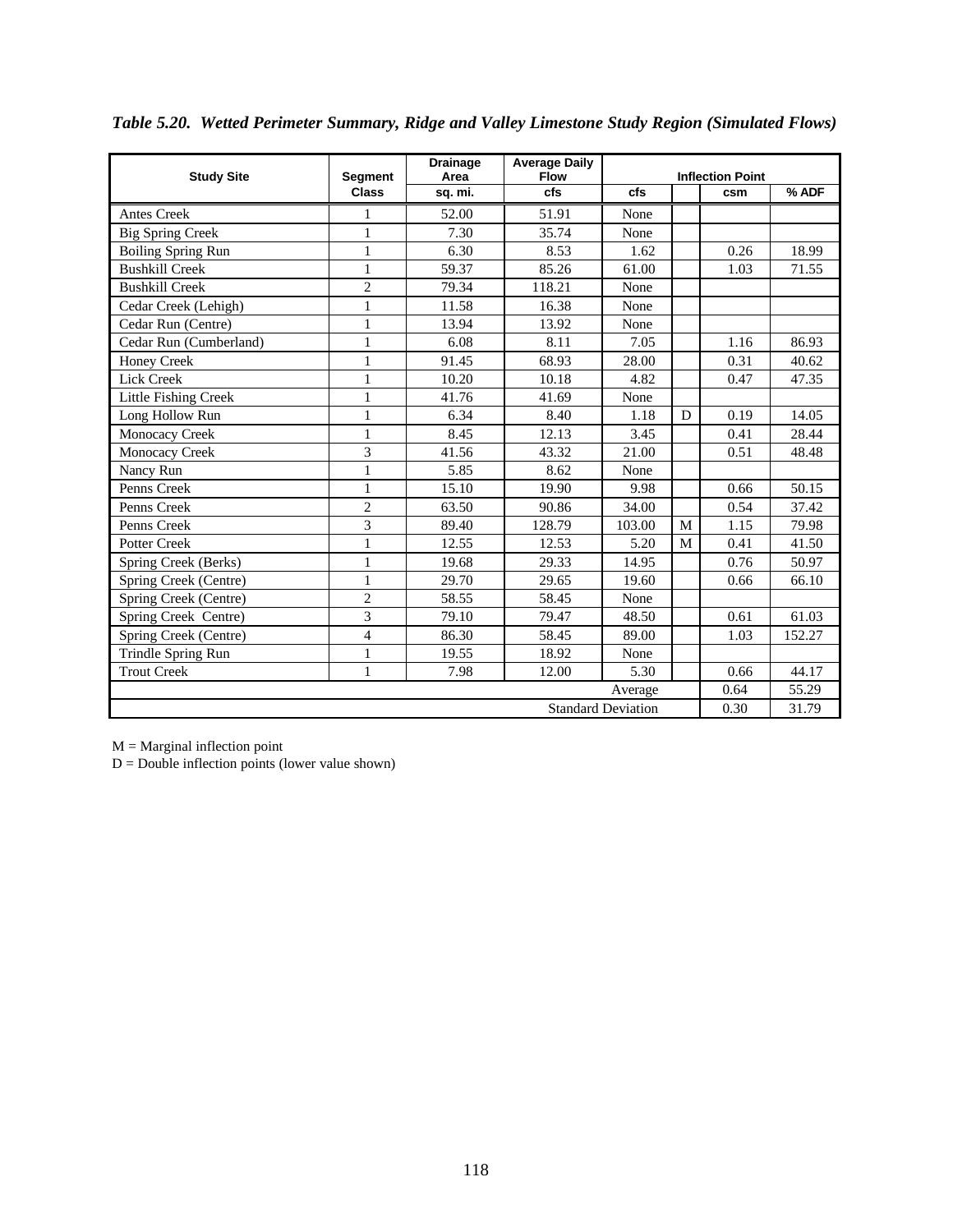| <b>Study Site</b>         | <b>Segment</b> | <b>Drainage</b><br>Area | <b>Average Daily</b><br><b>Flow</b> |       |   | <b>Inflection Point</b> |        |
|---------------------------|----------------|-------------------------|-------------------------------------|-------|---|-------------------------|--------|
|                           | <b>Class</b>   | sq. mi.                 | cfs                                 | cfs   |   | csm                     | % ADF  |
| <b>Beech Run</b>          | 1              | 1.40                    | 2.45                                | 1.17  |   | 0.84                    | 47.76  |
| <b>Benner Run</b>         | $\mathbf{1}$   | 4.38                    | 5.78                                | 2.00  |   | 0.46                    | 34.60  |
| <b>Bloomster Hollow</b>   | $\mathbf{1}$   | 1.52                    | 2.90                                | None  |   |                         |        |
| Cherry Run                | $\mathbf{1}$   | 3.35                    | 6.70                                | 6.82  |   | 2.04                    | 101.79 |
| Coke Oven Hollow          | $\mathbf{1}$   | 1.22                    | 2.68                                | None  |   |                         |        |
| <b>Cush Creek</b>         | $\mathbf{1}$   | 1.99                    | 3.51                                | 1.20  | D | 0.60                    | 34.19  |
| <b>Cush Creek</b>         | $\overline{2}$ | 4.85                    | 8.56                                | 12.60 | M | 2.60                    | 147.20 |
| Dunlap Run                | $\,1$          | 1.20                    | 1.87                                | 1.85  |   | 1.54                    | 98.93  |
| E. Branch Spring Creek    | $\overline{2}$ | 11.45                   | 22.90                               | 11.20 |   | 0.98                    | 48.91  |
| <b>Fall Creek</b>         | $\mathbf{1}$   | 3.41                    | 7.50                                | 2.65  |   | 0.78                    | 35.33  |
| <b>Fall Creek</b>         | $\overline{c}$ | 5.89                    | 12.95                               | 5.80  |   | 0.98                    | 44.79  |
| <b>Findley Run</b>        | $\mathbf{1}$   | 6.17                    | 11.86                               | 15.00 | M | 2.43                    | 126.48 |
| Lower Two Mile Run        | $\mathbf{1}$   | 2.72                    | 4.91                                | 2.38  |   | 0.88                    | 48.47  |
| Lower Two Mile Run        | $\overline{2}$ | 8.43                    | 15.20                               | 4.00  |   | 0.47                    | 26.32  |
| Lyman Run                 | $\mathbf{1}$   | 1.00                    | 1.91                                | None  |   |                         |        |
| McClintock Run            | $\mathbf{1}$   | 11.77                   | 25.87                               | 10.20 |   | 0.87                    | 39.43  |
| McEwen Run                | $\mathbf{1}$   | 2.13                    | 3.73                                | 1.88  | M | 0.88                    | 50.40  |
| Meyers Run                | $\mathbf{1}$   | 0.47                    | 0.62                                | 0.16  |   | 0.33                    | 25.00  |
| Mill Run                  | $\mathbf{1}$   | 1.70                    | 2.24                                | 0.69  |   | 0.41                    | 30.80  |
| Red Run                   | $\mathbf{1}$   | 1.43                    | 1.99                                | 0.69  |   | 0.48                    | 34.67  |
| Seaton Run                | 1              | 2.40                    | 4.80                                | None  |   |                         |        |
| <b>Strange Hollow</b>     | $\mathbf{1}$   | 0.88                    | 1.68                                | 0.49  |   | 0.56                    | 29.17  |
| <b>Tannery Hollow</b>     | $\mathbf{1}$   | 4.25                    | 7.09                                | 0.80  | D | 0.19                    | 11.28  |
| <b>Warner Brook</b>       | $\mathbf{1}$   | 3.22                    | 6.14                                | 2.05  |   | 0.64                    | 33.39  |
| <b>Whites Creek</b>       | $\overline{2}$ | 31.79                   | 69.89                               | 24.50 | M | 0.77                    | 35.06  |
| Average                   |                |                         |                                     |       |   |                         | 51.62  |
| <b>Standard Deviation</b> |                |                         |                                     |       |   |                         | 35.63  |

*Table 5.21. Wetted Perimeter Summary, Unglaciated Plateau Study Region (Simulated Flows)*

 $M =$ Marginal inflection point

 $D =$  Double inflection points (lower value used)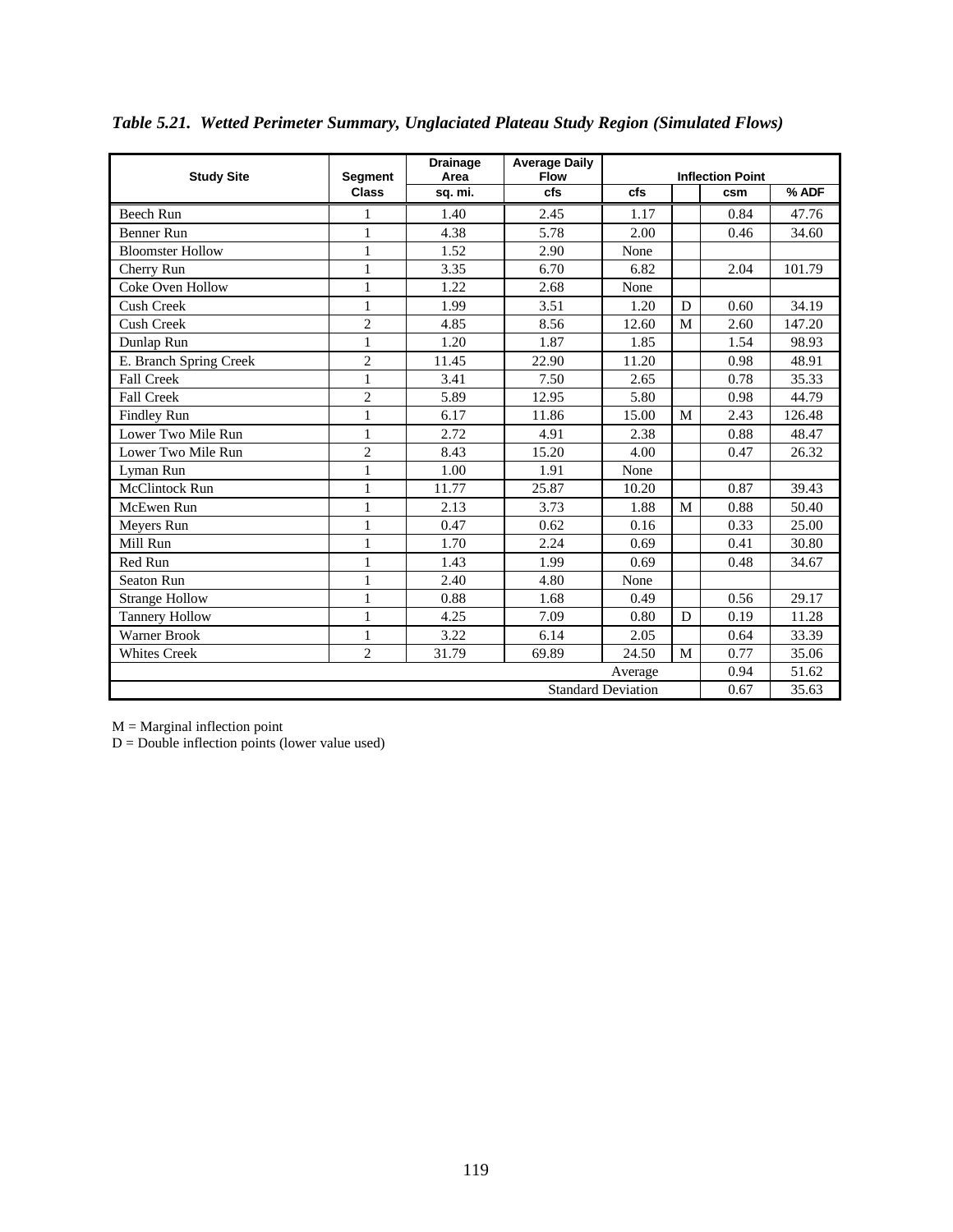| <b>Study Site</b>         | <b>Segment</b> | <b>Drainage</b><br>Area | <b>Average Daily</b><br><b>Flow</b> |      |   | <b>Inflection Point</b> |        |
|---------------------------|----------------|-------------------------|-------------------------------------|------|---|-------------------------|--------|
|                           | <b>Class</b>   | sq. mi.                 | cfs                                 | cfs  |   | csm                     | % ADF  |
| Baisman Run               |                | 1.33                    | 1.69                                | 1.47 | M | 1.11                    | 86.98  |
| Basin Run                 |                | 2.08                    | 2.64                                | None |   |                         |        |
| Basin Run                 | $\overline{c}$ | 9.77                    | 12.40                               | 5.70 |   | 0.58                    | 45.97  |
| Cooks Branch              |                | 0.87                    | 0.94                                | None |   |                         |        |
| First Mine Branch         |                | 5.07                    | 6.44                                | 3.65 |   | 0.72                    | 56.68  |
| Gillis Falls              |                | 2.26                    | 2.51                                | None |   |                         |        |
| Gillis Falls              | $\overline{c}$ | 7.79                    | 8.66                                | 9.25 |   | 1.19                    | 106.81 |
| Greene Branch             |                | 1.14                    | 1.45                                | 0.93 |   | 0.82                    | 64.14  |
| Norris Run                |                | 2.04                    | 2.21                                | None |   |                         |        |
| Piney Run                 |                | 5.09                    | 5.66                                | 4.45 | M | 0.87                    | 78.62  |
| Third Mine Branch         |                | 0.96                    | 1.22                                | None |   |                         |        |
| Timber Run                |                | 0.29                    | 0.31                                | 0.23 | M | 0.79                    | 74.19  |
| Average                   |                |                         |                                     |      |   |                         | 73.34  |
| <b>Standard Deviation</b> |                |                         |                                     |      |   |                         | 20.19  |

# *Table 5.22. Wetted Perimeter Summary, Piedmont Upland Study Region (Simulated Flows)*

 $M =$  Marginal inflection point

 $D =$  Double inflection points (lower value shown)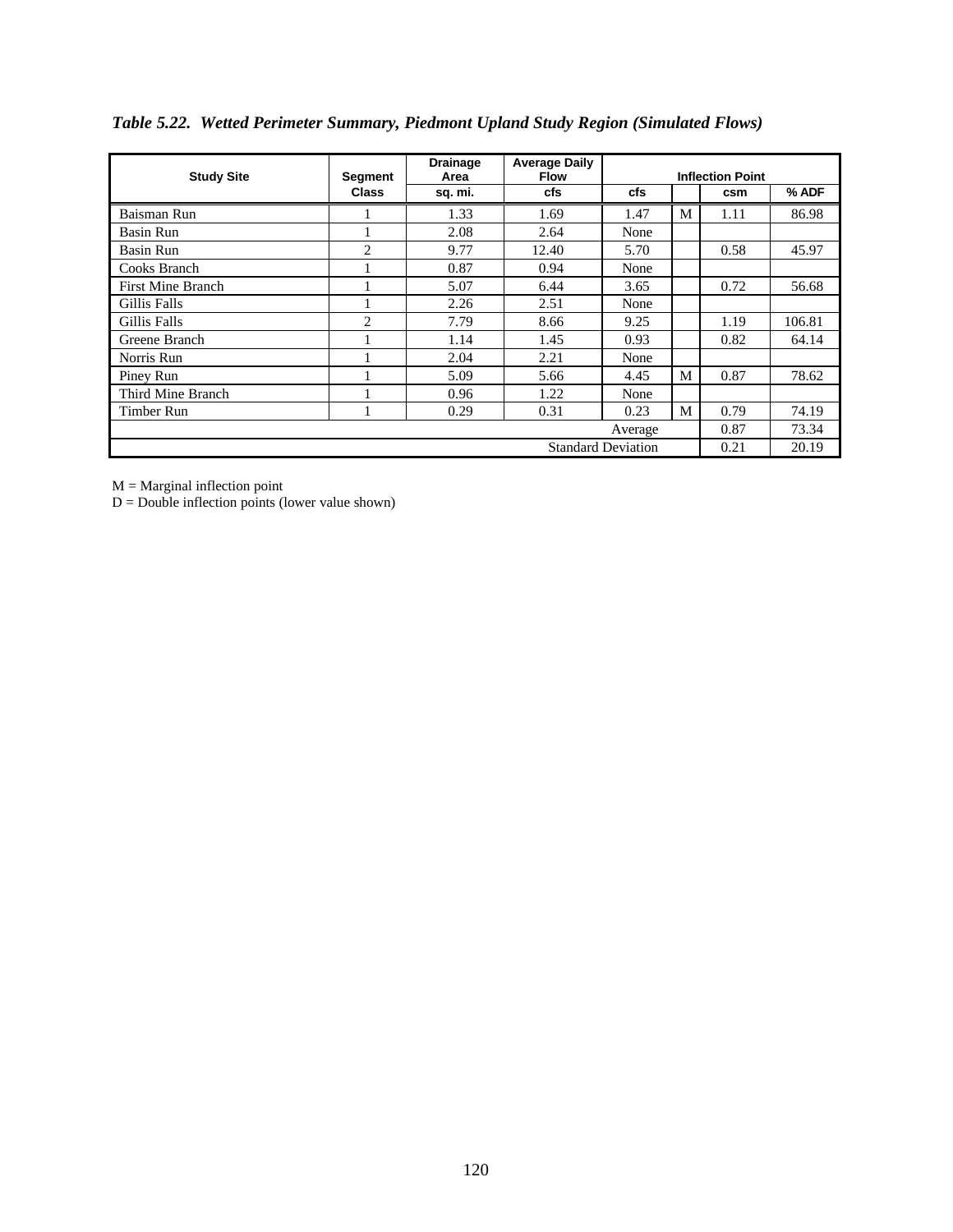

*Figure 5.13. Wetted Perimeter Graph Showing Effect of Extrapolation, Mile Run, Segment 1*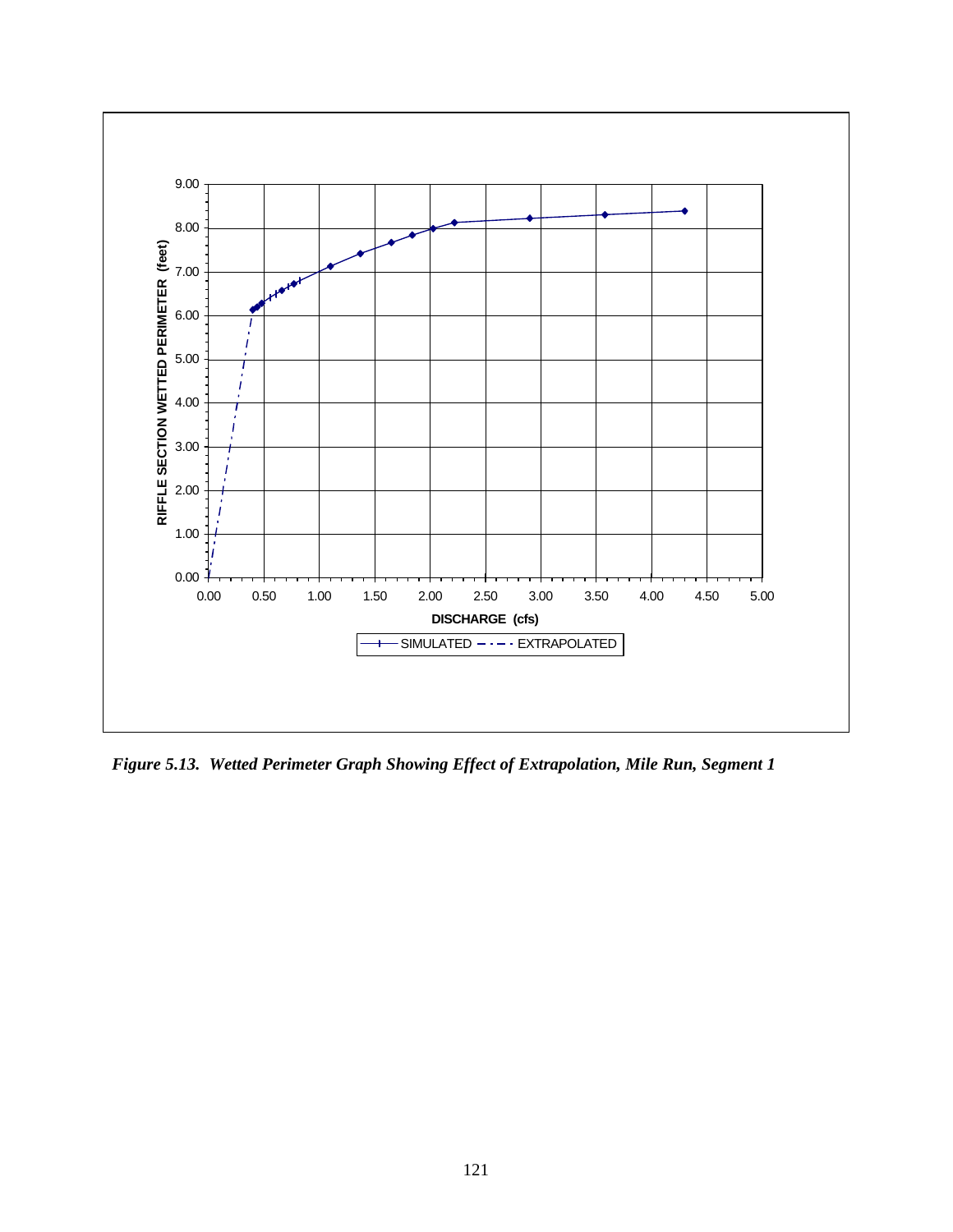

*Figure 5.14. Wetted Perimeter Graph Showing Effect of Extrapolation, Mugser Run, Segment 2*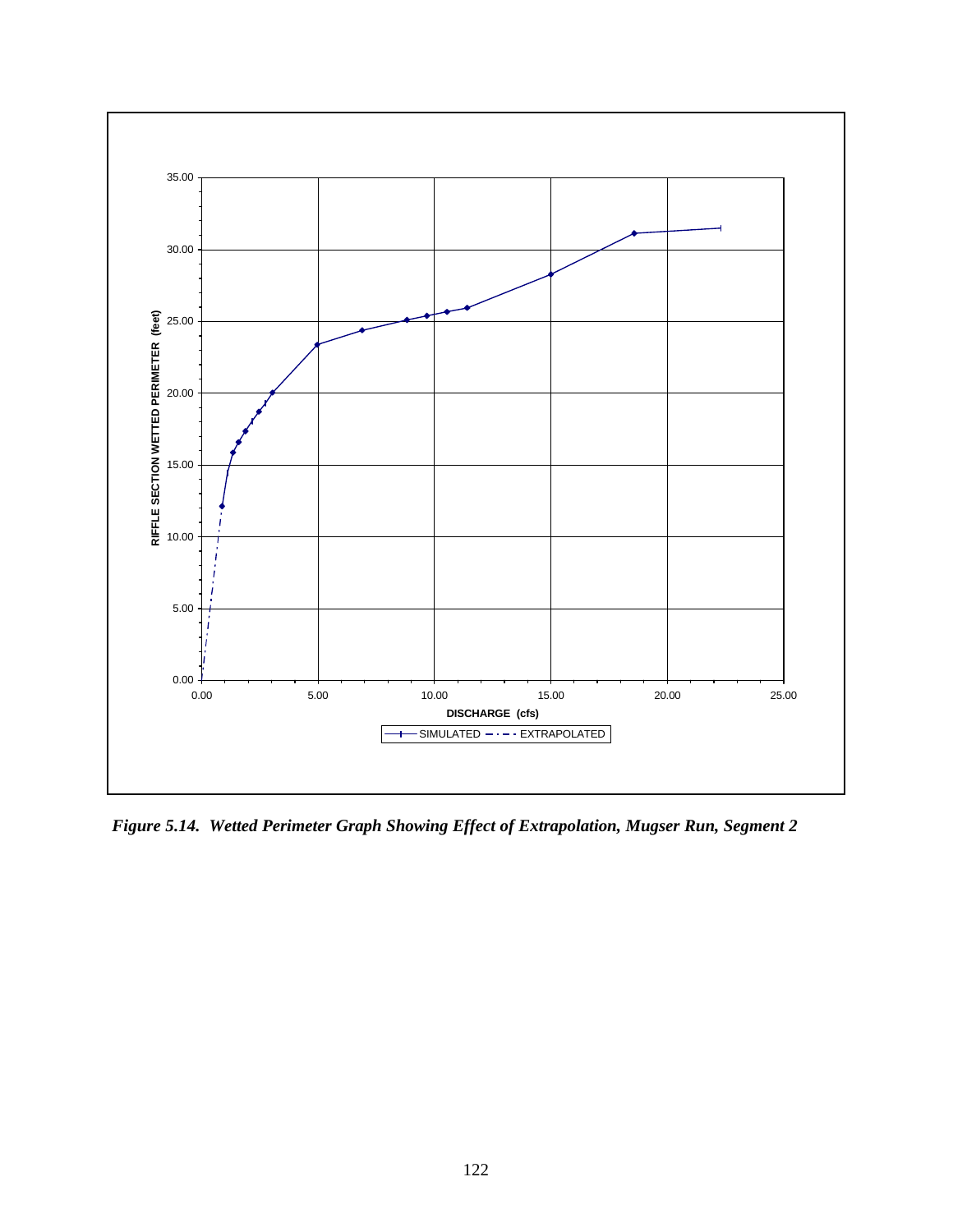| <b>Study Site</b>              | <b>Segment</b> | <b>Drainage</b><br>Area | <b>Average Daily</b><br><b>Flow</b> |      | <b>Inflection Point</b> |       |
|--------------------------------|----------------|-------------------------|-------------------------------------|------|-------------------------|-------|
|                                | <b>Class</b>   | sq. mi.                 | cfs                                 | cfs  | csm                     | % ADF |
| Bear Run                       | 1              | 2.19                    | 4.12                                | 0.60 | 0.27                    | 14.56 |
| Big Fill Run                   | $\overline{2}$ | 12.12                   | 20.91                               | 1.80 | 0.15                    | 8.61  |
| Big Run                        | $\mathbf{1}$   | 2.88                    | 4.10                                | 0.30 | 0.10                    | 7.31  |
| E. Branch Raven Creek          | $\mathbf{1}$   | 2.48                    | 3.63                                | 0.25 | 0.10                    | 6.89  |
| Fowlers Hollow Run             | $\mathbf{1}$   | 1.81                    | 2.58                                | 0.35 | 0.19                    | 13.57 |
| Fowlers Hollow Run             | $\overline{c}$ | 5.52                    | 7.87                                | 0.60 | 0.11                    | 7.62  |
| Granville Run                  | 1              | 2.74                    | 3.90                                | 0.30 | 0.11                    | 7.69  |
| Green Creek                    | $\mathbf{1}$   | 2.55                    | 4.44                                | 0.78 | 0.31                    | 17.57 |
| <b>Green Creek</b>             | $\overline{c}$ | 9.42                    | 16.40                               | 3.00 | 0.32                    | 18.29 |
| <b>Green Creek</b>             | $\overline{3}$ | 33.24                   | 57.87                               | 5.50 | 0.17                    | 9.50  |
| Horning Run                    | $\mathbf{1}$   | 5.26                    | 7.50                                | 1.00 | 0.19                    | 13.33 |
| Kansas Valley Run              | $\mathbf{1}$   | 2.91                    | 4.15                                | 0.70 | 0.24                    | 16.87 |
| Laurel Run (Huntingdon County) | $\mathbf{1}$   | 1.50                    | 1.76                                | 0.17 | 0.11                    | 9.66  |
| Laurel Run (Juniata County)    | $\mathbf{1}$   | 2.85                    | 4.06                                | 0.72 | 0.25                    | 17.73 |
| Mile Run                       | 1              | 1.37                    | 2.58                                | 0.40 | 0.29                    | 15.50 |
| Mugser Run                     | $\mathbf{1}$   | 4.39                    | 6.42                                | 0.70 | 0.16                    | 10.90 |
| Mugser Run                     | $\overline{c}$ | 8.92                    | 13.05                               | 1.30 | 0.15                    | 9.96  |
| Rapid Run                      | $\mathbf{1}$   | 3.50                    | 6.59                                | 0.80 | 0.23                    | 12.14 |
| Rapid Run                      | $\overline{c}$ | 10.74                   | 20.22                               | 3.00 | 0.28                    | 14.84 |
| Rapid Run                      | 3              | 14.53                   | 27.35                               | 3.20 | 0.22                    | 11.70 |
| Salem Creek                    | $\mathbf{1}$   | 2.70                    | 3.95                                | 0.35 | 0.13                    | 8.86  |
| Sand Spring Run                | $\mathbf{1}$   | 3.22                    | 6.06                                | 0.75 | 0.23                    | 12.38 |
| Swift Run                      | 1              | 3.03                    | 5.70                                | 0.70 | 0.23                    | 12.28 |
| Vanscoyoc Run                  | $\mathbf{1}$   | 3.36                    | 5.80                                | 0.45 | 0.13                    | 7.76  |
| Wapwallopen Creek              | 1              | 4.13                    | 2.76                                | 0.46 | 0.11                    | 16.67 |
| Wapwallopen Creek              | $\overline{c}$ | 13.90                   | 17.06                               | 1.70 | 0.12                    | 9.96  |
| Wapwallopen Creek              | 3              | 26.82                   | 39.75                               | 6.00 | 0.22                    | 15.09 |
| Wapwallopen Creek              | 4              | 33.43                   | 49.42                               | 9.50 | 0.28                    | 19.22 |
|                                | 0.19           | 12.37                   |                                     |      |                         |       |
|                                | 0.07           | 3.77                    |                                     |      |                         |       |

*Table 5.23. Wetted Perimeter Summary, Ridge and Valley Freestone Study Region (Extrapolated to Zero Flow)*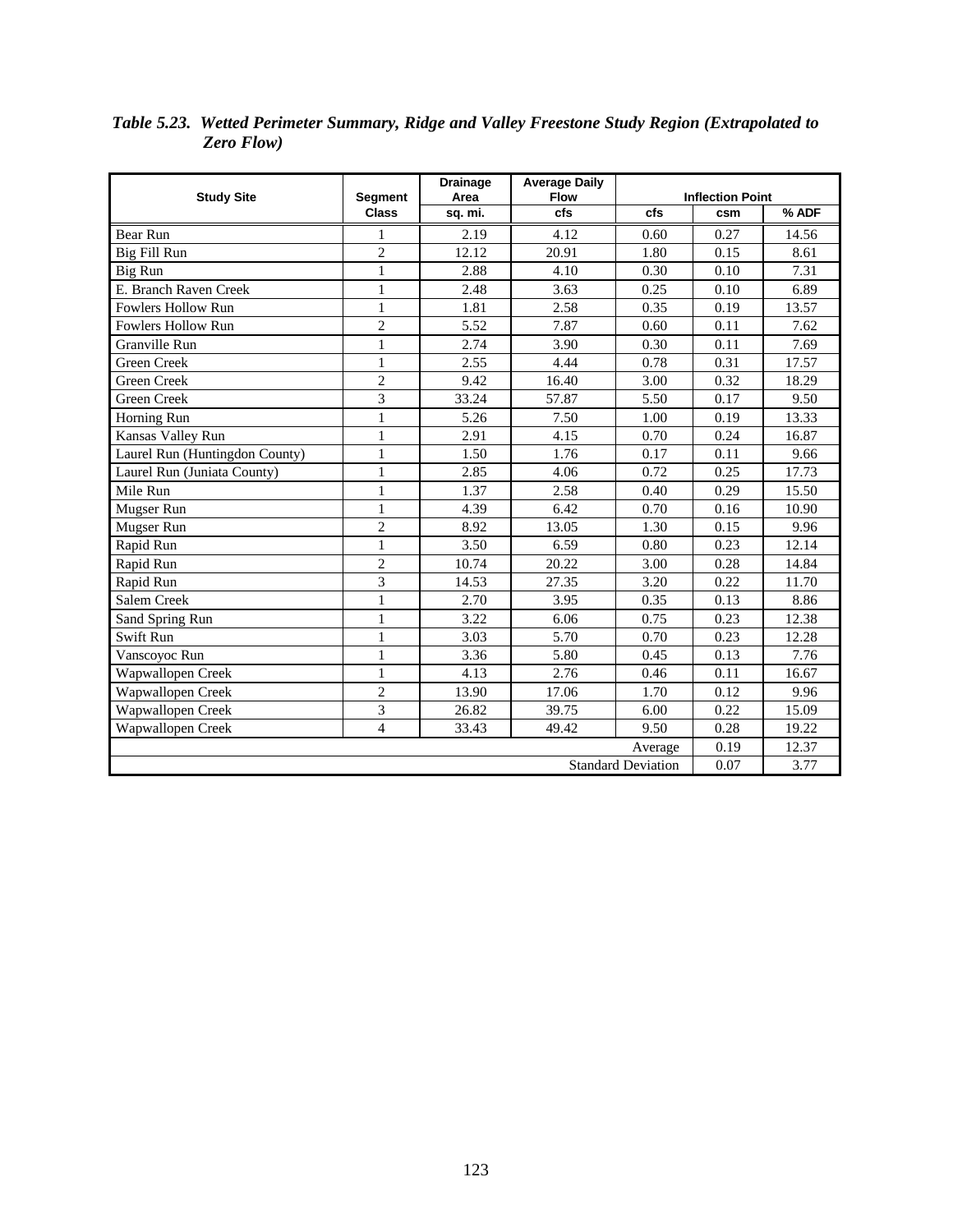| <b>Study Site</b>       | <b>Segment</b> | <b>Drainage</b><br>Area | <b>Average Daily</b><br><b>Flow</b> |      | <b>Inflection Point</b> |       |
|-------------------------|----------------|-------------------------|-------------------------------------|------|-------------------------|-------|
|                         | <b>Class</b>   | sq. mi.                 | cfs                                 | cfs  | csm                     | % ADF |
| Beech Run               | 1              | 1.40                    | 2.45                                | 0.22 | 0.16                    | 8.98  |
| <b>Benner Run</b>       | 1              | 4.38                    | 5.78                                | 1.60 | 0.37                    | 27.68 |
| <b>Bloomster Hollow</b> | $\mathbf{1}$   | 1.52                    | 2.90                                | 0.30 | 0.20                    | 10.34 |
| Cherry Run              | $\mathbf{1}$   | 3.35                    | 6.70                                | 0.60 | 0.18                    | 8.95  |
| Coke Oven Hollow        | $\mathbf{1}$   | 1.22                    | 2.68                                | 0.30 | 0.25                    | 11.19 |
| <b>Cush Creek</b>       | $\mathbf{1}$   | 1.99                    | 3.51                                | 0.40 | 0.20                    | 11.40 |
| Cush Creek              | $\overline{c}$ | 4.85                    | 8.56                                | 0.80 | 0.17                    | 9.35  |
| Dunlap Run              | $\mathbf{1}$   | 1.20                    | 1.87                                | 0.15 | 0.13                    | 8.02  |
| E. Branch Spring Creek  | $\overline{2}$ | 11.45                   | 22.90                               | 4.00 | 0.35                    | 17.47 |
| Fall Creek              | $\mathbf{1}$   | 3.41                    | 7.50                                | 0.80 | 0.24                    | 10.67 |
| <b>Fall Creek</b>       | $\overline{c}$ | 5.89                    | 12.95                               | 2.30 | 0.39                    | 17.76 |
| Findley Run             | $\mathbf{1}$   | 6.17                    | 11.86                               | 1.30 | 0.21                    | 26.48 |
| Lower Two Mile Run      | $\mathbf{1}$   | 2.72                    | 4.91                                | 0.92 | 0.34                    | 18.74 |
| Lower Two Mile Run      | $\overline{c}$ | 8.43                    | 15.20                               | 2.00 | 0.24                    | 13.16 |
| Lyman Run               | $\mathbf{1}$   | 1.00                    | 1.91                                | 0.20 | 0.20                    | 10.47 |
| McClintock Run          | $\,1$          | 11.77                   | 25.87                               | 4.80 | 0.41                    | 18.55 |
| McEwen Run              | $\mathbf{1}$   | 2.13                    | 3.73                                | 1.35 | 0.63                    | 36.19 |
| Meyers Run              | $\mathbf{1}$   | 0.47                    | 0.62                                | 0.06 | 0.13                    | 9.68  |
| Mill Run                | $\mathbf{1}$   | 1.70                    | 2.24                                | 0.60 | 0.35                    | 26.79 |
| Red Run                 | $\mathbf{1}$   | 1.43                    | 1.99                                | 0.10 | 0.07                    | 5.03  |
| Seaton Run              | $\mathbf{1}$   | 2.40                    | 4.80                                | 0.50 | 0.21                    | 10.42 |
| <b>Strange Hollow</b>   | $\mathbf{1}$   | 0.88                    | 1.68                                | 0.18 | 0.21                    | 10.71 |
| <b>Tannery Hollow</b>   | $\mathbf{1}$   | 4.25                    | 7.09                                | 0.80 | 0.19                    | 11.28 |
| Warner Brook            | 1              | 3.22                    | 6.14                                | 2.00 | 0.62                    | 32.57 |
| <b>Whites Creek</b>     | $\overline{2}$ | 31.79                   | 69.89                               | 8.00 | 0.25                    | 11.45 |
|                         | 0.27           | 15.31                   |                                     |      |                         |       |
|                         | 0.14           | 8.33                    |                                     |      |                         |       |

*Table 5.24. Wetted Perimeter Summary, Unglaciated Plateau Study Region (Extrapolated to Zero Flow)*